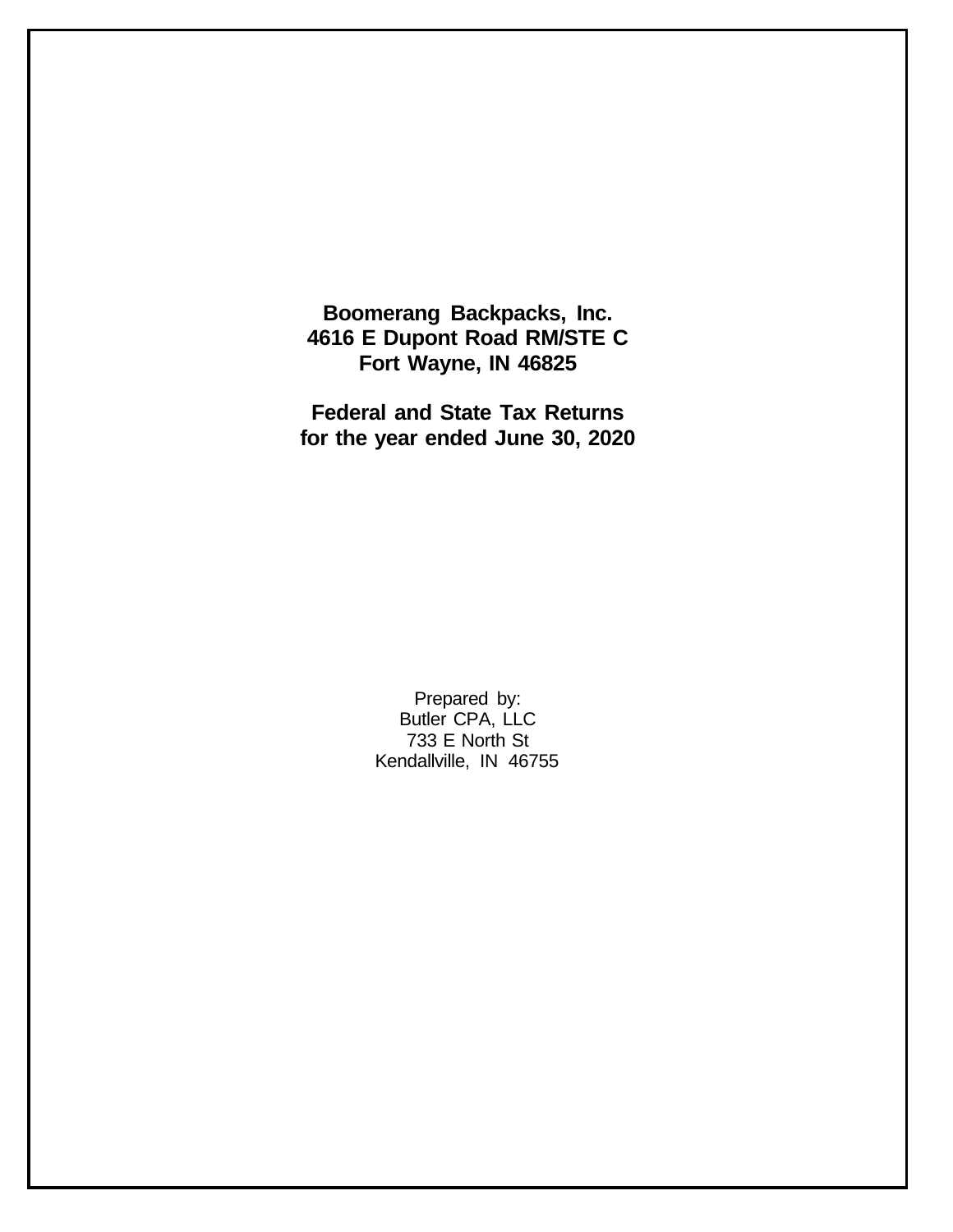| BOOMERANG 02/09/2021 8:23 AM |  |  |
|------------------------------|--|--|
|                              |  |  |

|                     | 990                        |
|---------------------|----------------------------|
| Form                |                            |
| (Rev. January 2020) |                            |
|                     | Department of the Treasury |

**u** Do not enter social security numbers on this form as it may be made public. **Open to Public 990 2000 2019 2019 2019 Depend From Income Tax Promegage 1019 2019 2019 2019 2019** 

OMB No. 1545-0047 **Open to Public** 

|                                |                                                | Internal Revenue Service                     |                                                                                                                                                                            |        |                |                      |       | La Go to www.irs.gov/Form990 for instructions and the latest information. |          |           |                                               |                          |                     |                                            | <b>Inspection</b>                 |          |
|--------------------------------|------------------------------------------------|----------------------------------------------|----------------------------------------------------------------------------------------------------------------------------------------------------------------------------|--------|----------------|----------------------|-------|---------------------------------------------------------------------------|----------|-----------|-----------------------------------------------|--------------------------|---------------------|--------------------------------------------|-----------------------------------|----------|
|                                |                                                |                                              | For the 2019 calendar year, or tax year beginning $07/01/19$                                                                                                               |        |                |                      |       | . and ending                                                              | 06/30/20 |           |                                               |                          |                     |                                            |                                   |          |
| В                              |                                                | Check if applicable:                         | C Name of organization                                                                                                                                                     |        |                |                      |       |                                                                           |          |           |                                               |                          |                     | D Employer identification number           |                                   |          |
|                                | BOOMERANG BACKPACKS,<br>INC.<br>Address change |                                              |                                                                                                                                                                            |        |                |                      |       |                                                                           |          |           |                                               |                          |                     |                                            |                                   |          |
|                                |                                                |                                              | Doing business as                                                                                                                                                          |        |                |                      |       |                                                                           |          |           |                                               |                          |                     | 80-0570852                                 |                                   |          |
|                                | Name change                                    |                                              | Number and street (or P.O. box if mail is not delivered to street address)                                                                                                 |        |                |                      |       |                                                                           |          |           | Room/suite                                    |                          |                     | <b>E</b> Telephone number                  |                                   |          |
|                                | Initial return                                 |                                              | 4616 E DUPONT ROAD RM/STE C                                                                                                                                                |        |                |                      |       |                                                                           |          |           |                                               |                          |                     |                                            |                                   |          |
|                                | Final return/                                  |                                              | City or town, state or province, country, and ZIP or foreign postal code                                                                                                   |        |                |                      |       |                                                                           |          |           |                                               |                          |                     |                                            |                                   |          |
|                                | terminated                                     |                                              |                                                                                                                                                                            |        |                |                      |       |                                                                           |          |           |                                               |                          |                     |                                            |                                   |          |
|                                | Amended return                                 |                                              | FORT WAYNE                                                                                                                                                                 |        |                | IN 46825             |       |                                                                           |          |           |                                               |                          | G Gross receipts \$ |                                            |                                   | 422,265  |
|                                |                                                |                                              | F Name and address of principal officer:                                                                                                                                   |        |                |                      |       |                                                                           |          |           | H(a) Is this a group return for subordinates? |                          |                     |                                            | Yes                               | $ X $ No |
|                                |                                                | Application pending                          | MARK COCKROFT                                                                                                                                                              |        |                |                      |       |                                                                           |          |           |                                               |                          |                     |                                            |                                   |          |
|                                |                                                |                                              | 3920 N 465 W                                                                                                                                                               |        |                |                      |       |                                                                           |          |           | H(b) Are all subordinates included?           |                          |                     |                                            | Yes                               | No       |
|                                |                                                |                                              | ANGOLA                                                                                                                                                                     |        |                |                      |       | IN 46703                                                                  |          |           |                                               |                          |                     | If "No," attach a list. (see instructions) |                                   |          |
|                                |                                                | Tax-exempt status:                           | $ X $ 501(c)(3)                                                                                                                                                            | 501(c) |                | ) $t$ (insert no.)   |       | 4947(a)(1) or                                                             | 527      |           |                                               |                          |                     |                                            |                                   |          |
|                                |                                                |                                              |                                                                                                                                                                            |        |                |                      |       |                                                                           |          |           |                                               |                          |                     |                                            |                                   |          |
|                                | Website: U                                     |                                              | WWW.BOOMERANGBACKPACKS.ORG                                                                                                                                                 |        |                |                      |       |                                                                           |          |           | H(c) Group exemption number U                 |                          |                     |                                            |                                   |          |
| κ                              |                                                | Form of organization:                        | $ X $ Corporation                                                                                                                                                          | Trust  | Association    | Other <b>u</b>       |       |                                                                           |          |           | L Year of formation: 2010                     |                          |                     |                                            | $M$ State of legal domicile: $IN$ |          |
|                                | Part I                                         |                                              | <b>Summary</b>                                                                                                                                                             |        |                |                      |       |                                                                           |          |           |                                               |                          |                     |                                            |                                   |          |
|                                |                                                |                                              |                                                                                                                                                                            |        |                |                      |       |                                                                           |          |           |                                               |                          |                     |                                            |                                   |          |
|                                |                                                |                                              | TO NOURISH LOW INCOME ELEMENTARY STUDENTS ON WEEKENDS BY PROVIDING                                                                                                         |        |                |                      |       |                                                                           |          |           |                                               |                          |                     |                                            |                                   |          |
| Governance                     |                                                |                                              | BACKPACKS FULL OF FOOD, AND TO INSPIRE HIGH SCHOOL STUDENTS TO EXPERIENCE                                                                                                  |        |                |                      |       |                                                                           |          |           |                                               |                          |                     |                                            |                                   |          |
|                                |                                                |                                              |                                                                                                                                                                            |        |                |                      |       |                                                                           |          |           |                                               |                          |                     |                                            |                                   |          |
|                                |                                                |                                              | COMMUNITY SERVICE THROUGH PROJECT BASED LEARNING AND STUDENT INTERNSHIPS.                                                                                                  |        |                |                      |       |                                                                           |          |           |                                               |                          |                     |                                            |                                   |          |
|                                |                                                |                                              | 2 Check this box $\mathbf{u}$   if the organization discontinued its operations or disposed of more than 25% of its net assets.                                            |        |                |                      |       |                                                                           |          |           |                                               |                          |                     |                                            |                                   |          |
| య                              |                                                |                                              | 3 Number of voting members of the governing body (Part VI, line 1a)                                                                                                        |        |                |                      |       |                                                                           |          |           |                                               |                          |                     |                                            |                                   |          |
|                                |                                                |                                              |                                                                                                                                                                            |        |                |                      |       |                                                                           |          |           |                                               |                          |                     | 7                                          |                                   |          |
| <b>Activities</b>              |                                                |                                              | 5 Total number of individuals employed in calendar year 2019 (Part V, line 2a) [[[[[[[[[[[[[[[[[[[[[[[[[[[[[[[                                                             |        |                |                      |       |                                                                           |          |           |                                               |                          |                     | 0                                          |                                   |          |
|                                |                                                |                                              | 6 Total number of volunteers (estimate if necessary)                                                                                                                       |        |                |                      |       |                                                                           |          |           |                                               |                          | 6                   | 500                                        |                                   |          |
|                                |                                                |                                              |                                                                                                                                                                            |        |                |                      |       |                                                                           |          |           |                                               |                          |                     |                                            |                                   |          |
|                                |                                                |                                              |                                                                                                                                                                            |        |                |                      |       |                                                                           |          |           |                                               |                          | 7a                  |                                            |                                   | 0        |
|                                |                                                |                                              |                                                                                                                                                                            |        |                |                      |       |                                                                           |          |           |                                               |                          | 7b                  |                                            |                                   | $\Omega$ |
|                                |                                                |                                              |                                                                                                                                                                            |        |                |                      |       |                                                                           |          |           | Prior Year                                    |                          |                     |                                            | Current Year                      |          |
|                                |                                                |                                              |                                                                                                                                                                            |        |                |                      |       |                                                                           |          | 227,822   |                                               |                          |                     | 349,812                                    |                                   |          |
| Revenue                        | 9                                              | Program service revenue (Part VIII, line 2g) |                                                                                                                                                                            |        |                |                      |       |                                                                           |          |           |                                               |                          |                     |                                            |                                   |          |
|                                |                                                |                                              | 10 Investment income (Part VIII, column (A), lines 3, 4, and 7d)                                                                                                           |        |                |                      |       |                                                                           |          |           | 2,286                                         |                          |                     |                                            | 2,774                             |          |
|                                |                                                |                                              | 11 Other revenue (Part VIII, column (A), lines 5, 6d, 8c, 9c, 10c, and 11e)                                                                                                |        |                |                      |       |                                                                           |          |           |                                               | 62,699                   |                     |                                            |                                   | 63,724   |
|                                |                                                |                                              | 12 Total revenue - add lines 8 through 11 (must equal Part VIII, column (A), line 12)                                                                                      |        |                |                      |       |                                                                           |          |           |                                               | 292,807                  |                     |                                            |                                   | 416,310  |
|                                |                                                |                                              |                                                                                                                                                                            |        |                |                      |       |                                                                           |          |           |                                               |                          |                     |                                            |                                   |          |
|                                |                                                |                                              | 13 Grants and similar amounts paid (Part IX, column (A), lines 1-3)                                                                                                        |        |                |                      |       |                                                                           |          |           |                                               |                          |                     |                                            |                                   |          |
|                                |                                                |                                              | 14 Benefits paid to or for members (Part IX, column (A), line 4)                                                                                                           |        |                |                      |       |                                                                           |          |           |                                               |                          |                     |                                            |                                   | 0        |
|                                |                                                |                                              | 15 Salaries, other compensation, employee benefits (Part IX, column (A), lines 5-10)                                                                                       |        |                |                      |       |                                                                           |          |           |                                               |                          |                     |                                            |                                   | 0        |
| enses                          |                                                |                                              |                                                                                                                                                                            |        |                |                      |       |                                                                           |          |           |                                               |                          |                     | 0                                          |                                   |          |
|                                |                                                |                                              | b Total fundraising expenses (Part IX, column (D), line 25) u                                                                                                              |        |                |                      |       | 5,430                                                                     |          |           |                                               |                          |                     |                                            |                                   |          |
| 요<br>Exp                       |                                                |                                              | 17 Other expenses (Part IX, column (A), lines 11a-11d, 11f-24e)                                                                                                            |        |                |                      |       |                                                                           |          |           |                                               | 288,967                  |                     |                                            |                                   | 302,991  |
|                                |                                                |                                              | 18 Total expenses. Add lines 13-17 (must equal Part IX, column (A), line 25)                                                                                               |        |                |                      |       |                                                                           |          |           |                                               | 288,967                  |                     |                                            |                                   | 302,991  |
|                                |                                                |                                              |                                                                                                                                                                            |        |                |                      |       |                                                                           |          |           |                                               | 3,840                    |                     |                                            |                                   | 113,319  |
|                                |                                                |                                              | 19 Revenue less expenses. Subtract line 18 from line 12                                                                                                                    |        |                |                      |       |                                                                           |          |           | Beginning of Current Year                     |                          |                     |                                            | End of Year                       |          |
| Net Assets or<br>Fund Balances |                                                |                                              |                                                                                                                                                                            |        |                |                      |       |                                                                           |          |           |                                               | 512,597                  |                     |                                            |                                   | 625,916  |
|                                |                                                |                                              |                                                                                                                                                                            |        |                |                      |       |                                                                           |          |           |                                               |                          |                     |                                            |                                   |          |
|                                |                                                |                                              | 21 Total liabilities (Part X, line 26) Mathematical and Contact Total in Total liabilities (Part X, line 26)                                                               |        |                |                      |       |                                                                           |          |           |                                               |                          | 0                   |                                            |                                   |          |
|                                |                                                |                                              |                                                                                                                                                                            |        |                |                      |       |                                                                           |          |           |                                               | 512,597                  |                     |                                            |                                   | 625,916  |
|                                | Part II                                        |                                              | <b>Signature Block</b>                                                                                                                                                     |        |                |                      |       |                                                                           |          |           |                                               |                          |                     |                                            |                                   |          |
|                                |                                                |                                              | Under penalties of perjury, I declare that I have examined this return, including accompanying schedules and statements, and to the best of my knowledge and belief, it is |        |                |                      |       |                                                                           |          |           |                                               |                          |                     |                                            |                                   |          |
|                                |                                                |                                              | true, correct, and complete. Declaration of preparer (other than officer) is based on all information of which preparer has any knowledge.                                 |        |                |                      |       |                                                                           |          |           |                                               |                          |                     |                                            |                                   |          |
|                                |                                                |                                              |                                                                                                                                                                            |        |                |                      |       |                                                                           |          |           |                                               |                          |                     |                                            |                                   |          |
|                                |                                                |                                              | Signature of officer                                                                                                                                                       |        |                |                      |       |                                                                           |          |           |                                               |                          | Date                |                                            |                                   |          |
| Sign                           |                                                |                                              |                                                                                                                                                                            |        |                |                      |       |                                                                           |          |           |                                               |                          |                     |                                            |                                   |          |
| Here                           |                                                |                                              | MARK<br>COCKROFT                                                                                                                                                           |        |                |                      |       |                                                                           |          | PRESIDENT |                                               |                          |                     |                                            |                                   |          |
|                                |                                                |                                              | Type or print name and title                                                                                                                                               |        |                |                      |       |                                                                           |          |           |                                               |                          |                     |                                            |                                   |          |
|                                |                                                |                                              | Print/Type preparer's name                                                                                                                                                 |        |                | Preparer's signature |       |                                                                           |          |           | Date                                          |                          | Check               |                                            | PTIN                              |          |
| Paid                           |                                                |                                              | CARLA B BUTLER                                                                                                                                                             |        |                |                      |       |                                                                           |          |           |                                               | $02/09/21$ self-employed |                     |                                            | P00097274                         |          |
|                                | Preparer                                       |                                              | BUTLER                                                                                                                                                                     |        | CPA,<br>LLC    |                      |       |                                                                           |          |           |                                               |                          |                     |                                            | 82-3544720                        |          |
|                                | <b>Use Only</b>                                | Firm's name                                  |                                                                                                                                                                            |        |                |                      |       |                                                                           |          |           |                                               | Firm's EIN }             |                     |                                            |                                   |          |
|                                |                                                |                                              |                                                                                                                                                                            |        | 733 E NORTH ST |                      |       |                                                                           |          |           |                                               |                          |                     |                                            |                                   |          |
|                                |                                                | Firm's address                               |                                                                                                                                                                            |        | KENDALLVILLE,  | ΙN                   | 46755 |                                                                           |          |           |                                               | Phone no.                |                     |                                            | $260 - 347 - 0475$                |          |
|                                |                                                |                                              | May the IRS discuss this return with the preparer shown above? (see instructions) [11] May the IRS discuss this return with the preparer shown above? (see instructions)   |        |                |                      |       |                                                                           |          |           |                                               |                          |                     |                                            | X Yes                             | No       |

| Sign     |                            | Signature of officer |                                                                                   |                      |           |      | Date                     |                   |
|----------|----------------------------|----------------------|-----------------------------------------------------------------------------------|----------------------|-----------|------|--------------------------|-------------------|
| Here     |                            | MARK                 | COCKROFT                                                                          |                      | PRESIDENT |      |                          |                   |
|          |                            |                      | Type or print name and title                                                      |                      |           |      |                          |                   |
|          | Print/Type preparer's name |                      |                                                                                   | Preparer's signature |           | Date | Check                    | PTIN<br>≀if `     |
| Paid     | CARLA B BUTLER             |                      |                                                                                   |                      |           |      | $02/09/21$ self-employed | P00097274         |
| Preparer | Firm's name                |                      | BUTLER CPA, LLC                                                                   |                      |           |      | Firm's $EIN$ }           | 82-3544720        |
| Use Only |                            |                      | NORTH ST<br>733.<br>E.                                                            |                      |           |      |                          |                   |
|          | Firm's address             |                      | KENDALLVILLE,                                                                     | 46755<br>ΙN          |           |      | Phone no.                | 260-347-0475      |
|          |                            |                      | May the IRS discuss this return with the preparer shown above? (see instructions) |                      |           |      |                          | ΧI<br>  No<br>Yes |
|          |                            |                      | Fee Denomical, Dedication, Act Notice, one the concrete incluirations             |                      |           |      |                          | 000               |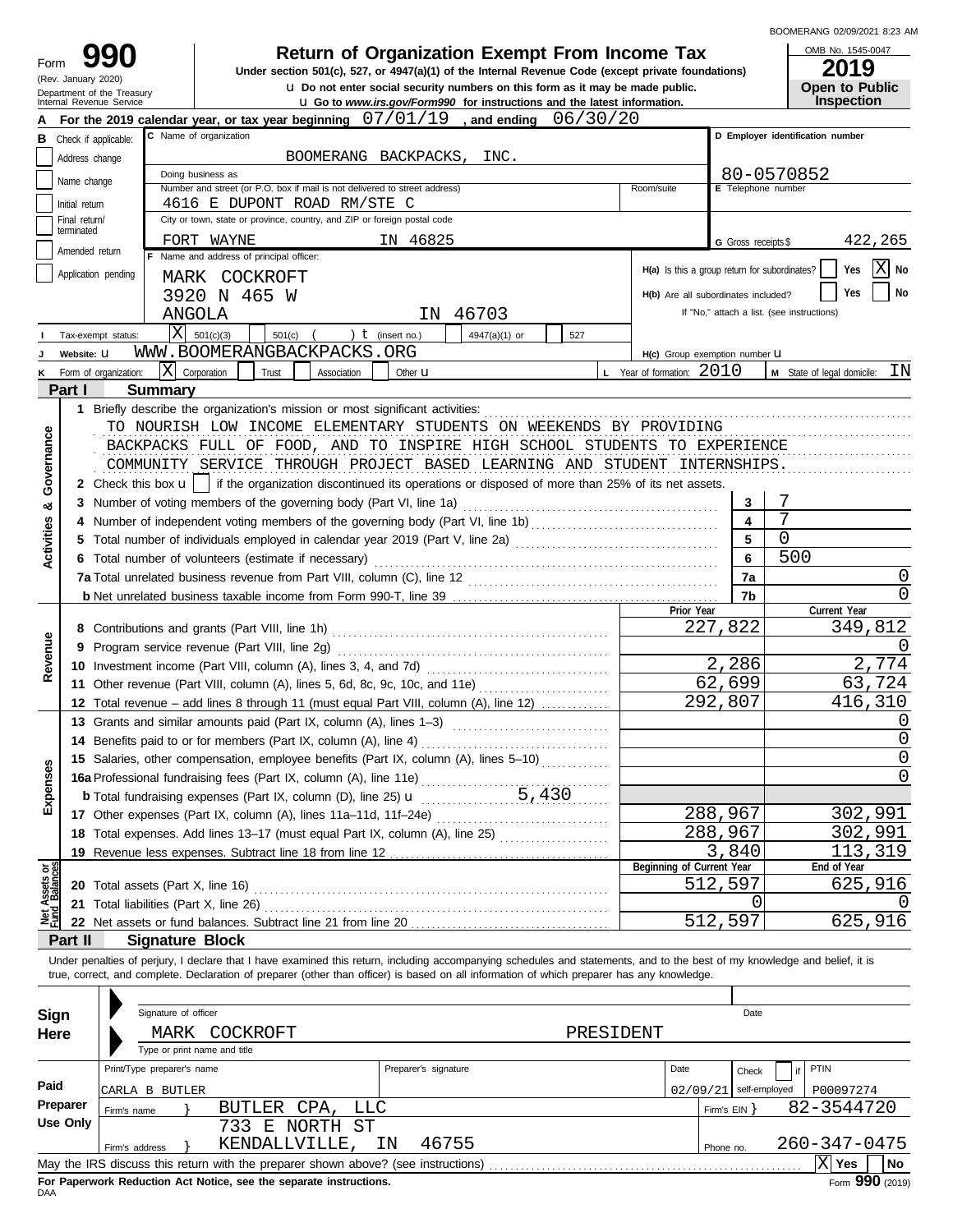| BOOMERANG 02/09/2021 8:23 AM |  |  |
|------------------------------|--|--|
|                              |  |  |

|                  | Form 990 (2019) BOOMERANG BACKPACKS, INC.                                         |                                                                                                                                                                                                                                                                                                                                             | 80-0570852  |               | Page 2                   |
|------------------|-----------------------------------------------------------------------------------|---------------------------------------------------------------------------------------------------------------------------------------------------------------------------------------------------------------------------------------------------------------------------------------------------------------------------------------------|-------------|---------------|--------------------------|
| Part III         |                                                                                   | <b>Statement of Program Service Accomplishments</b>                                                                                                                                                                                                                                                                                         |             |               |                          |
|                  | 1 Briefly describe the organization's mission:                                    | TO NOURISH LOW INCOME ELEMENTARY STUDENTS ON WEEKENDS BY PROVIDING<br>BACKPACKS FULL OF FOOD, AND TO INSPIRE HIGH SCHOOL STUDENTS TO EXPERIENCE<br>COMMUNITY SERVICE THROUGH PROJECT BASED LEARNING AND STUDENT INTERNSHIPS.                                                                                                                |             |               |                          |
|                  | prior Form 990 or 990-EZ?<br>If "Yes," describe these new services on Schedule O. | 2 Did the organization undertake any significant program services during the year which were not listed on the                                                                                                                                                                                                                              |             |               | $ X $ No<br>Yes          |
| 3<br>services?   | If "Yes," describe these changes on Schedule O.                                   | Did the organization cease conducting, or make significant changes in how it conducts, any program                                                                                                                                                                                                                                          |             |               | $\overline{X}$ No<br>Yes |
| 4                |                                                                                   | Describe the organization's program service accomplishments for each of its three largest program services, as measured by<br>expenses. Section 501(c)(3) and 501(c)(4) organizations are required to report the amount of grants and allocations to others,<br>the total expenses, and revenue, if any, for each program service reported. |             |               |                          |
| 4a (Code:        |                                                                                   | ) (Expenses $\frac{1}{282,846}$ including grants of $\frac{1}{2}$<br>PROVIDE FOOD TO LOW INCOME ELEMENTARY STUDENTS ON WEEKENDS.                                                                                                                                                                                                            |             | ) (Revenue \$ |                          |
|                  |                                                                                   |                                                                                                                                                                                                                                                                                                                                             |             |               |                          |
|                  |                                                                                   |                                                                                                                                                                                                                                                                                                                                             |             |               |                          |
|                  |                                                                                   |                                                                                                                                                                                                                                                                                                                                             |             |               |                          |
|                  |                                                                                   |                                                                                                                                                                                                                                                                                                                                             |             |               |                          |
| N/A              |                                                                                   |                                                                                                                                                                                                                                                                                                                                             |             |               |                          |
|                  |                                                                                   |                                                                                                                                                                                                                                                                                                                                             |             |               |                          |
|                  |                                                                                   |                                                                                                                                                                                                                                                                                                                                             |             |               |                          |
|                  |                                                                                   |                                                                                                                                                                                                                                                                                                                                             |             |               |                          |
| 4c (Code:<br>N/A | ) (Expenses \$                                                                    | including grants of \$                                                                                                                                                                                                                                                                                                                      |             | ) (Revenue \$ |                          |
|                  |                                                                                   |                                                                                                                                                                                                                                                                                                                                             |             |               |                          |
|                  |                                                                                   |                                                                                                                                                                                                                                                                                                                                             |             |               |                          |
|                  |                                                                                   |                                                                                                                                                                                                                                                                                                                                             |             |               |                          |
|                  | 4d Other program services (Describe on Schedule O.)                               |                                                                                                                                                                                                                                                                                                                                             |             |               |                          |
|                  | (Expenses \$<br>4e Total program service expenses u                               | including grants of \$<br>282,846                                                                                                                                                                                                                                                                                                           | (Revenue \$ |               |                          |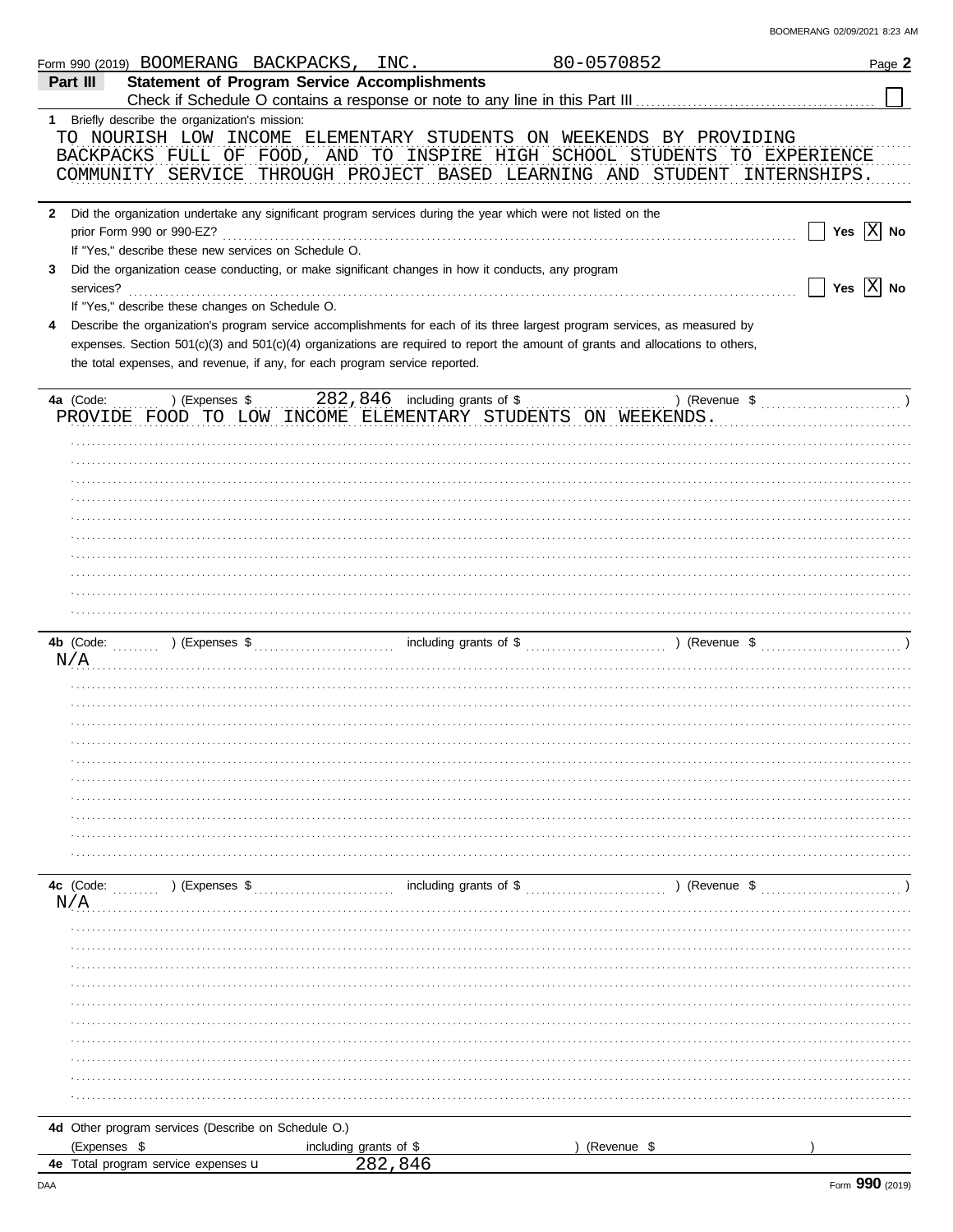| $CUT$ $D \wedge CUT$<br><b>BOOMERANG</b><br>Form 990<br>(2019)<br>BACKPACKS | $\mathbf{a} \mathbf{a} = \mathbf{a}$<br>INC.<br>י י<br>R<br>. –<br>OU<br>∪⊖⊃∠ | Page |
|-----------------------------------------------------------------------------|-------------------------------------------------------------------------------|------|
|-----------------------------------------------------------------------------|-------------------------------------------------------------------------------|------|

**Part IV Checklist of Required Schedules**

|     |                                                                                                                                                                                                                |                 | Yes | No |
|-----|----------------------------------------------------------------------------------------------------------------------------------------------------------------------------------------------------------------|-----------------|-----|----|
| 1   | Is the organization described in section $501(c)(3)$ or $4947(a)(1)$ (other than a private foundation)? If "Yes,"                                                                                              |                 |     |    |
|     | complete Schedule A                                                                                                                                                                                            | 1               | Χ   |    |
| 2   |                                                                                                                                                                                                                | $\mathbf{2}$    | Χ   |    |
| 3   | Did the organization engage in direct or indirect political campaign activities on behalf of or in opposition to<br>candidates for public office? If "Yes," complete Schedule C, Part I                        |                 |     | Χ  |
| 4   | Section 501(c)(3) organizations. Did the organization engage in lobbying activities, or have a section 501(h)                                                                                                  | 3               |     |    |
|     | election in effect during the tax year? If "Yes," complete Schedule C, Part II                                                                                                                                 | 4               |     | Χ  |
| 5   | Is the organization a section $501(c)(4)$ , $501(c)(5)$ , or $501(c)(6)$ organization that receives membership dues,                                                                                           |                 |     |    |
|     | assessments, or similar amounts as defined in Revenue Procedure 98-19? If "Yes," complete Schedule C, Part III                                                                                                 | 5               |     | Χ  |
| 6   | Did the organization maintain any donor advised funds or any similar funds or accounts for which donors                                                                                                        |                 |     |    |
|     | have the right to provide advice on the distribution or investment of amounts in such funds or accounts? If                                                                                                    |                 |     |    |
|     | "Yes," complete Schedule D, Part I                                                                                                                                                                             | 6               |     | Χ  |
| 7   | Did the organization receive or hold a conservation easement, including easements to preserve open space,                                                                                                      |                 |     |    |
|     | the environment, historic land areas, or historic structures? If "Yes," complete Schedule D, Part II                                                                                                           | 7               |     | Χ  |
| 8   | Did the organization maintain collections of works of art, historical treasures, or other similar assets? If "Yes,"                                                                                            |                 |     |    |
|     | complete Schedule D, Part III                                                                                                                                                                                  | 8               |     | Χ  |
| 9   | Did the organization report an amount in Part X, line 21, for escrow or custodial account liability, serve as a                                                                                                |                 |     |    |
|     | custodian for amounts not listed in Part X; or provide credit counseling, debt management, credit repair, or                                                                                                   |                 |     |    |
|     | debt negotiation services? If "Yes," complete Schedule D, Part IV                                                                                                                                              | 9               |     | Χ  |
| 10  | Did the organization, directly or through a related organization, hold assets in donor-restricted endowments                                                                                                   |                 |     |    |
|     | or in quasi endowments? If "Yes," complete Schedule D, Part V                                                                                                                                                  | 10              |     | Χ  |
| 11  | If the organization's answer to any of the following questions is "Yes," then complete Schedule D, Parts VI,                                                                                                   |                 |     |    |
|     | VII, VIII, IX, or X as applicable.                                                                                                                                                                             |                 |     |    |
| a   | Did the organization report an amount for land, buildings, and equipment in Part X, line 10? If "Yes,"                                                                                                         |                 |     |    |
|     | complete Schedule D, Part VI                                                                                                                                                                                   | 11a             |     | Χ  |
| b   | Did the organization report an amount for investments—other securities in Part X, line 12, that is 5% or more                                                                                                  |                 |     |    |
|     | of its total assets reported in Part X, line 16? If "Yes," complete Schedule D, Part VII                                                                                                                       | 11b             |     | Χ  |
| c   | Did the organization report an amount for investments—program related in Part X, line 13, that is 5% or more                                                                                                   |                 |     | Χ  |
|     | of its total assets reported in Part X, line 16? If "Yes," complete Schedule D, Part VIII<br>Did the organization report an amount for other assets in Part X, line 15, that is 5% or more of its total assets | 11c             |     |    |
| d   | reported in Part X, line 16? If "Yes," complete Schedule D, Part IX                                                                                                                                            | 11d             |     | Χ  |
| е   | Did the organization report an amount for other liabilities in Part X, line 25? If "Yes," complete Schedule D, Part X                                                                                          | 11e             |     | Χ  |
| f   | Did the organization's separate or consolidated financial statements for the tax year include a footnote that addresses                                                                                        |                 |     |    |
|     | the organization's liability for uncertain tax positions under FIN 48 (ASC 740)? If "Yes," complete Schedule D, Part X                                                                                         | 11f             |     | Χ  |
| 12a | Did the organization obtain separate, independent audited financial statements for the tax year? If "Yes," complete                                                                                            |                 |     |    |
|     |                                                                                                                                                                                                                | 12a             |     | Χ  |
|     | <b>b</b> Was the organization included in consolidated, independent audited financial statements for the tax year? If                                                                                          |                 |     |    |
|     |                                                                                                                                                                                                                | 12 <sub>b</sub> |     | Χ  |
| 13  |                                                                                                                                                                                                                | 13              |     | Χ  |
| 14a |                                                                                                                                                                                                                | 14a             |     | Χ  |
| b   | Did the organization have aggregate revenues or expenses of more than \$10,000 from grantmaking,                                                                                                               |                 |     |    |
|     | fundraising, business, investment, and program service activities outside the United States, or aggregate                                                                                                      |                 |     |    |
|     |                                                                                                                                                                                                                | 14b             |     | X  |
| 15  | Did the organization report on Part IX, column (A), line 3, more than \$5,000 of grants or other assistance to or                                                                                              |                 |     |    |
|     | for any foreign organization? If "Yes," complete Schedule F, Parts II and IV                                                                                                                                   | 15              |     | X  |
| 16  | Did the organization report on Part IX, column (A), line 3, more than \$5,000 of aggregate grants or other                                                                                                     |                 |     |    |
|     | assistance to or for foreign individuals? If "Yes," complete Schedule F, Parts III and IV [[[[[[[[[[[[[[[[[[[                                                                                                  | 16              |     | X  |
| 17  | Did the organization report a total of more than \$15,000 of expenses for professional fundraising services on                                                                                                 | 17              |     | X  |
| 18  | Did the organization report more than \$15,000 total of fundraising event gross income and contributions on                                                                                                    |                 |     |    |
|     | Part VIII, lines 1c and 8a? If "Yes," complete Schedule G, Part II [11] [12] [2] [2] [2] [2] [2] [3] [3] [3] [                                                                                                 | 18              | Χ   |    |
| 19  | Did the organization report more than \$15,000 of gross income from gaming activities on Part VIII, line 9a?                                                                                                   |                 |     |    |
|     |                                                                                                                                                                                                                | 19              |     | X  |
| 20a |                                                                                                                                                                                                                | 20a             |     | Χ  |
| b   |                                                                                                                                                                                                                | <b>20b</b>      |     |    |
| 21  | Did the organization report more than \$5,000 of grants or other assistance to any domestic organization or                                                                                                    |                 |     |    |
|     |                                                                                                                                                                                                                | 21              |     | Χ  |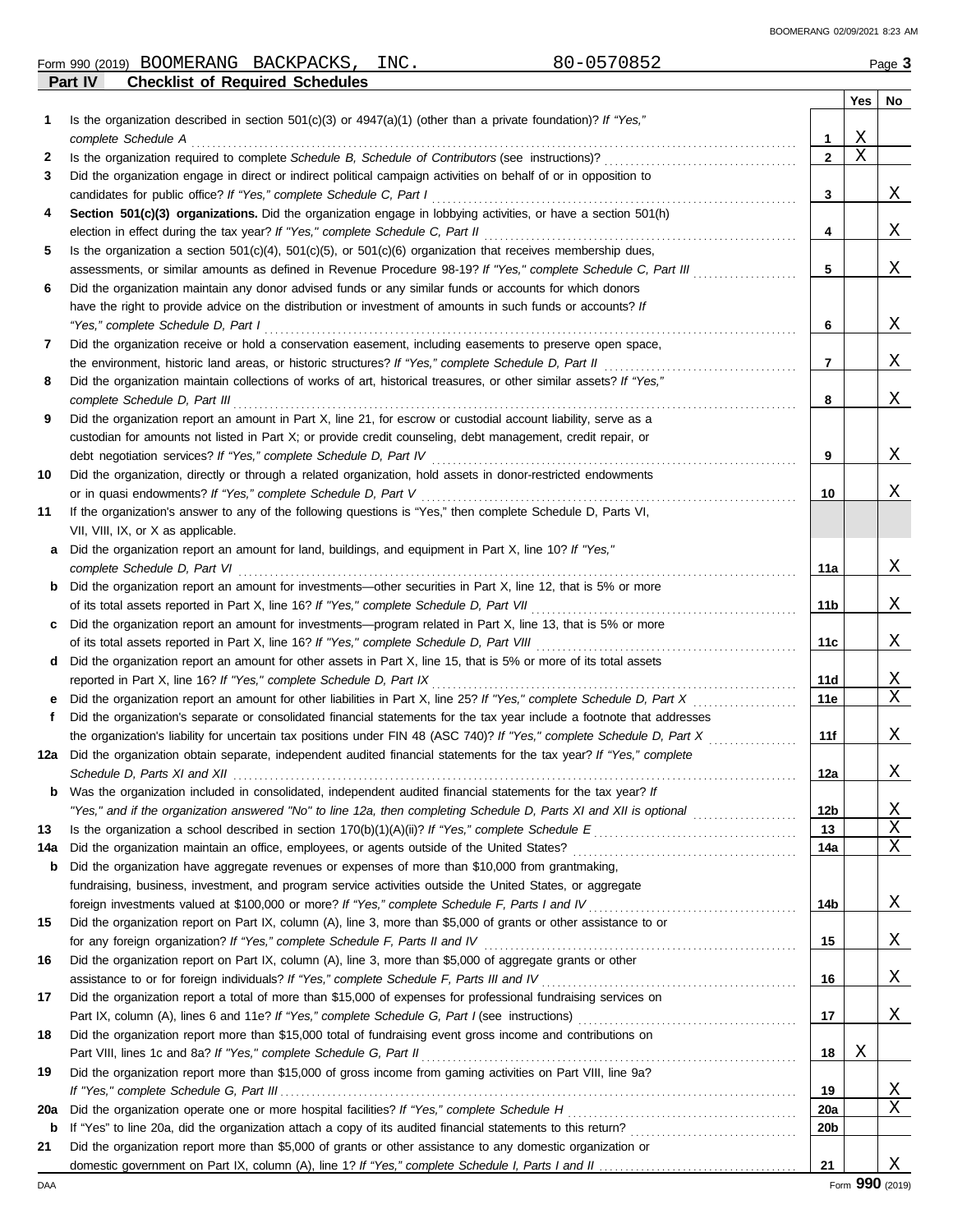|     | Part IV<br><b>Checklist of Required Schedules (continued)</b>                                                                                 |                 |     |    |
|-----|-----------------------------------------------------------------------------------------------------------------------------------------------|-----------------|-----|----|
|     |                                                                                                                                               |                 | Yes | No |
| 22  | Did the organization report more than \$5,000 of grants or other assistance to or for domestic individuals on                                 |                 |     |    |
|     | Part IX, column (A), line 2? If "Yes," complete Schedule I, Parts I and III                                                                   | 22              |     | Χ  |
| 23  | Did the organization answer "Yes" to Part VII, Section A, line 3, 4, or 5 about compensation of the                                           |                 |     |    |
|     | organization's current and former officers, directors, trustees, key employees, and highest compensated                                       |                 |     |    |
|     | employees? If "Yes," complete Schedule J                                                                                                      | 23              |     | Χ  |
| 24a | Did the organization have a tax-exempt bond issue with an outstanding principal amount of more than                                           |                 |     |    |
|     | \$100,000 as of the last day of the year, that was issued after December 31, 2002? If "Yes," answer lines 24b                                 |                 |     |    |
|     | through 24d and complete Schedule K. If "No," go to line 25a                                                                                  | 24a             |     | X  |
| b   | Did the organization invest any proceeds of tax-exempt bonds beyond a temporary period exception?                                             | 24b             |     |    |
| с   | Did the organization maintain an escrow account other than a refunding escrow at any time during the year<br>to defease any tax-exempt bonds? | 24c             |     |    |
| d   |                                                                                                                                               | 24d             |     |    |
| 25a | Section 501(c)(3), 501(c)(4), and 501(c)(29) organizations. Did the organization engage in an excess benefit                                  |                 |     |    |
|     | transaction with a disqualified person during the year? If "Yes," complete Schedule L, Part I                                                 | 25a             |     | Χ  |
| b   | Is the organization aware that it engaged in an excess benefit transaction with a disqualified person in a prior                              |                 |     |    |
|     | year, and that the transaction has not been reported on any of the organization's prior Forms 990 or 990-EZ?                                  |                 |     |    |
|     | If "Yes," complete Schedule L, Part I                                                                                                         | 25 <sub>b</sub> |     | Χ  |
| 26  | Did the organization report any amount on Part X, line 5 or 22, for receivables from or payables to any current                               |                 |     |    |
|     | or former officer, director, trustee, key employee, creator or founder, substantial contributor, or 35%                                       |                 |     |    |
|     | controlled entity or family member of any of these persons? If "Yes," complete Schedule L, Part II                                            | 26              |     | Χ  |
| 27  | Did the organization provide a grant or other assistance to any current or former officer, director, trustee, key                             |                 |     |    |
|     | employee, creator or founder, substantial contributor or employee thereof, a grant selection committee                                        |                 |     |    |
|     | member, or to a 35% controlled entity (including an employee thereof) or family member of any of these                                        |                 |     |    |
|     | persons? If "Yes," complete Schedule L, Part III                                                                                              | 27              |     | Χ  |
| 28  | Was the organization a party to a business transaction with one of the following parties (see Schedule L, Part                                |                 |     |    |
|     | IV instructions, for applicable filing thresholds, conditions, and exceptions):                                                               |                 |     |    |
| а   | A current or former officer, director, trustee, key employee, creator or founder, or substantial contributor? If                              |                 |     |    |
|     | "Yes," complete Schedule L, Part IV                                                                                                           | 28a             |     | X  |
| b   | A family member of any individual described in line 28a? If "Yes," complete Schedule L, Part IV                                               | 28b             |     | X  |
| c   | A 35% controlled entity of one or more individuals and/or organizations described in lines 28a or 28b? If                                     |                 |     |    |
|     | "Yes," complete Schedule L, Part IV                                                                                                           | 28c             |     | Χ  |
| 29  |                                                                                                                                               | 29              |     | Χ  |
| 30  | Did the organization receive contributions of art, historical treasures, or other similar assets, or qualified                                |                 |     |    |
|     | conservation contributions? If "Yes," complete Schedule M                                                                                     | 30              |     | X  |
| 31  | Did the organization liquidate, terminate, or dissolve and cease operations? If "Yes," complete Schedule N, Part I                            | 31              |     | Χ  |
| 32  | Did the organization sell, exchange, dispose of, or transfer more than 25% of its net assets? If "Yes,"                                       |                 |     |    |
|     | complete Schedule N, Part II                                                                                                                  | 32              |     | Χ  |
| 33  | Did the organization own 100% of an entity disregarded as separate from the organization under Regulations                                    |                 |     |    |
|     | sections 301.7701-2 and 301.7701-3? If "Yes," complete Schedule R, Part I                                                                     | 33              |     | X  |
| 34  | Was the organization related to any tax-exempt or taxable entity? If "Yes," complete Schedule R, Part II, III,                                |                 |     |    |
|     | or IV, and Part V, line 1                                                                                                                     | 34              |     | Χ  |
| 35a |                                                                                                                                               | <b>35a</b>      |     | X  |
| b   | If "Yes" to line 35a, did the organization receive any payment from or engage in any transaction with a                                       |                 |     |    |
|     | controlled entity within the meaning of section 512(b)(13)? If "Yes," complete Schedule R, Part V, line 2                                     | 35 <sub>b</sub> |     |    |
| 36  | Section 501(c)(3) organizations. Did the organization make any transfers to an exempt non-charitable                                          |                 |     |    |
|     | related organization? If "Yes," complete Schedule R, Part V, line 2                                                                           | 36              |     | X  |
| 37  | Did the organization conduct more than 5% of its activities through an entity that is not a related organization                              |                 |     |    |
|     | and that is treated as a partnership for federal income tax purposes? If "Yes," complete Schedule R, Part VI                                  | 37              |     | X  |
| 38  | Did the organization complete Schedule O and provide explanations in Schedule O for Part VI, lines 11b and                                    |                 |     |    |
|     | 19? Note: All Form 990 filers are required to complete Schedule O.                                                                            | 38              | Χ   |    |
|     | Statements Regarding Other IRS Filings and Tax Compliance<br>Part V                                                                           |                 |     |    |
|     |                                                                                                                                               |                 |     |    |
|     |                                                                                                                                               |                 | Yes | No |
| 1а  | $\overline{3}$<br>Enter the number reported in Box 3 of Form 1096. Enter -0- if not applicable<br>1a<br>$\mathbf 0$<br>1 <sub>b</sub>         |                 |     |    |
| b   | Enter the number of Forms W-2G included in line 1a. Enter -0- if not applicable                                                               |                 |     |    |
| c   | Did the organization comply with backup withholding rules for reportable payments to vendors and                                              | 1c              |     |    |
|     |                                                                                                                                               |                 |     |    |

Form 990 (2019) Page **4**

BOOMERANG BACKPACKS, INC. 80-0570852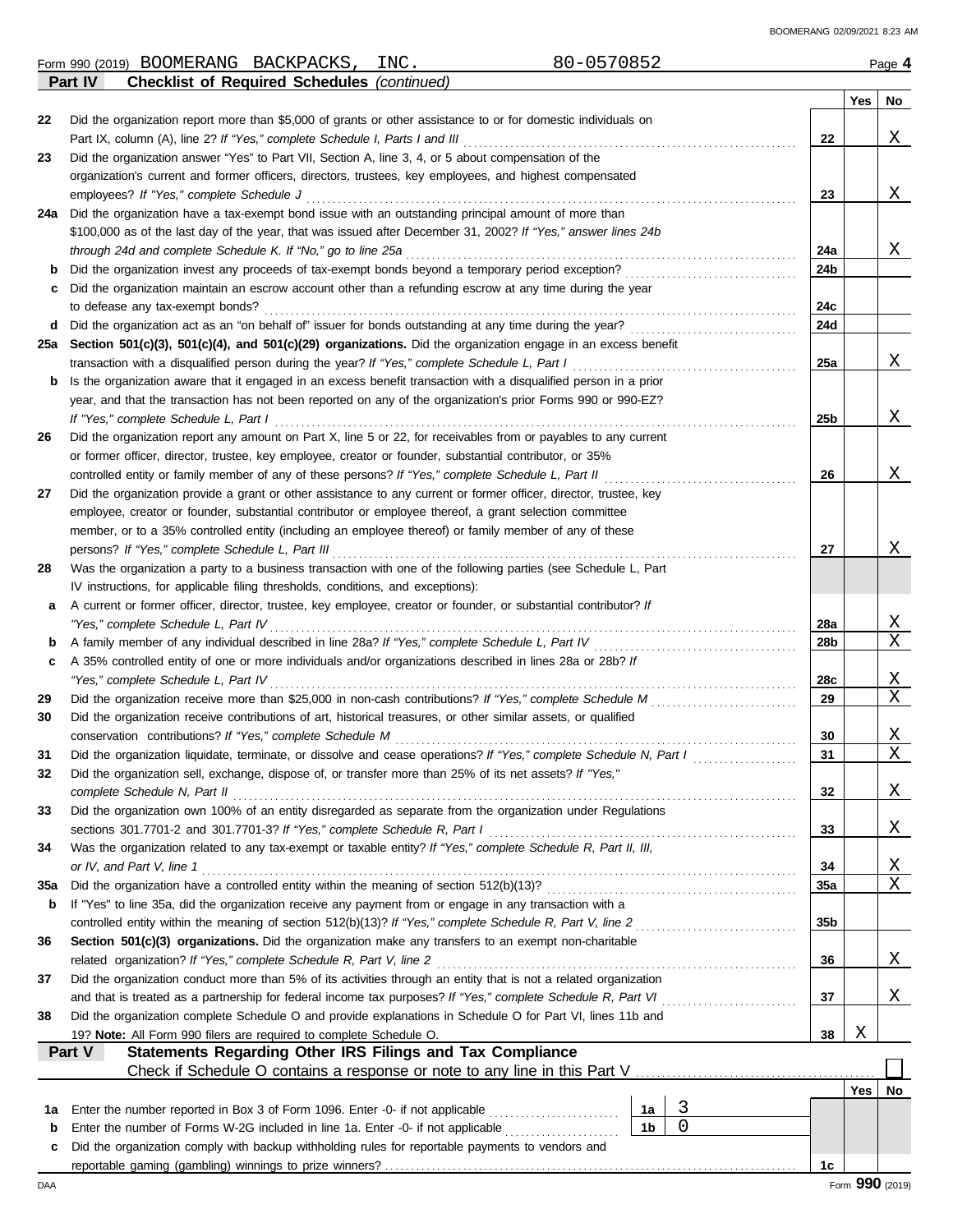|     | Statements Regarding Other IRS Filings and Tax Compliance (continued)<br>Part V                                                                                             |                 |   |          |     |        |
|-----|-----------------------------------------------------------------------------------------------------------------------------------------------------------------------------|-----------------|---|----------|-----|--------|
|     |                                                                                                                                                                             |                 |   |          | Yes | No     |
| 2a  | Enter the number of employees reported on Form W-3, Transmittal of Wage and Tax                                                                                             |                 |   |          |     |        |
|     | Statements, filed for the calendar year ending with or within the year covered by this return                                                                               | 2a              | 0 |          |     |        |
| b   | If at least one is reported on line 2a, did the organization file all required federal employment tax returns?                                                              |                 |   | 2b       |     |        |
|     | Note: If the sum of lines 1a and 2a is greater than 250, you may be required to e-file (see instructions)                                                                   |                 |   |          |     |        |
| за  | Did the organization have unrelated business gross income of \$1,000 or more during the year?                                                                               |                 |   | За       |     | Χ      |
| b   |                                                                                                                                                                             |                 |   | 3b       |     |        |
| 4a  | At any time during the calendar year, did the organization have an interest in, or a signature or other authority over,                                                     |                 |   |          |     |        |
|     | a financial account in a foreign country (such as a bank account, securities account, or other financial account)?                                                          |                 |   | 4a       |     | Χ      |
| b   | If "Yes," enter the name of the foreign country <b>u</b>                                                                                                                    |                 |   |          |     |        |
|     | See instructions for filing requirements for FinCEN Form 114, Report of Foreign Bank and Financial Accounts (FBAR).                                                         |                 |   |          |     |        |
| 5а  |                                                                                                                                                                             |                 |   | 5a<br>5b |     | X<br>Χ |
| b   |                                                                                                                                                                             |                 |   | 5c       |     |        |
| c   | If "Yes" to line 5a or 5b, did the organization file Form 8886-T?<br>Does the organization have annual gross receipts that are normally greater than \$100,000, and did the |                 |   |          |     |        |
| 6а  | organization solicit any contributions that were not tax deductible as charitable contributions?                                                                            |                 |   | 6a       |     | Χ      |
| b   | If "Yes," did the organization include with every solicitation an express statement that such contributions or                                                              |                 |   |          |     |        |
|     | gifts were not tax deductible?                                                                                                                                              |                 |   | 6b       |     |        |
| 7   | Organizations that may receive deductible contributions under section 170(c).                                                                                               |                 |   |          |     |        |
| а   | Did the organization receive a payment in excess of \$75 made partly as a contribution and partly for goods                                                                 |                 |   |          |     |        |
|     | and services provided to the payor?                                                                                                                                         |                 |   | 7a       |     | Χ      |
| b   |                                                                                                                                                                             |                 |   | 7b       |     |        |
| c   | Did the organization sell, exchange, or otherwise dispose of tangible personal property for which it was                                                                    |                 |   |          |     |        |
|     |                                                                                                                                                                             |                 |   | 7с       |     | Χ      |
| a   |                                                                                                                                                                             | 7d              |   |          |     |        |
| е   |                                                                                                                                                                             |                 |   | 7е       |     | Χ      |
| f   | Did the organization, during the year, pay premiums, directly or indirectly, on a personal benefit contract?                                                                |                 |   | 7f       |     | Χ      |
| g   | If the organization received a contribution of qualified intellectual property, did the organization file Form 8899 as required?                                            |                 |   | 7g       |     | Χ      |
| h   | If the organization received a contribution of cars, boats, airplanes, or other vehicles, did the organization file a Form 1098-C?                                          |                 |   | 7h       |     | Χ      |
| 8   | Sponsoring organizations maintaining donor advised funds. Did a donor advised fund maintained by the                                                                        |                 |   |          |     |        |
|     |                                                                                                                                                                             |                 |   | 8        |     |        |
| 9   | Sponsoring organizations maintaining donor advised funds.                                                                                                                   |                 |   |          |     |        |
| а   | Did the sponsoring organization make any taxable distributions under section 4966?                                                                                          |                 |   | 9a       |     |        |
| b   |                                                                                                                                                                             |                 |   | 9b       |     |        |
| 10  | Section 501(c)(7) organizations. Enter:                                                                                                                                     |                 |   |          |     |        |
| а   |                                                                                                                                                                             | 10a             |   |          |     |        |
|     | Gross receipts, included on Form 990, Part VIII, line 12, for public use of club facilities                                                                                 | 10 <sub>b</sub> |   |          |     |        |
| 11  | Section 501(c)(12) organizations. Enter:                                                                                                                                    |                 |   |          |     |        |
| а   | Gross income from members or shareholders                                                                                                                                   | 11a             |   |          |     |        |
| b   | Gross income from other sources (Do not net amounts due or paid to other sources                                                                                            |                 |   |          |     |        |
| 12a | Section 4947(a)(1) non-exempt charitable trusts. Is the organization filing Form 990 in lieu of Form 1041?                                                                  | 11 <sub>b</sub> |   | 12a      |     |        |
| b   | If "Yes," enter the amount of tax-exempt interest received or accrued during the year <i>conservances</i>                                                                   | 12b             |   |          |     |        |
| 13  | Section 501(c)(29) qualified nonprofit health insurance issuers.                                                                                                            |                 |   |          |     |        |
| а   | Is the organization licensed to issue qualified health plans in more than one state?                                                                                        |                 |   | 13а      |     |        |
|     | Note: See the instructions for additional information the organization must report on Schedule O.                                                                           |                 |   |          |     |        |
| b   | Enter the amount of reserves the organization is required to maintain by the states in which                                                                                |                 |   |          |     |        |
|     |                                                                                                                                                                             | 13b             |   |          |     |        |
| c   | Enter the amount of reserves on hand                                                                                                                                        | 13 <sub>c</sub> |   |          |     |        |
| 14a | Did the organization receive any payments for indoor tanning services during the tax year?                                                                                  |                 |   | 14a      |     | Χ      |
| b   |                                                                                                                                                                             |                 |   | 14b      |     |        |
| 15  | Is the organization subject to the section 4960 tax on payment(s) of more than \$1,000,000 in remuneration or                                                               |                 |   |          |     |        |
|     | excess parachute payment(s) during the year?                                                                                                                                |                 |   | 15       |     | X      |
|     | If "Yes," see instructions and file Form 4720, Schedule N.                                                                                                                  |                 |   |          |     |        |
| 16  | Is the organization an educational institution subject to the section 4968 excise tax on net investment income?                                                             |                 |   | 16       |     | Χ      |
|     | If "Yes," complete Form 4720, Schedule O.                                                                                                                                   |                 |   |          |     |        |

Form 990 (2019) Page **5** BOOMERANG BACKPACKS, INC. 80-0570852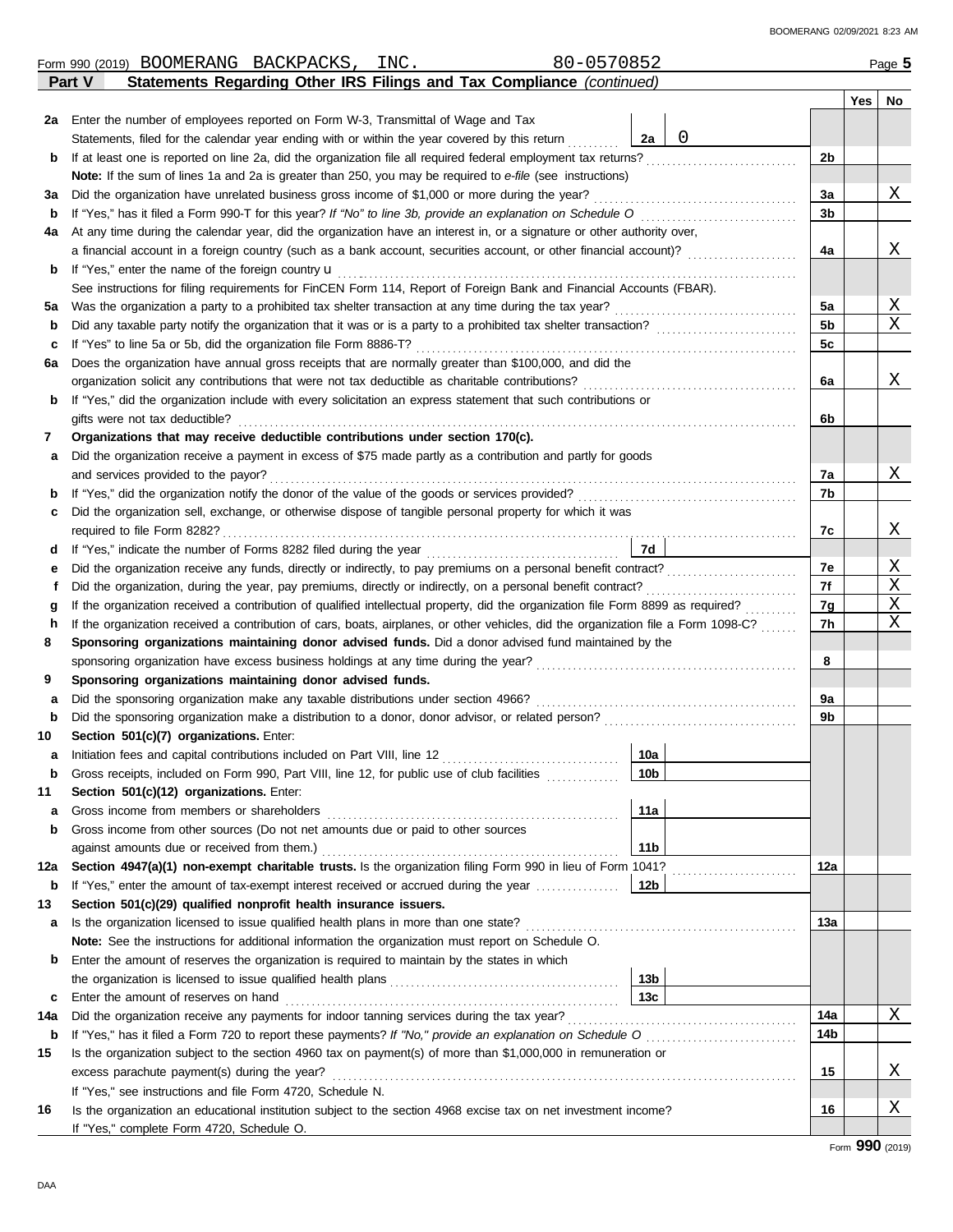|     | response to line 8a, 8b, or 10b below, describe the circumstances, processes, or changes on Schedule O. See instructions.           |                         |                 |    |
|-----|-------------------------------------------------------------------------------------------------------------------------------------|-------------------------|-----------------|----|
|     |                                                                                                                                     |                         |                 |    |
|     | Section A. Governing Body and Management                                                                                            |                         |                 |    |
|     |                                                                                                                                     |                         | Yes             | No |
| 1а  | 7<br>Enter the number of voting members of the governing body at the end of the tax year<br>1a                                      |                         |                 |    |
|     | If there are material differences in voting rights among members of the governing body, or                                          |                         |                 |    |
|     | if the governing body delegated broad authority to an executive committee or similar                                                |                         |                 |    |
|     | committee, explain on Schedule O.                                                                                                   |                         |                 |    |
| b   | 7<br>1b<br>Enter the number of voting members included on line 1a, above, who are independent                                       |                         |                 |    |
| 2   | Did any officer, director, trustee, or key employee have a family relationship or a business relationship with                      |                         |                 |    |
|     | any other officer, director, trustee, or key employee?                                                                              | $\mathbf{2}$            |                 | Χ  |
| 3   | Did the organization delegate control over management duties customarily performed by or under the direct                           |                         |                 |    |
|     | supervision of officers, directors, trustees, or key employees to a management company or other person?                             | 3                       |                 | Χ  |
| 4   | Did the organization make any significant changes to its governing documents since the prior Form 990 was filed?                    | $\overline{\mathbf{4}}$ |                 | Χ  |
| 5   | Did the organization become aware during the year of a significant diversion of the organization's assets?                          | 5                       |                 | X  |
| 6   | Did the organization have members or stockholders?                                                                                  | 6                       |                 | Χ  |
| 7a  | Did the organization have members, stockholders, or other persons who had the power to elect or appoint                             |                         |                 |    |
|     | one or more members of the governing body?                                                                                          | 7a                      |                 | Χ  |
| b   | Are any governance decisions of the organization reserved to (or subject to approval by) members,                                   |                         |                 |    |
|     | stockholders, or persons other than the governing body?                                                                             | 7b                      |                 | Χ  |
| 8   | Did the organization contemporaneously document the meetings held or written actions undertaken during the year by the following:   |                         |                 |    |
| а   | The governing body?                                                                                                                 | 8а                      | Χ               |    |
| b   | Each committee with authority to act on behalf of the governing body?                                                               | 8b                      | Χ               |    |
| 9   | Is there any officer, director, trustee, or key employee listed in Part VII, Section A, who cannot be reached at                    |                         |                 |    |
|     |                                                                                                                                     | 9                       |                 | Χ  |
|     | <b>Section B. Policies</b> (This Section B requests information about policies not required by the Internal Revenue Code.)          |                         |                 |    |
|     |                                                                                                                                     |                         | Yes             | No |
| 10a | Did the organization have local chapters, branches, or affiliates?                                                                  | 10a                     |                 | Χ  |
| b   | If "Yes," did the organization have written policies and procedures governing the activities of such chapters,                      |                         |                 |    |
|     | affiliates, and branches to ensure their operations are consistent with the organization's exempt purposes?                         | 10b                     |                 |    |
| 11a | Has the organization provided a complete copy of this Form 990 to all members of its governing body before filing the form?         | 11a                     | Χ               |    |
| b   | Describe in Schedule O the process, if any, used by the organization to review this Form 990.                                       |                         |                 |    |
| 12a | Did the organization have a written conflict of interest policy? If "No," go to line 13                                             | 12a                     | Χ               |    |
| b   | Were officers, directors, or trustees, and key employees required to disclose annually interests that could give rise to conflicts? | 12b                     | X               |    |
| c   | Did the organization regularly and consistently monitor and enforce compliance with the policy? If "Yes,"                           |                         |                 |    |
|     | describe in Schedule O how this was done                                                                                            | 12c                     | Χ               |    |
| 13  |                                                                                                                                     | 13                      | Χ               |    |
| 14  | Did the organization have a written document retention and destruction policy?                                                      | 14                      | $\mathbf X$     |    |
| 15  | Did the process for determining compensation of the following persons include a review and approval by                              |                         |                 |    |
|     | independent persons, comparability data, and contemporaneous substantiation of the deliberation and decision?                       |                         |                 |    |
| a   |                                                                                                                                     | 15a                     |                 | X  |
| b   | Other officers or key employees of the organization                                                                                 | 15 <sub>b</sub>         |                 | Χ  |
|     | If "Yes" to line 15a or 15b, describe the process in Schedule O (see instructions).                                                 |                         |                 |    |
| 16a | Did the organization invest in, contribute assets to, or participate in a joint venture or similar arrangement                      |                         |                 |    |
|     | with a taxable entity during the year?                                                                                              | 16a                     |                 | Χ  |
| b   | If "Yes," did the organization follow a written policy or procedure requiring the organization to evaluate its                      |                         |                 |    |
|     | participation in joint venture arrangements under applicable federal tax law, and take steps to safeguard the                       |                         |                 |    |
|     |                                                                                                                                     | 16b                     |                 |    |
|     | <b>Section C. Disclosure</b>                                                                                                        |                         |                 |    |
| 17  | List the states with which a copy of this Form 990 is required to be filed $\mathbf u$<br>ΙN                                        |                         |                 |    |
| 18  | Section 6104 requires an organization to make its Forms 1023 (1024 or 1024-A, if applicable), 990, and 990-T (Section 501(c)        |                         |                 |    |
|     | (3)s only) available for public inspection. Indicate how you made these available. Check all that apply.                            |                         |                 |    |
|     | Another's website $ X $ Upon request<br>Other (explain on Schedule O)<br>Own website                                                |                         |                 |    |
| 19  | Describe on Schedule O whether (and if so, how) the organization made its governing documents, conflict of interest policy, and     |                         |                 |    |
|     | financial statements available to the public during the tax year.                                                                   |                         |                 |    |
| 20  | State the name, address, and telephone number of the person who possesses the organization's books and records u                    |                         |                 |    |
|     | 733 E NORTH ST<br>CARLA BUTLER                                                                                                      |                         |                 |    |
|     | 46755<br>KENDALLVILLE<br>ΙN                                                                                                         | $260 - 347 - 0475$      |                 |    |
| DAA |                                                                                                                                     |                         | Form 990 (2019) |    |

Form 990 (2019) Page **6** BOOMERANG BACKPACKS, INC. 80-0570852 **Part VI Governance, Management, and Disclosure** *For each "Yes" response to lines 2 through 7b below, and for a "No"*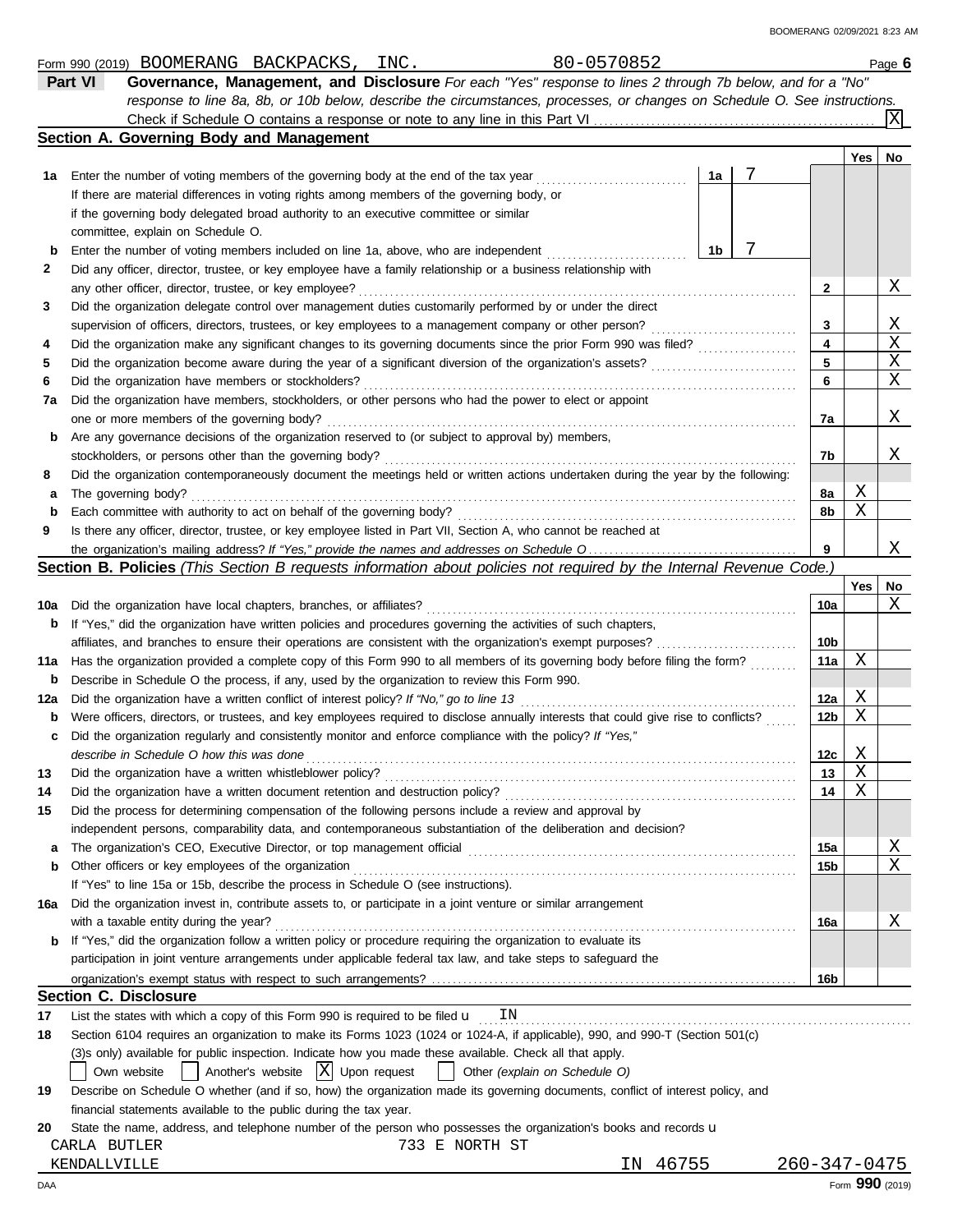|                                                                                                                                                                                                                                                                                                                               |                                                                                                                    |                                   |                                                                                                                                     |                                    |                                           |                                                                                                  |                                                                                       | BOOMERANG 02/09/2021 8:23 AM                                                                                 |
|-------------------------------------------------------------------------------------------------------------------------------------------------------------------------------------------------------------------------------------------------------------------------------------------------------------------------------|--------------------------------------------------------------------------------------------------------------------|-----------------------------------|-------------------------------------------------------------------------------------------------------------------------------------|------------------------------------|-------------------------------------------|--------------------------------------------------------------------------------------------------|---------------------------------------------------------------------------------------|--------------------------------------------------------------------------------------------------------------|
| Form 990 (2019) BOOMERANG BACKPACKS,                                                                                                                                                                                                                                                                                          |                                                                                                                    |                                   | INC.                                                                                                                                |                                    |                                           | 80-0570852                                                                                       |                                                                                       | Page 7                                                                                                       |
| Part VII                                                                                                                                                                                                                                                                                                                      |                                                                                                                    |                                   |                                                                                                                                     |                                    |                                           | Compensation of Officers, Directors, Trustees, Key Employees, Highest Compensated Employees, and |                                                                                       |                                                                                                              |
| <b>Independent Contractors</b>                                                                                                                                                                                                                                                                                                |                                                                                                                    |                                   |                                                                                                                                     |                                    |                                           |                                                                                                  |                                                                                       |                                                                                                              |
|                                                                                                                                                                                                                                                                                                                               |                                                                                                                    |                                   |                                                                                                                                     |                                    |                                           | Check if Schedule O contains a response or note to any line in this Part VII                     |                                                                                       |                                                                                                              |
| Section A.                                                                                                                                                                                                                                                                                                                    |                                                                                                                    |                                   |                                                                                                                                     |                                    |                                           | Officers, Directors, Trustees, Key Employees, and Highest Compensated Employees                  |                                                                                       |                                                                                                              |
| 1a Complete this table for all persons required to be listed. Report compensation for the calendar year ending with or within the<br>organization's tax year.                                                                                                                                                                 |                                                                                                                    |                                   |                                                                                                                                     |                                    |                                           |                                                                                                  |                                                                                       |                                                                                                              |
| • List all of the organization's <b>current</b> officers, directors, trustees (whether individuals or organizations), regardless of amount of<br>compensation. Enter -0- in columns (D), (E), and (F) if no compensation was paid.                                                                                            |                                                                                                                    |                                   |                                                                                                                                     |                                    |                                           |                                                                                                  |                                                                                       |                                                                                                              |
| • List all of the organization's current key employees, if any. See instructions for definition of "key employee."                                                                                                                                                                                                            |                                                                                                                    |                                   |                                                                                                                                     |                                    |                                           |                                                                                                  |                                                                                       |                                                                                                              |
| List the organization's five current highest compensated employees (other than an officer, director, trustee, or key employee)<br>who received reportable compensation (Box 5 of Form W-2 and/or Box 7 of Form 1099-MISC) of more than \$100,000 from the<br>organization and any related organizations.                      |                                                                                                                    |                                   |                                                                                                                                     |                                    |                                           |                                                                                                  |                                                                                       |                                                                                                              |
| • List all of the organization's former officers, key employees, and highest compensated employees who received more than<br>\$100,000 of reportable compensation from the organization and any related organizations.                                                                                                        |                                                                                                                    |                                   |                                                                                                                                     |                                    |                                           |                                                                                                  |                                                                                       |                                                                                                              |
| • List all of the organization's former directors or trustees that received, in the capacity as a former director or trustee of the<br>organization, more than \$10,000 of reportable compensation from the organization and any related organizations.<br>See instructions for the order in which to list the persons above. |                                                                                                                    |                                   |                                                                                                                                     |                                    |                                           |                                                                                                  |                                                                                       |                                                                                                              |
| $\overline{\mathrm{X}}$<br>Check this box if neither the organization nor any related organization compensated any current officer, director, or trustee.                                                                                                                                                                     |                                                                                                                    |                                   |                                                                                                                                     |                                    |                                           |                                                                                                  |                                                                                       |                                                                                                              |
| (A)<br>Name and title                                                                                                                                                                                                                                                                                                         | (B)<br>Average<br>hours<br>per week<br>(list any<br>hours for<br>related<br>organizations<br>below<br>dotted line) | Individual trustee<br>or director | (do not check more than one<br>box, unless person is both an<br>officer and a director/trustee)<br>Officer<br>Institutional trustee | (C)<br>Position<br>Key<br>employee | Highest compensated<br>employee<br>Former | (D)<br>Reportable<br>compensation<br>from the<br>organization<br>(W-2/1099-MISC)                 | (E)<br>Reportable<br>compensation<br>from related<br>organizations<br>(W-2/1099-MISC) | (F)<br>Estimated amount<br>of other<br>compensation<br>from the<br>organization and<br>related organizations |
| CARLILE<br>$(1)$ TARA                                                                                                                                                                                                                                                                                                         | nn.<br>1                                                                                                           |                                   |                                                                                                                                     |                                    |                                           |                                                                                                  |                                                                                       |                                                                                                              |

|                    | hours<br>per week<br>(list any<br>hours for       |                                   |                       |             |              | (do not check more than one<br>box, unless person is both an<br>officer and a director/trustee) |        | compensation<br>from the<br>organization<br>(W-2/1099-MISC) | compensation<br>from related<br>organizations<br>(W-2/1099-MISC) | of other<br>compensation<br>from the<br>organization and |
|--------------------|---------------------------------------------------|-----------------------------------|-----------------------|-------------|--------------|-------------------------------------------------------------------------------------------------|--------|-------------------------------------------------------------|------------------------------------------------------------------|----------------------------------------------------------|
|                    | related<br>organizations<br>below<br>dotted line) | Individual trustee<br>or director | Institutional trustee | Officer     | Key employee | Highest compensated<br>employee                                                                 | Former |                                                             |                                                                  | related organizations                                    |
| (1) TARA CARLILE   | 1.00                                              |                                   |                       |             |              |                                                                                                 |        |                                                             |                                                                  |                                                          |
| BOARD MEMBER       | 0.00                                              |                                   |                       | $\mathbf X$ |              |                                                                                                 |        | $\overline{0}$                                              | $\mathsf 0$                                                      | $\mathbf 0$                                              |
| (2) MARK COCKROFT  | 5.00                                              |                                   |                       |             |              |                                                                                                 |        |                                                             |                                                                  |                                                          |
| PRESIDENT          | 0.00                                              |                                   |                       | $\mathbf X$ |              |                                                                                                 |        | 0                                                           | 0                                                                | $\mathbf 0$                                              |
| (3) KARA CONRAD    | 1.00                                              |                                   |                       |             |              |                                                                                                 |        |                                                             |                                                                  |                                                          |
| .<br>BOARD MEMBER  | 0.00                                              |                                   |                       | Χ           |              |                                                                                                 |        | 0                                                           | 0                                                                | $\mathbf 0$                                              |
| (4) DAVID FREY     |                                                   |                                   |                       |             |              |                                                                                                 |        |                                                             |                                                                  |                                                          |
| TREASURER          | 1.00<br>0.00                                      |                                   |                       | $\mathbf X$ |              |                                                                                                 |        | 0                                                           | 0                                                                | $\mathbf 0$                                              |
| (5) DAN NICKOLSON  |                                                   |                                   |                       |             |              |                                                                                                 |        |                                                             |                                                                  |                                                          |
| BOARD MEMBER       | 1.00<br>0.00                                      |                                   |                       | Χ           |              |                                                                                                 |        | 0                                                           | $\mathsf 0$                                                      | $\mathbf 0$                                              |
| (6) ERIC PETTY     |                                                   |                                   |                       |             |              |                                                                                                 |        |                                                             |                                                                  |                                                          |
| BOARD MEMBER       | 1.00<br>0.00                                      |                                   |                       | $\mathbf X$ |              |                                                                                                 |        | 0                                                           | $\Omega$                                                         | $\mathbf 0$                                              |
| (7) JAYMI SULLIVAN | 1.00                                              |                                   |                       |             |              |                                                                                                 |        |                                                             |                                                                  |                                                          |
| SECRETARY          | 0.00                                              |                                   |                       | $\mathbf X$ |              |                                                                                                 |        | 0                                                           | 0                                                                | $\mathbf 0$                                              |
| (8)                |                                                   |                                   |                       |             |              |                                                                                                 |        |                                                             |                                                                  |                                                          |
|                    |                                                   |                                   |                       |             |              |                                                                                                 |        |                                                             |                                                                  |                                                          |
| (9)                |                                                   |                                   |                       |             |              |                                                                                                 |        |                                                             |                                                                  |                                                          |
|                    |                                                   |                                   |                       |             |              |                                                                                                 |        |                                                             |                                                                  |                                                          |
| (10)               |                                                   |                                   |                       |             |              |                                                                                                 |        |                                                             |                                                                  |                                                          |
|                    |                                                   |                                   |                       |             |              |                                                                                                 |        |                                                             |                                                                  |                                                          |
| (11)               |                                                   |                                   |                       |             |              |                                                                                                 |        |                                                             |                                                                  |                                                          |
|                    |                                                   |                                   |                       |             |              |                                                                                                 |        |                                                             |                                                                  |                                                          |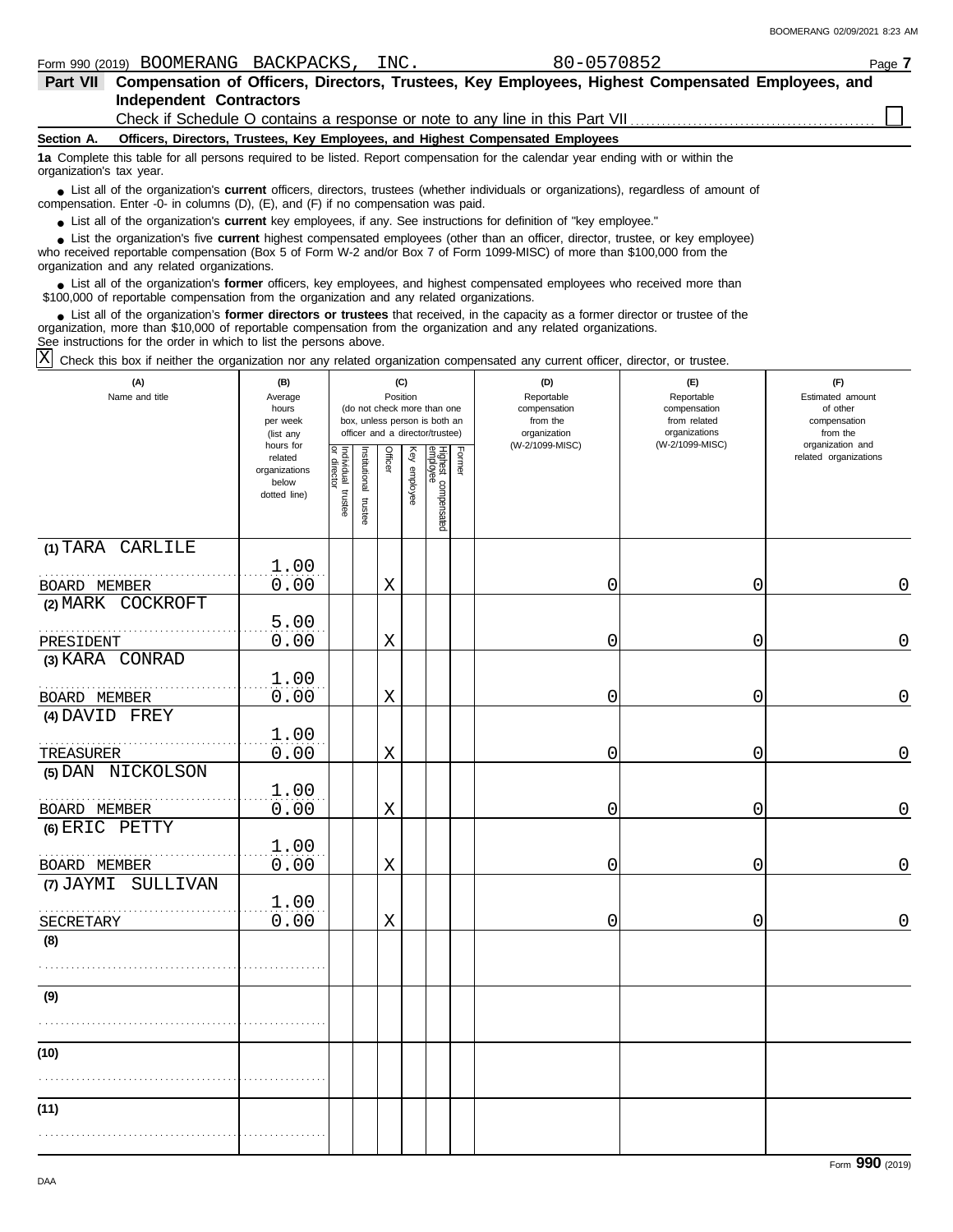|                 |                                                                                                                                                                                    | Form 990 (2019) BOOMERANG BACKPACKS,                                                                                                                                  |                                                                             |                       |                                                                                                                                                         | INC.                                              |                                                     |                                 |        | 80-0570852                                                                                                                                                                                                                                             |                                  | BOOMERANG 02/09/2021 6.23                             |        |
|-----------------|------------------------------------------------------------------------------------------------------------------------------------------------------------------------------------|-----------------------------------------------------------------------------------------------------------------------------------------------------------------------|-----------------------------------------------------------------------------|-----------------------|---------------------------------------------------------------------------------------------------------------------------------------------------------|---------------------------------------------------|-----------------------------------------------------|---------------------------------|--------|--------------------------------------------------------------------------------------------------------------------------------------------------------------------------------------------------------------------------------------------------------|----------------------------------|-------------------------------------------------------|--------|
| <b>Part VII</b> | (C)<br>(A)<br>(B)<br>Position<br>Name and title<br>Average<br>(do not check more than one<br>hours<br>box, unless person is both an<br>per week<br>officer and a director/trustee) |                                                                                                                                                                       |                                                                             |                       | Section A. Officers, Directors, Trustees, Key Employees, and Highest Compensated Employees (continued)<br>(D)<br>Reportable<br>compensation<br>from the | (E)<br>Reportable<br>compensation<br>from related | (F)<br>Estimated amount<br>of other<br>compensation |                                 |        |                                                                                                                                                                                                                                                        |                                  |                                                       |        |
|                 |                                                                                                                                                                                    |                                                                                                                                                                       | (list any<br>hours for<br>related<br>organizations<br>below<br>dotted line) | Individual<br>trustee | nstitutional<br>trustee                                                                                                                                 | Officer                                           | Key employee                                        | Highest compensated<br>employee | Former | organization<br>(W-2/1099-MISC)                                                                                                                                                                                                                        | organizations<br>(W-2/1099-MISC) | from the<br>organization and<br>related organizations |        |
|                 |                                                                                                                                                                                    |                                                                                                                                                                       |                                                                             |                       |                                                                                                                                                         |                                                   |                                                     |                                 |        |                                                                                                                                                                                                                                                        |                                  |                                                       |        |
|                 |                                                                                                                                                                                    |                                                                                                                                                                       |                                                                             |                       |                                                                                                                                                         |                                                   |                                                     |                                 |        |                                                                                                                                                                                                                                                        |                                  |                                                       |        |
|                 |                                                                                                                                                                                    |                                                                                                                                                                       |                                                                             |                       |                                                                                                                                                         |                                                   |                                                     |                                 |        |                                                                                                                                                                                                                                                        |                                  |                                                       |        |
|                 |                                                                                                                                                                                    |                                                                                                                                                                       |                                                                             |                       |                                                                                                                                                         |                                                   |                                                     |                                 |        |                                                                                                                                                                                                                                                        |                                  |                                                       |        |
|                 |                                                                                                                                                                                    |                                                                                                                                                                       |                                                                             |                       |                                                                                                                                                         |                                                   |                                                     |                                 |        |                                                                                                                                                                                                                                                        |                                  |                                                       |        |
|                 |                                                                                                                                                                                    |                                                                                                                                                                       |                                                                             |                       |                                                                                                                                                         |                                                   |                                                     |                                 |        |                                                                                                                                                                                                                                                        |                                  |                                                       |        |
|                 |                                                                                                                                                                                    |                                                                                                                                                                       |                                                                             |                       |                                                                                                                                                         |                                                   |                                                     |                                 |        |                                                                                                                                                                                                                                                        |                                  |                                                       |        |
|                 |                                                                                                                                                                                    |                                                                                                                                                                       |                                                                             |                       |                                                                                                                                                         |                                                   |                                                     |                                 |        |                                                                                                                                                                                                                                                        |                                  |                                                       |        |
| С<br>2          |                                                                                                                                                                                    | Total from continuation sheets to Part VII, Section A  u                                                                                                              |                                                                             |                       |                                                                                                                                                         |                                                   |                                                     |                                 |        | Total number of individuals (including but not limited to those listed above) who received more than \$100,000 of                                                                                                                                      |                                  |                                                       |        |
| 3               |                                                                                                                                                                                    | reportable compensation from the organization $\mathbf{u}$ 0                                                                                                          |                                                                             |                       |                                                                                                                                                         |                                                   |                                                     |                                 |        | Did the organization list any former officer, director, trustee, key employee, or highest compensated                                                                                                                                                  |                                  | Yes                                                   | No     |
| 4               |                                                                                                                                                                                    |                                                                                                                                                                       |                                                                             |                       |                                                                                                                                                         |                                                   |                                                     |                                 |        | For any individual listed on line 1a, is the sum of reportable compensation and other compensation from the<br>organization and related organizations greater than \$150,000? If "Yes," complete Schedule J for such                                   |                                  | 3<br>4                                                | Χ<br>Χ |
| 5               |                                                                                                                                                                                    | Section B. Independent Contractors                                                                                                                                    |                                                                             |                       |                                                                                                                                                         |                                                   |                                                     |                                 |        | Did any person listed on line 1a receive or accrue compensation from any unrelated organization or individual                                                                                                                                          |                                  | 5                                                     | Χ      |
| 1               |                                                                                                                                                                                    |                                                                                                                                                                       |                                                                             |                       |                                                                                                                                                         |                                                   |                                                     |                                 |        | Complete this table for your five highest compensated independent contractors that received more than \$100,000 of<br>compensation from the organization. Report compensation for the calendar year ending with or within the organization's tax year. |                                  |                                                       |        |
|                 |                                                                                                                                                                                    |                                                                                                                                                                       | (A)<br>Name and business address                                            |                       |                                                                                                                                                         |                                                   |                                                     |                                 |        |                                                                                                                                                                                                                                                        | (B)<br>Description of services   | (C)<br>Compensation                                   |        |
|                 |                                                                                                                                                                                    |                                                                                                                                                                       |                                                                             |                       |                                                                                                                                                         |                                                   |                                                     |                                 |        |                                                                                                                                                                                                                                                        |                                  |                                                       |        |
|                 |                                                                                                                                                                                    |                                                                                                                                                                       |                                                                             |                       |                                                                                                                                                         |                                                   |                                                     |                                 |        |                                                                                                                                                                                                                                                        |                                  |                                                       |        |
|                 |                                                                                                                                                                                    |                                                                                                                                                                       |                                                                             |                       |                                                                                                                                                         |                                                   |                                                     |                                 |        |                                                                                                                                                                                                                                                        |                                  |                                                       |        |
| 2               |                                                                                                                                                                                    | Total number of independent contractors (including but not limited to those listed above) who<br>received more than \$100,000 of compensation from the organization u |                                                                             |                       |                                                                                                                                                         |                                                   |                                                     |                                 |        |                                                                                                                                                                                                                                                        | $\mathsf 0$                      |                                                       |        |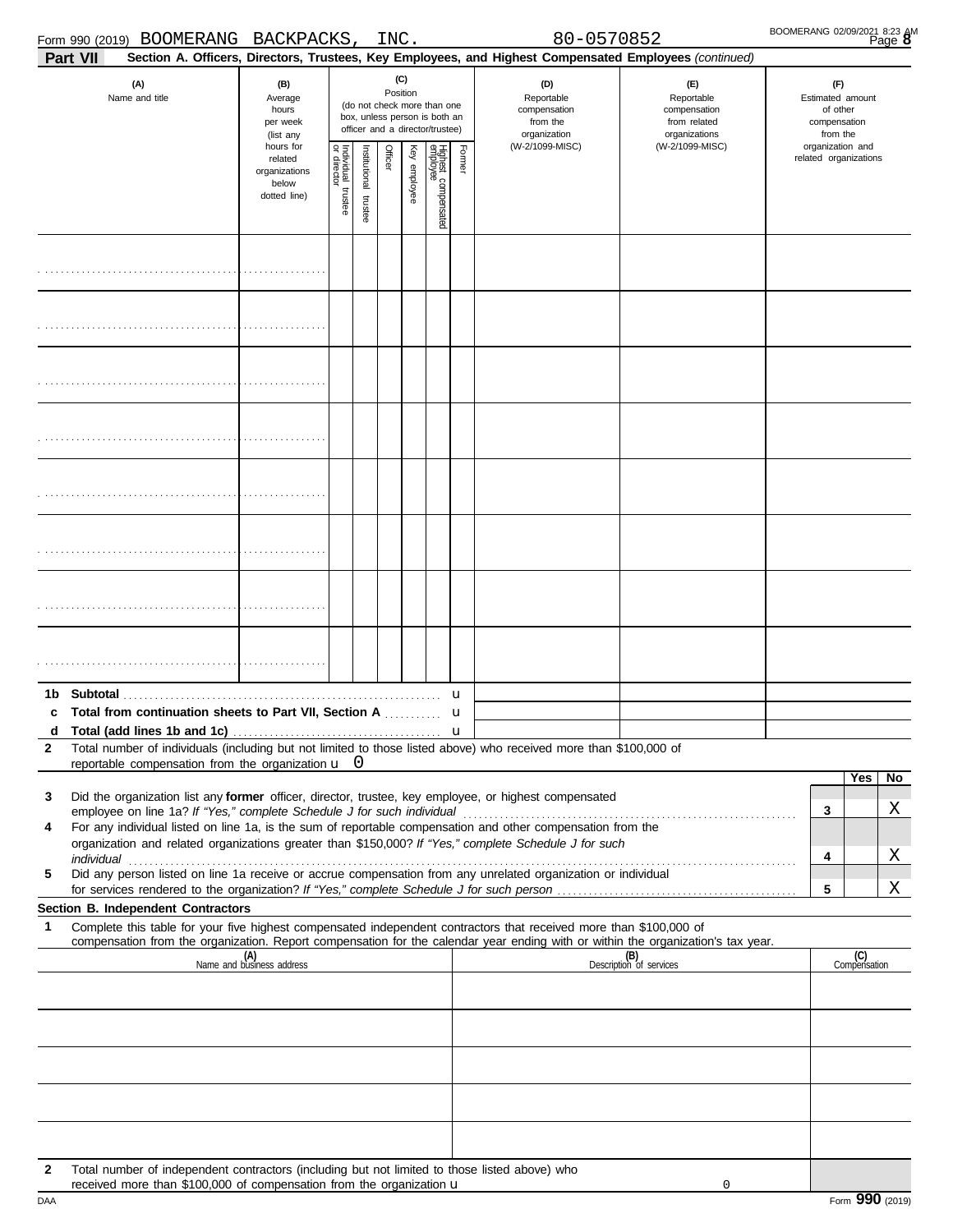|                                                      | Part VIII   |                                                              |    | <b>Statement of Revenue</b> |                 |  |                      |                      |                                              | Check if Schedule O contains a response or note to any line in this Part VIII |                                                               |
|------------------------------------------------------|-------------|--------------------------------------------------------------|----|-----------------------------|-----------------|--|----------------------|----------------------|----------------------------------------------|-------------------------------------------------------------------------------|---------------------------------------------------------------|
|                                                      |             |                                                              |    |                             |                 |  |                      | (A)<br>Total revenue | (B)<br>Related or exempt<br>function revenue | (C)<br>Unrelated<br>business revenue                                          | (D)<br>Revenue excluded<br>from tax under<br>sections 512-514 |
|                                                      |             | 1a Federated campaigns                                       |    |                             | 1a              |  |                      |                      |                                              |                                                                               |                                                               |
| , Grants<br><u>Imounts</u>                           |             | <b>b</b> Membership dues                                     |    |                             | 1 <sub>b</sub>  |  |                      |                      |                                              |                                                                               |                                                               |
|                                                      |             | c Fundraising events                                         |    |                             | 1 <sub>c</sub>  |  |                      |                      |                                              |                                                                               |                                                               |
| <b>Contributions, Gifts,<br/>and Other Similar A</b> |             | d Related organizations                                      |    |                             | 1 <sub>d</sub>  |  |                      |                      |                                              |                                                                               |                                                               |
|                                                      |             | e Government grants (contributions)                          |    |                             | 1e              |  |                      |                      |                                              |                                                                               |                                                               |
|                                                      |             | f All other contributions, gifts, grants,                    |    |                             |                 |  |                      |                      |                                              |                                                                               |                                                               |
|                                                      |             | and similar amounts not included above                       |    |                             | 1f              |  | 349,812              |                      |                                              |                                                                               |                                                               |
|                                                      |             | <b>g</b> Noncash contributions included in lines 1a-1f       |    |                             | 1g $\vert$ \$   |  |                      |                      |                                              |                                                                               |                                                               |
|                                                      |             |                                                              |    |                             |                 |  |                      | 349,812              |                                              |                                                                               |                                                               |
|                                                      |             |                                                              |    |                             |                 |  | <b>Business Code</b> |                      |                                              |                                                                               |                                                               |
|                                                      | 2a          |                                                              |    |                             |                 |  |                      |                      |                                              |                                                                               |                                                               |
| Program Service<br>Revenue                           | b           |                                                              |    |                             |                 |  |                      |                      |                                              |                                                                               |                                                               |
|                                                      | c           |                                                              |    |                             |                 |  |                      |                      |                                              |                                                                               |                                                               |
|                                                      | d           |                                                              |    |                             |                 |  |                      |                      |                                              |                                                                               |                                                               |
|                                                      | е           |                                                              |    |                             |                 |  |                      |                      |                                              |                                                                               |                                                               |
|                                                      |             |                                                              |    |                             |                 |  |                      |                      |                                              |                                                                               |                                                               |
|                                                      | 3           |                                                              |    |                             |                 |  |                      |                      |                                              |                                                                               |                                                               |
|                                                      |             | Investment income (including dividends, interest, and        |    |                             |                 |  |                      | 2,774                |                                              |                                                                               | 2,774                                                         |
|                                                      | 4           | Income from investment of tax-exempt bond proceeds           |    |                             |                 |  | u                    |                      |                                              |                                                                               |                                                               |
|                                                      | 5           |                                                              |    |                             |                 |  | u                    |                      |                                              |                                                                               |                                                               |
|                                                      |             |                                                              |    | (i) Real                    |                 |  | (ii) Personal        |                      |                                              |                                                                               |                                                               |
|                                                      |             | <b>6a</b> Gross rents                                        | 6a |                             |                 |  |                      |                      |                                              |                                                                               |                                                               |
|                                                      | b           | Less: rental expenses                                        | 6b |                             |                 |  |                      |                      |                                              |                                                                               |                                                               |
|                                                      |             | Rental inc. or (loss)                                        | 6c |                             |                 |  |                      |                      |                                              |                                                                               |                                                               |
|                                                      |             | <b>7a</b> Gross amount from                                  |    |                             |                 |  | u                    |                      |                                              |                                                                               |                                                               |
|                                                      |             | sales of assets                                              |    | (i) Securities              |                 |  | (ii) Other           |                      |                                              |                                                                               |                                                               |
|                                                      |             | other than inventory                                         | 7а |                             |                 |  |                      |                      |                                              |                                                                               |                                                               |
| Revenue                                              |             | <b>b</b> Less: cost or other                                 |    |                             |                 |  |                      |                      |                                              |                                                                               |                                                               |
|                                                      |             | basis and sales exps.                                        | 7b |                             |                 |  |                      |                      |                                              |                                                                               |                                                               |
|                                                      |             | c Gain or (loss)                                             | 7c |                             |                 |  |                      |                      |                                              |                                                                               |                                                               |
| ther                                                 |             |                                                              |    |                             |                 |  |                      |                      |                                              |                                                                               |                                                               |
|                                                      |             | 8a Gross income from fundraising events                      |    |                             |                 |  |                      |                      |                                              |                                                                               |                                                               |
|                                                      |             | (not including $$$<br>of contributions reported on line 1c). |    |                             |                 |  |                      |                      |                                              |                                                                               |                                                               |
|                                                      |             | See Part IV, line 18                                         |    |                             | 8а              |  | 69,679               |                      |                                              |                                                                               |                                                               |
|                                                      |             | <b>b</b> Less: direct expenses                               |    |                             | 8b              |  | 5,955                |                      |                                              |                                                                               |                                                               |
|                                                      |             |                                                              |    |                             |                 |  |                      | 63,724               |                                              |                                                                               |                                                               |
|                                                      |             | 9a Gross income from gaming activities.                      |    |                             |                 |  |                      |                      |                                              |                                                                               |                                                               |
|                                                      |             | See Part IV, line 19                                         |    | .                           | 9а              |  |                      |                      |                                              |                                                                               |                                                               |
|                                                      |             | <b>b</b> Less: direct expenses <i>minimum</i>                |    |                             | 9 <sub>b</sub>  |  |                      |                      |                                              |                                                                               |                                                               |
|                                                      |             |                                                              |    |                             |                 |  |                      |                      |                                              |                                                                               |                                                               |
|                                                      |             | 10a Gross sales of inventory, less                           |    |                             |                 |  |                      |                      |                                              |                                                                               |                                                               |
|                                                      |             | returns and allowances                                       |    | .                           | 10a             |  |                      |                      |                                              |                                                                               |                                                               |
|                                                      |             | <b>b</b> Less: cost of goods sold                            |    |                             | 10 <sub>b</sub> |  |                      |                      |                                              |                                                                               |                                                               |
|                                                      |             | c Net income or (loss) from sales of inventory               |    |                             |                 |  | u                    |                      |                                              |                                                                               |                                                               |
|                                                      |             |                                                              |    |                             |                 |  | <b>Business Code</b> |                      |                                              |                                                                               |                                                               |
|                                                      | 11a         |                                                              |    |                             |                 |  |                      |                      |                                              |                                                                               |                                                               |
|                                                      | $\mathbf b$ |                                                              |    |                             |                 |  |                      |                      |                                              |                                                                               |                                                               |
| Miscellaneous<br>Revenue                             |             |                                                              |    |                             |                 |  |                      |                      |                                              |                                                                               |                                                               |
|                                                      | d           |                                                              |    |                             |                 |  |                      |                      |                                              |                                                                               |                                                               |
|                                                      | 12          |                                                              |    |                             |                 |  |                      | 416,310              | $\overline{0}$                               | $\Omega$                                                                      | 2,774                                                         |
|                                                      |             |                                                              |    |                             |                 |  |                      |                      |                                              |                                                                               |                                                               |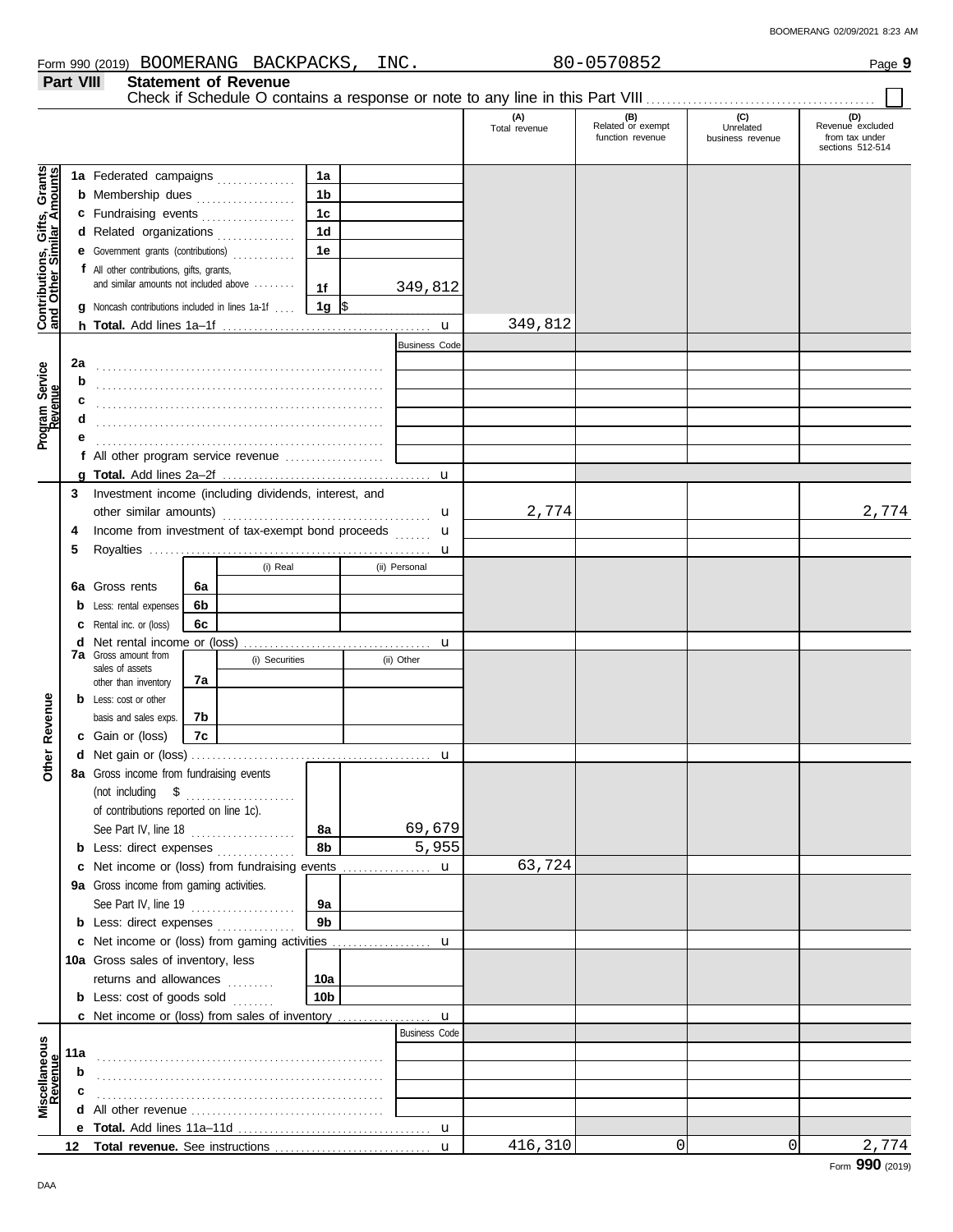#### **Part IX Statement of Functional Expenses** Form 990 (2019) Page **10** BOOMERANG BACKPACKS, INC. 80-0570852 *Section 501(c)(3) and 501(c)(4) organizations must complete all columns. All other organizations must complete column (A). Do not include amounts reported on lines 6b, 7b, 8b, 9b, and 10b of Part VIII.* **1 2 3 4 5 6** Compensation not included above to disqualified **7 8 9 10 11 a** Management ................................. **b** Legal . . . . . . . . . . . . . . . . . . . . . . . . . . . . . . . . . . . . . . . . **c** Accounting . . . . . . . . . . . . . . . . . . . . . . . . . . . . . . . . . . **d** Lobbying . . . . . . . . . . . . . . . . . . . . . . . . . . . . . . . . . . . . . **e** Professional fundraising services. See Part IV, line 17 **f g** Other. (If line 11g amount exceeds 10% of line 25, column **12** Advertising and promotion . . . . . . . . . . . . . . . . . . **13 14 15 16 17 18 19 20 21 22** Depreciation, depletion, and amortization **... 23 24 a** FOOD AND SUPPLIES 259,456 259,456 **b c d e** All other expenses . . . . . . . . . . . . . . . . . . . . . . . . . . . **25 26** Grants and other assistance to domestic organizations and domestic governments. See Part IV, line 21 .......... Grants and other assistance to domestic individuals. See Part IV, line 22 Grants and other assistance to foreign organizations, foreign governments, and foreign individuals. See Part IV, lines 15 and 16 .......... Benefits paid to or for members ............. Compensation of current officers, directors, trustees, and key employees ................. persons (as defined under section 4958(f)(1)) and persons described in section 4958(c)(3)(B) . . . . . . . . Other salaries and wages ................... Pension plan accruals and contributions (include section 401(k) and 403(b) employer contributions) Other employee benefits .................... Payroll taxes . . . . . . . . . . . . . . . . . . . . . . . . . . . . . . . . . Fees for services (nonemployees): Investment management fees ............... Office expenses . . . . . . . . . . . . . . . . . . . . . . . . . . . . . Information technology ...................... Royalties . . . . . . . . . . . . . . . . . . . . . . . . . . . . . . . . . . . . Occupancy . . . . . . . . . . . . . . . . . . . . . . . . . . . . . . . . . . Travel . . . . . . . . . . . . . . . . . . . . . . . . . . . . . . . . . . . . . . . . Payments of travel or entertainment expenses for any federal, state, or local public officials Conferences, conventions, and meetings Interest . . . . . . . . . . . . . . . . . . . . . . . . . . . . . . . . . . . . . . Payments to affiliates . . . . . . . . . . . . . . . . . . . . . . . . Insurance . . . . . . . . . . . . . . . . . . . . . . . . . . . . . . . . . . . . Other expenses. Itemize expenses not covered above (List miscellaneous expenses on line 24e. If line 24e amount exceeds 10% of line 25, column (A) amount, list line 24e expenses on Schedule O.) Total functional expenses. Add lines 1 through 24e . organization reported in column (B) joint costs **(A) (B) (C) (D)** Total expenses Program service Management and expenses and in the qeneral expenses Fundraising expenses . . . . . . . . . . . . . . . . . . . . . . . . . . . . . . . . . . . . . . . . . . . . . . . . . . . . . . . . . . . . . . . . . . . . . . . . . . . . . . . . . . . . . . . . . . . . . . . . . . . . . . . . . . . . . . . . . . . . . . . . . . . . . . . . . . . . . . . . . . . . . Check if Schedule O contains a response or note to any line in this Part IX **Joint costs.** Complete this line only if the (A) amount, list line 11g expenses on Schedule O.) . . . . . . . . 26,645 15,987 5,329 5,329 3,150 3,150 7,099 7,099 4,629 4,629 <u>506 304 101 101 101</u> 1,506 1,506 302,991 282,846 14,715 5,430

fundraising solicitation. Check here  $\mathbf u$ 

following SOP 98-2 (ASC 958-720)

from a combined educational campaign and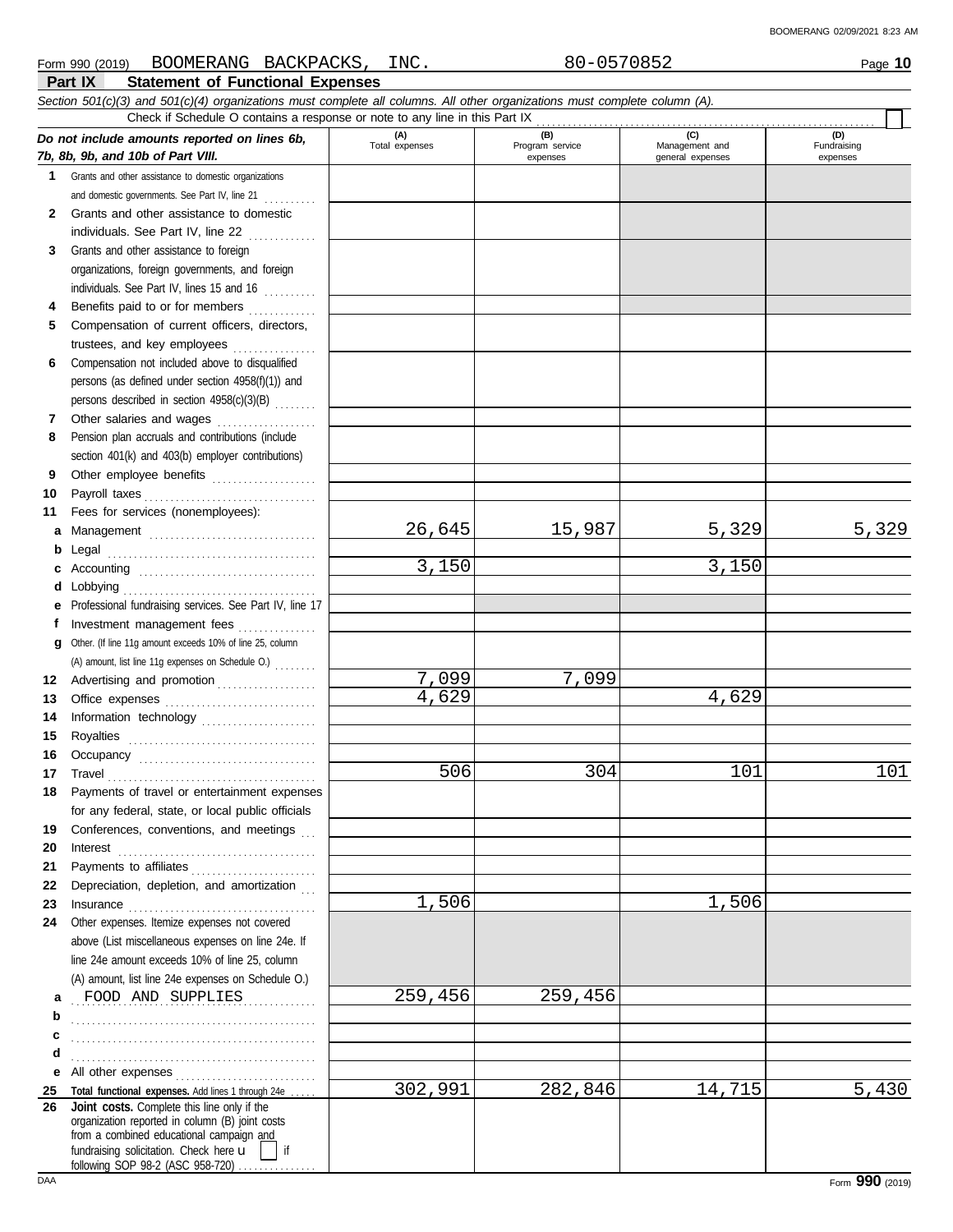|  | Form<br>0 (2019)<br>agn.<br>ັບບປ | <b>BOOMERANG</b> | <b>BACKPACKS</b> | <b>INC</b> | $\cdot$<br>. J 2<br>ັ | Page |
|--|----------------------------------|------------------|------------------|------------|-----------------------|------|
|--|----------------------------------|------------------|------------------|------------|-----------------------|------|

|                 | Part X | <b>Balance Sheet</b>                                                                                                                                                                                                                 |                   |                |             |
|-----------------|--------|--------------------------------------------------------------------------------------------------------------------------------------------------------------------------------------------------------------------------------------|-------------------|----------------|-------------|
|                 |        | Check if Schedule O contains a response or note to any line in this Part X                                                                                                                                                           |                   |                |             |
|                 |        |                                                                                                                                                                                                                                      | (A)               |                | (B)         |
|                 |        |                                                                                                                                                                                                                                      | Beginning of year |                | End of year |
|                 | 1      |                                                                                                                                                                                                                                      |                   | 1              |             |
|                 | 2      |                                                                                                                                                                                                                                      | 512,597           | $\mathbf{2}$   | 625,916     |
|                 | 3      |                                                                                                                                                                                                                                      |                   | 3              |             |
|                 | 4      |                                                                                                                                                                                                                                      |                   | 4              |             |
|                 | 5      | Loans and other receivables from any current or former officer, director,                                                                                                                                                            |                   |                |             |
|                 |        | trustee, key employee, creator or founder, substantial contributor, or 35%                                                                                                                                                           |                   |                |             |
|                 |        |                                                                                                                                                                                                                                      |                   | 5              |             |
|                 | 6      | Loans and other receivables from other disqualified persons (as defined                                                                                                                                                              |                   |                |             |
|                 |        |                                                                                                                                                                                                                                      |                   | 6              |             |
| Assets          | 7      |                                                                                                                                                                                                                                      |                   | $\overline{7}$ |             |
|                 | 8      |                                                                                                                                                                                                                                      |                   | 8              |             |
|                 | 9      |                                                                                                                                                                                                                                      |                   | 9              |             |
|                 |        | 10a Land, buildings, and equipment: cost or other                                                                                                                                                                                    |                   |                |             |
|                 |        | basis. Complete Part VI of Schedule D<br>10a                                                                                                                                                                                         |                   |                |             |
|                 |        | 10 <sub>b</sub>                                                                                                                                                                                                                      |                   | 10c            |             |
|                 | 11     |                                                                                                                                                                                                                                      |                   | 11             |             |
|                 | 12     |                                                                                                                                                                                                                                      |                   | 12             |             |
|                 | 13     |                                                                                                                                                                                                                                      |                   | 13             |             |
|                 | 14     |                                                                                                                                                                                                                                      |                   | 14             |             |
|                 | 15     |                                                                                                                                                                                                                                      |                   | 15             |             |
|                 | 16     |                                                                                                                                                                                                                                      | 512,597           | 16             | 625,916     |
|                 | 17     |                                                                                                                                                                                                                                      |                   | 17             |             |
|                 | 18     |                                                                                                                                                                                                                                      |                   | 18             |             |
|                 | 19     |                                                                                                                                                                                                                                      |                   | 19             |             |
|                 | 20     |                                                                                                                                                                                                                                      |                   | 20             |             |
|                 | 21     | Escrow or custodial account liability. Complete Part IV of Schedule D                                                                                                                                                                |                   | 21             |             |
|                 | 22     | Loans and other payables to any current or former officer, director,                                                                                                                                                                 |                   |                |             |
| Liabilities     |        | trustee, key employee, creator or founder, substantial contributor, or 35%                                                                                                                                                           |                   |                |             |
|                 |        |                                                                                                                                                                                                                                      |                   | 22             |             |
|                 | 23     | Secured mortgages and notes payable to unrelated third parties                                                                                                                                                                       |                   | 23             |             |
|                 | 24     | Unsecured notes and loans payable to unrelated third parties                                                                                                                                                                         |                   | 24             |             |
|                 | 25     | Other liabilities (including federal income tax, payables to related third                                                                                                                                                           |                   |                |             |
|                 |        | parties, and other liabilities not included on lines 17-24). Complete Part X                                                                                                                                                         |                   |                |             |
|                 |        |                                                                                                                                                                                                                                      |                   | 25             |             |
|                 | 26     |                                                                                                                                                                                                                                      | 0                 | 26             | 0           |
|                 |        | Organizations that follow FASB ASC 958, check here $\mathbf{u}[\overline{X}]$                                                                                                                                                        |                   |                |             |
|                 |        | and complete lines 27, 28, 32, and 33.                                                                                                                                                                                               |                   |                |             |
| <b>Balances</b> | 27     |                                                                                                                                                                                                                                      | 512,597           | 27             | 625,916     |
|                 | 28     | Net assets with donor restrictions <b>contained a set of the set of the set of the set of the set of the set of the set of the set of the set of the set of the set of the set of the set of the set of the set of the set of th</b> |                   | 28             |             |
| Fund            |        | Organizations that do not follow FASB ASC 958, check here u                                                                                                                                                                          |                   |                |             |
|                 |        | and complete lines 29 through 33.                                                                                                                                                                                                    |                   |                |             |
| ŏ               | 29     |                                                                                                                                                                                                                                      |                   | 29             |             |
|                 | 30     | Paid-in or capital surplus, or land, building, or equipment fund                                                                                                                                                                     |                   | 30             |             |
| Assets          | 31     | Retained earnings, endowment, accumulated income, or other funds                                                                                                                                                                     |                   | 31             |             |
| Net             | 32     |                                                                                                                                                                                                                                      | 512,597           | 32             | 625,916     |
|                 | 33     |                                                                                                                                                                                                                                      | 512,597           | 33             | 625,916     |

Form **990** (2019)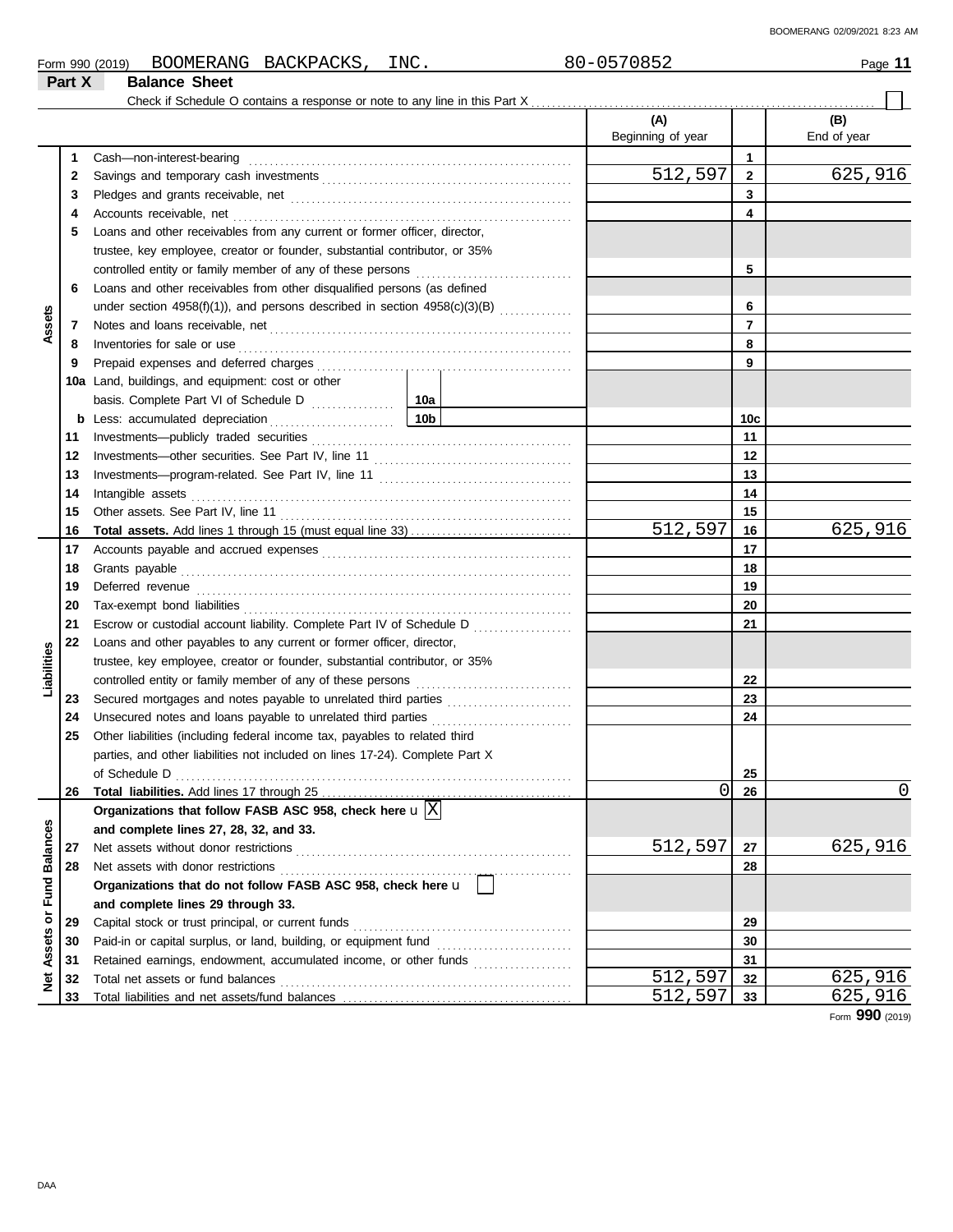| <b>Reconciliation of Net Assets</b><br>Part XI<br>416,310<br>$\mathbf{1}$<br>1<br>302,991<br>$\overline{2}$<br>2<br>113,319<br>3<br>3<br>512,597<br>Net assets or fund balances at beginning of year (must equal Part X, line 32, column (A)) [[[[[[[[[[[[[[[[[[[<br>4<br>4<br>5<br>5<br>6<br>6<br>$\overline{7}$<br>Investment expenses <b>contract and the expenses</b><br>7<br>8<br>Prior period adjustments <b>construction and construction</b> and construction of the construction of the construction of the construction of the construction of the construction of the construction of the construction of the c<br>8<br>9<br>9<br>Net assets or fund balances at end of year. Combine lines 3 through 9 (must equal Part X, line<br>10<br>625,916<br>32, column (B))<br>10<br><b>Financial Statements and Reporting</b><br>Part XII<br>Yes<br>X Cash<br>Accounting method used to prepare the Form 990:<br>Accrual<br>Other<br>1<br>If the organization changed its method of accounting from a prior year or checked "Other," explain in<br>Schedule O. | Page 12 |
|---------------------------------------------------------------------------------------------------------------------------------------------------------------------------------------------------------------------------------------------------------------------------------------------------------------------------------------------------------------------------------------------------------------------------------------------------------------------------------------------------------------------------------------------------------------------------------------------------------------------------------------------------------------------------------------------------------------------------------------------------------------------------------------------------------------------------------------------------------------------------------------------------------------------------------------------------------------------------------------------------------------------------------------------------------------------|---------|
|                                                                                                                                                                                                                                                                                                                                                                                                                                                                                                                                                                                                                                                                                                                                                                                                                                                                                                                                                                                                                                                                     |         |
|                                                                                                                                                                                                                                                                                                                                                                                                                                                                                                                                                                                                                                                                                                                                                                                                                                                                                                                                                                                                                                                                     |         |
|                                                                                                                                                                                                                                                                                                                                                                                                                                                                                                                                                                                                                                                                                                                                                                                                                                                                                                                                                                                                                                                                     |         |
|                                                                                                                                                                                                                                                                                                                                                                                                                                                                                                                                                                                                                                                                                                                                                                                                                                                                                                                                                                                                                                                                     |         |
|                                                                                                                                                                                                                                                                                                                                                                                                                                                                                                                                                                                                                                                                                                                                                                                                                                                                                                                                                                                                                                                                     |         |
|                                                                                                                                                                                                                                                                                                                                                                                                                                                                                                                                                                                                                                                                                                                                                                                                                                                                                                                                                                                                                                                                     |         |
|                                                                                                                                                                                                                                                                                                                                                                                                                                                                                                                                                                                                                                                                                                                                                                                                                                                                                                                                                                                                                                                                     |         |
|                                                                                                                                                                                                                                                                                                                                                                                                                                                                                                                                                                                                                                                                                                                                                                                                                                                                                                                                                                                                                                                                     |         |
|                                                                                                                                                                                                                                                                                                                                                                                                                                                                                                                                                                                                                                                                                                                                                                                                                                                                                                                                                                                                                                                                     |         |
|                                                                                                                                                                                                                                                                                                                                                                                                                                                                                                                                                                                                                                                                                                                                                                                                                                                                                                                                                                                                                                                                     |         |
|                                                                                                                                                                                                                                                                                                                                                                                                                                                                                                                                                                                                                                                                                                                                                                                                                                                                                                                                                                                                                                                                     |         |
|                                                                                                                                                                                                                                                                                                                                                                                                                                                                                                                                                                                                                                                                                                                                                                                                                                                                                                                                                                                                                                                                     |         |
|                                                                                                                                                                                                                                                                                                                                                                                                                                                                                                                                                                                                                                                                                                                                                                                                                                                                                                                                                                                                                                                                     |         |
|                                                                                                                                                                                                                                                                                                                                                                                                                                                                                                                                                                                                                                                                                                                                                                                                                                                                                                                                                                                                                                                                     |         |
|                                                                                                                                                                                                                                                                                                                                                                                                                                                                                                                                                                                                                                                                                                                                                                                                                                                                                                                                                                                                                                                                     |         |
|                                                                                                                                                                                                                                                                                                                                                                                                                                                                                                                                                                                                                                                                                                                                                                                                                                                                                                                                                                                                                                                                     | No      |
|                                                                                                                                                                                                                                                                                                                                                                                                                                                                                                                                                                                                                                                                                                                                                                                                                                                                                                                                                                                                                                                                     |         |
|                                                                                                                                                                                                                                                                                                                                                                                                                                                                                                                                                                                                                                                                                                                                                                                                                                                                                                                                                                                                                                                                     |         |
|                                                                                                                                                                                                                                                                                                                                                                                                                                                                                                                                                                                                                                                                                                                                                                                                                                                                                                                                                                                                                                                                     |         |
| X<br>2a Were the organization's financial statements compiled or reviewed by an independent accountant?<br>2a                                                                                                                                                                                                                                                                                                                                                                                                                                                                                                                                                                                                                                                                                                                                                                                                                                                                                                                                                       |         |
| If "Yes," check a box below to indicate whether the financial statements for the year were compiled or                                                                                                                                                                                                                                                                                                                                                                                                                                                                                                                                                                                                                                                                                                                                                                                                                                                                                                                                                              |         |
| reviewed on a separate basis, consolidated basis, or both:                                                                                                                                                                                                                                                                                                                                                                                                                                                                                                                                                                                                                                                                                                                                                                                                                                                                                                                                                                                                          |         |
| ΙXΙ<br>Separate basis<br>Consolidated basis<br>  Both consolidated and separate basis                                                                                                                                                                                                                                                                                                                                                                                                                                                                                                                                                                                                                                                                                                                                                                                                                                                                                                                                                                               |         |
| Were the organization's financial statements audited by an independent accountant?<br>2 <sub>b</sub>                                                                                                                                                                                                                                                                                                                                                                                                                                                                                                                                                                                                                                                                                                                                                                                                                                                                                                                                                                | Χ       |
| If "Yes," check a box below to indicate whether the financial statements for the year were audited on a                                                                                                                                                                                                                                                                                                                                                                                                                                                                                                                                                                                                                                                                                                                                                                                                                                                                                                                                                             |         |
| separate basis, consolidated basis, or both:                                                                                                                                                                                                                                                                                                                                                                                                                                                                                                                                                                                                                                                                                                                                                                                                                                                                                                                                                                                                                        |         |
| Separate basis<br>Consolidated basis<br>Both consolidated and separate basis                                                                                                                                                                                                                                                                                                                                                                                                                                                                                                                                                                                                                                                                                                                                                                                                                                                                                                                                                                                        |         |
| c If "Yes" to line 2a or 2b, does the organization have a committee that assumes responsibility for oversight of                                                                                                                                                                                                                                                                                                                                                                                                                                                                                                                                                                                                                                                                                                                                                                                                                                                                                                                                                    |         |
| the audit, review, or compilation of its financial statements and selection of an independent accountant?<br>2c                                                                                                                                                                                                                                                                                                                                                                                                                                                                                                                                                                                                                                                                                                                                                                                                                                                                                                                                                     |         |
| If the organization changed either its oversight process or selection process during the tax year, explain on                                                                                                                                                                                                                                                                                                                                                                                                                                                                                                                                                                                                                                                                                                                                                                                                                                                                                                                                                       |         |
| Schedule O.                                                                                                                                                                                                                                                                                                                                                                                                                                                                                                                                                                                                                                                                                                                                                                                                                                                                                                                                                                                                                                                         |         |
| 3a As a result of a federal award, was the organization required to undergo an audit or audits as set forth in the                                                                                                                                                                                                                                                                                                                                                                                                                                                                                                                                                                                                                                                                                                                                                                                                                                                                                                                                                  |         |
| Single Audit Act and OMB Circular A-133?<br>3a                                                                                                                                                                                                                                                                                                                                                                                                                                                                                                                                                                                                                                                                                                                                                                                                                                                                                                                                                                                                                      | Χ       |
| <b>b</b> If "Yes," did the organization undergo the required audit or audits? If the organization did not undergo the                                                                                                                                                                                                                                                                                                                                                                                                                                                                                                                                                                                                                                                                                                                                                                                                                                                                                                                                               |         |
| required audit or audits, explain why on Schedule O and describe any steps taken to undergo such audits<br>3b                                                                                                                                                                                                                                                                                                                                                                                                                                                                                                                                                                                                                                                                                                                                                                                                                                                                                                                                                       |         |

Form **990** (2019)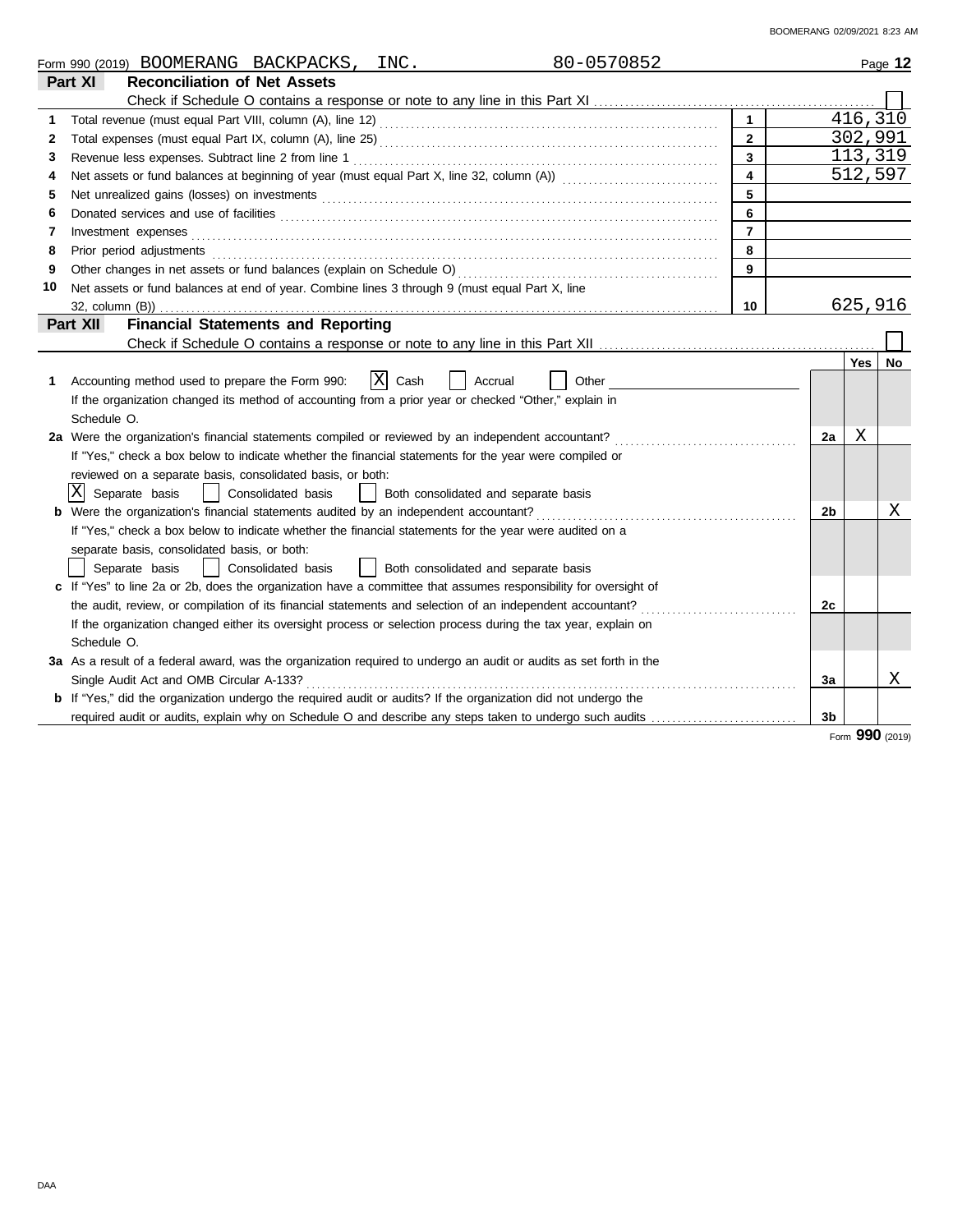| <b>Public Charity Status and Public Support</b><br><b>SCHEDULE A</b><br>OMB No. 1545-0047 |                                                                                                                                                                                                                                                  |                                                                                                                                                                                                                                                                        |                                                      |                                              |                                      |  |  |  |  |  |  |
|-------------------------------------------------------------------------------------------|--------------------------------------------------------------------------------------------------------------------------------------------------------------------------------------------------------------------------------------------------|------------------------------------------------------------------------------------------------------------------------------------------------------------------------------------------------------------------------------------------------------------------------|------------------------------------------------------|----------------------------------------------|--------------------------------------|--|--|--|--|--|--|
| (Form 990 or 990-EZ)                                                                      |                                                                                                                                                                                                                                                  | Complete if the organization is a section 501(c)(3) organization or a section 4947(a)(1) nonexempt charitable trust.                                                                                                                                                   |                                                      |                                              | 2019                                 |  |  |  |  |  |  |
| Department of the Treasury                                                                |                                                                                                                                                                                                                                                  | u Attach to Form 990 or Form 990-EZ.                                                                                                                                                                                                                                   |                                                      |                                              | Open to Public                       |  |  |  |  |  |  |
| Internal Revenue Service                                                                  |                                                                                                                                                                                                                                                  | <b>u</b> Go to www.irs.gov/Form990 for instructions and the latest information.                                                                                                                                                                                        |                                                      |                                              | Inspection                           |  |  |  |  |  |  |
| Name of the organization                                                                  | BOOMERANG BACKPACKS,                                                                                                                                                                                                                             | INC.                                                                                                                                                                                                                                                                   |                                                      | Employer identification number<br>80-0570852 |                                      |  |  |  |  |  |  |
| Part I                                                                                    |                                                                                                                                                                                                                                                  | Reason for Public Charity Status (All organizations must complete this part.) See instructions.                                                                                                                                                                        |                                                      |                                              |                                      |  |  |  |  |  |  |
|                                                                                           |                                                                                                                                                                                                                                                  | The organization is not a private foundation because it is: (For lines 1 through 12, check only one box.)                                                                                                                                                              |                                                      |                                              |                                      |  |  |  |  |  |  |
| 1                                                                                         |                                                                                                                                                                                                                                                  | A church, convention of churches, or association of churches described in section 170(b)(1)(A)(i).                                                                                                                                                                     |                                                      |                                              |                                      |  |  |  |  |  |  |
| 2                                                                                         |                                                                                                                                                                                                                                                  | A school described in section 170(b)(1)(A)(ii). (Attach Schedule E (Form 990 or 990-EZ).)                                                                                                                                                                              |                                                      |                                              |                                      |  |  |  |  |  |  |
| 3                                                                                         |                                                                                                                                                                                                                                                  | A hospital or a cooperative hospital service organization described in section 170(b)(1)(A)(iii).                                                                                                                                                                      |                                                      |                                              |                                      |  |  |  |  |  |  |
| 4                                                                                         |                                                                                                                                                                                                                                                  | A medical research organization operated in conjunction with a hospital described in section 170(b)(1)(A)(iii). Enter the hospital's name,                                                                                                                             |                                                      |                                              |                                      |  |  |  |  |  |  |
| city, and state:                                                                          |                                                                                                                                                                                                                                                  |                                                                                                                                                                                                                                                                        |                                                      |                                              |                                      |  |  |  |  |  |  |
| 5                                                                                         |                                                                                                                                                                                                                                                  | An organization operated for the benefit of a college or university owned or operated by a governmental unit described in                                                                                                                                              |                                                      |                                              |                                      |  |  |  |  |  |  |
| 6                                                                                         | section 170(b)(1)(A)(iv). (Complete Part II.)                                                                                                                                                                                                    | A federal, state, or local government or governmental unit described in section 170(b)(1)(A)(v).                                                                                                                                                                       |                                                      |                                              |                                      |  |  |  |  |  |  |
| X<br>7                                                                                    | An organization that normally receives a substantial part of its support from a governmental unit or from the general public<br>described in section 170(b)(1)(A)(vi). (Complete Part II.)                                                       |                                                                                                                                                                                                                                                                        |                                                      |                                              |                                      |  |  |  |  |  |  |
| 8                                                                                         |                                                                                                                                                                                                                                                  |                                                                                                                                                                                                                                                                        |                                                      |                                              |                                      |  |  |  |  |  |  |
| 9                                                                                         | A community trust described in section 170(b)(1)(A)(vi). (Complete Part II.)<br>An agricultural research organization described in section 170(b)(1)(A)(ix) operated in conjunction with a land-grant college                                    |                                                                                                                                                                                                                                                                        |                                                      |                                              |                                      |  |  |  |  |  |  |
|                                                                                           | or university or a non-land-grant college of agriculture (see instructions). Enter the name, city, and state of the college or<br>university:                                                                                                    |                                                                                                                                                                                                                                                                        |                                                      |                                              |                                      |  |  |  |  |  |  |
| 10                                                                                        | An organization that normally receives: (1) more than 33 1/3% of its support from contributions, membership fees, and gross                                                                                                                      |                                                                                                                                                                                                                                                                        |                                                      |                                              |                                      |  |  |  |  |  |  |
|                                                                                           | receipts from activities related to its exempt functions—subject to certain exceptions, and (2) no more than 33 1/3% of its<br>support from gross investment income and unrelated business taxable income (less section 511 tax) from businesses |                                                                                                                                                                                                                                                                        |                                                      |                                              |                                      |  |  |  |  |  |  |
|                                                                                           | acquired by the organization after June 30, 1975. See section 509(a)(2). (Complete Part III.)                                                                                                                                                    |                                                                                                                                                                                                                                                                        |                                                      |                                              |                                      |  |  |  |  |  |  |
| 11                                                                                        | An organization organized and operated exclusively to test for public safety. See section 509(a)(4).                                                                                                                                             |                                                                                                                                                                                                                                                                        |                                                      |                                              |                                      |  |  |  |  |  |  |
| 12                                                                                        |                                                                                                                                                                                                                                                  | An organization organized and operated exclusively for the benefit of, to perform the functions of, or to carry out the purposes                                                                                                                                       |                                                      |                                              |                                      |  |  |  |  |  |  |
|                                                                                           |                                                                                                                                                                                                                                                  | of one or more publicly supported organizations described in section $509(a)(1)$ or section $509(a)(2)$ . See section $509(a)(3)$ .<br>Check the box in lines 12a through 12d that describes the type of supporting organization and complete lines 12e, 12f, and 12g. |                                                      |                                              |                                      |  |  |  |  |  |  |
| а                                                                                         |                                                                                                                                                                                                                                                  | Type I. A supporting organization operated, supervised, or controlled by its supported organization(s), typically by giving                                                                                                                                            |                                                      |                                              |                                      |  |  |  |  |  |  |
|                                                                                           |                                                                                                                                                                                                                                                  | the supported organization(s) the power to regularly appoint or elect a majority of the directors or trustees of the                                                                                                                                                   |                                                      |                                              |                                      |  |  |  |  |  |  |
|                                                                                           |                                                                                                                                                                                                                                                  | supporting organization. You must complete Part IV, Sections A and B.                                                                                                                                                                                                  |                                                      |                                              |                                      |  |  |  |  |  |  |
| b                                                                                         |                                                                                                                                                                                                                                                  | Type II. A supporting organization supervised or controlled in connection with its supported organization(s), by having<br>control or management of the supporting organization vested in the same persons that control or manage the supported                        |                                                      |                                              |                                      |  |  |  |  |  |  |
|                                                                                           |                                                                                                                                                                                                                                                  | organization(s). You must complete Part IV, Sections A and C.                                                                                                                                                                                                          |                                                      |                                              |                                      |  |  |  |  |  |  |
| c                                                                                         |                                                                                                                                                                                                                                                  | Type III functionally integrated. A supporting organization operated in connection with, and functionally integrated with,<br>its supported organization(s) (see instructions). You must complete Part IV, Sections A, D, and E.                                       |                                                      |                                              |                                      |  |  |  |  |  |  |
| d                                                                                         |                                                                                                                                                                                                                                                  | Type III non-functionally integrated. A supporting organization operated in connection with its supported organization(s)                                                                                                                                              |                                                      |                                              |                                      |  |  |  |  |  |  |
|                                                                                           |                                                                                                                                                                                                                                                  | that is not functionally integrated. The organization generally must satisfy a distribution requirement and an attentiveness                                                                                                                                           |                                                      |                                              |                                      |  |  |  |  |  |  |
|                                                                                           |                                                                                                                                                                                                                                                  | requirement (see instructions). You must complete Part IV, Sections A and D, and Part V.                                                                                                                                                                               |                                                      |                                              |                                      |  |  |  |  |  |  |
| е                                                                                         |                                                                                                                                                                                                                                                  | Check this box if the organization received a written determination from the IRS that it is a Type I, Type II, Type III<br>functionally integrated, or Type III non-functionally integrated supporting organization.                                                   |                                                      |                                              |                                      |  |  |  |  |  |  |
| f                                                                                         | Enter the number of supported organizations                                                                                                                                                                                                      |                                                                                                                                                                                                                                                                        |                                                      |                                              |                                      |  |  |  |  |  |  |
| g                                                                                         |                                                                                                                                                                                                                                                  | Provide the following information about the supported organization(s).                                                                                                                                                                                                 |                                                      |                                              |                                      |  |  |  |  |  |  |
| (i) Name of supported<br>organization                                                     | (ii) EIN                                                                                                                                                                                                                                         | (iii) Type of organization<br>(described on lines 1-10                                                                                                                                                                                                                 | (iv) Is the organization<br>listed in your governing | (v) Amount of monetary<br>support (see       | (vi) Amount of<br>other support (see |  |  |  |  |  |  |
|                                                                                           |                                                                                                                                                                                                                                                  | above (see instructions))                                                                                                                                                                                                                                              | document?                                            | instructions)                                | instructions)                        |  |  |  |  |  |  |
|                                                                                           |                                                                                                                                                                                                                                                  |                                                                                                                                                                                                                                                                        | Yes<br>No                                            |                                              |                                      |  |  |  |  |  |  |
| (A)                                                                                       |                                                                                                                                                                                                                                                  |                                                                                                                                                                                                                                                                        |                                                      |                                              |                                      |  |  |  |  |  |  |
| (B)                                                                                       |                                                                                                                                                                                                                                                  |                                                                                                                                                                                                                                                                        |                                                      |                                              |                                      |  |  |  |  |  |  |
|                                                                                           |                                                                                                                                                                                                                                                  |                                                                                                                                                                                                                                                                        |                                                      |                                              |                                      |  |  |  |  |  |  |
| (C)                                                                                       |                                                                                                                                                                                                                                                  |                                                                                                                                                                                                                                                                        |                                                      |                                              |                                      |  |  |  |  |  |  |
| (D)                                                                                       |                                                                                                                                                                                                                                                  |                                                                                                                                                                                                                                                                        |                                                      |                                              |                                      |  |  |  |  |  |  |
| (E)                                                                                       |                                                                                                                                                                                                                                                  |                                                                                                                                                                                                                                                                        |                                                      |                                              |                                      |  |  |  |  |  |  |
|                                                                                           |                                                                                                                                                                                                                                                  |                                                                                                                                                                                                                                                                        |                                                      |                                              |                                      |  |  |  |  |  |  |
| <b>Total</b>                                                                              |                                                                                                                                                                                                                                                  |                                                                                                                                                                                                                                                                        |                                                      |                                              |                                      |  |  |  |  |  |  |

**For Paperwork Reduction Act Notice, see the Instructions for Form 990 or 990-EZ.**

**Schedule A (Form 990 or 990-EZ) 2019**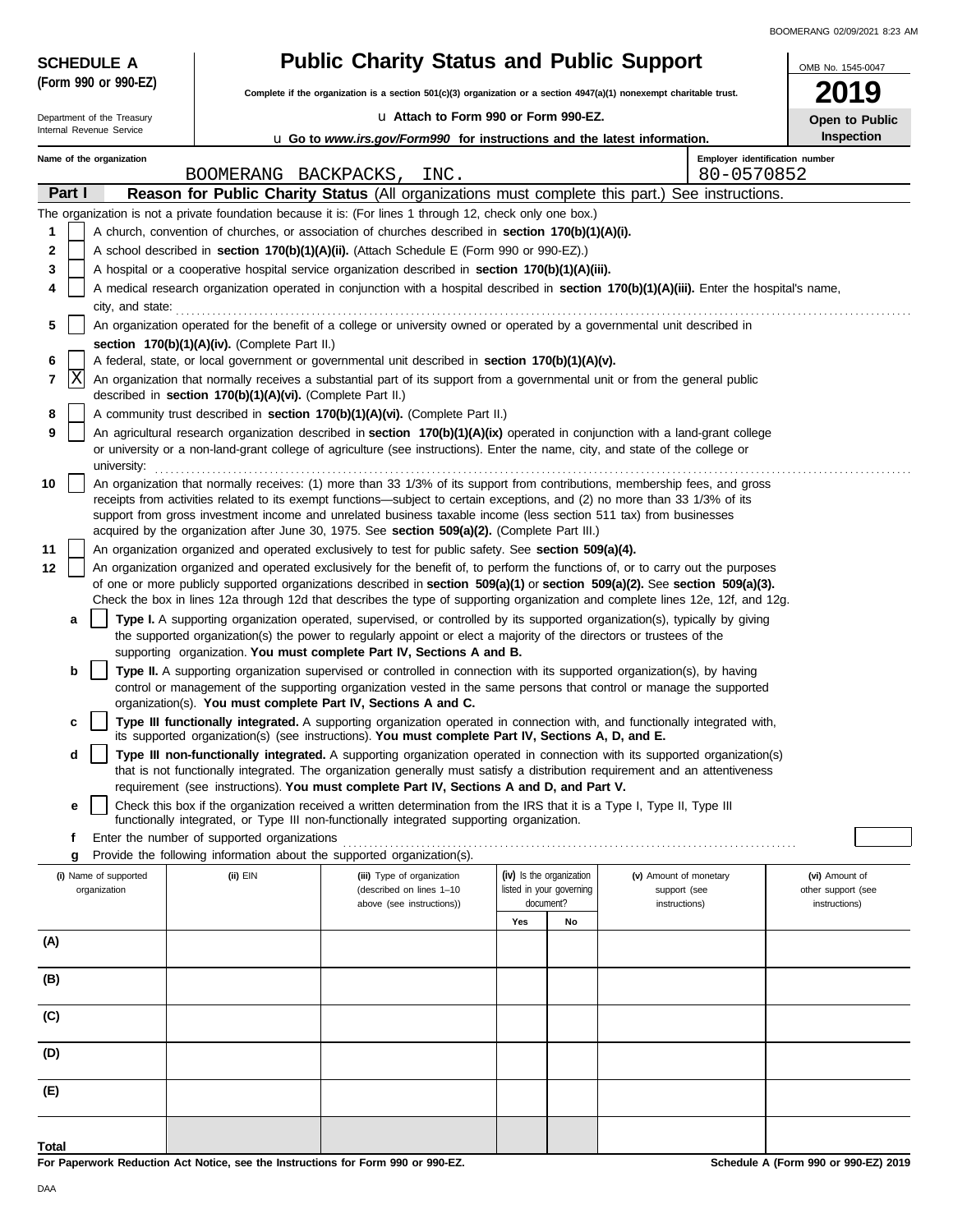## Schedule A (Form 990 or 990-EZ) 2019 BOOMERANG BACKPACKS, INC<sub>·</sub> 1988-1988-08-0570852 Page 2

(Complete only if you checked the box on line 5, 7, or 8 of Part I or if the organization failed to qualify under **Part II** Support Schedule for Organizations Described in Sections 170(b)(1)(A)(iv) and 170(b)(1)(A)(vi) Part III. If the organization fails to qualify under the tests listed below, please complete Part III.)

|              | <b>Section A. Public Support</b>                                                                                                                                                                                                                 |          |          |            |            |            |           |
|--------------|--------------------------------------------------------------------------------------------------------------------------------------------------------------------------------------------------------------------------------------------------|----------|----------|------------|------------|------------|-----------|
|              | Calendar year (or fiscal year beginning in)<br>u                                                                                                                                                                                                 | (a) 2015 | (b) 2016 | $(c)$ 2017 | $(d)$ 2018 | $(e)$ 2019 | (f) Total |
| 1            | Gifts, grants, contributions, and<br>membership fees received. (Do not<br>include any "unusual grants.")                                                                                                                                         | 263,697  | 336,007  | 94,736     | 227,822    | 349,812    | 1,272,074 |
| $\mathbf{2}$ | Tax revenues levied for the<br>organization's benefit and either paid<br>to or expended on its behalf                                                                                                                                            |          |          |            |            |            |           |
| 3            | The value of services or facilities<br>furnished by a governmental unit to the<br>organization without charge                                                                                                                                    |          |          |            |            |            |           |
| 4            | Total. Add lines 1 through 3<br>.                                                                                                                                                                                                                | 263,697  | 336,007  | 94,736     | 227,822    | 349,812    | 1,272,074 |
| 5            | The portion of total contributions by<br>each person (other than a<br>governmental unit or publicly<br>supported organization) included on<br>line 1 that exceeds 2% of the amount<br>shown on line 11, column (f) $\ldots$                      |          |          |            |            |            |           |
| 6            | Public support. Subtract line 5 from line 4.                                                                                                                                                                                                     |          |          |            |            |            | 1,272,074 |
|              | <b>Section B. Total Support</b>                                                                                                                                                                                                                  |          |          |            |            |            |           |
|              | Calendar year (or fiscal year beginning in)<br>$\mathbf{u}$                                                                                                                                                                                      | (a) 2015 | (b) 2016 | $(c)$ 2017 | $(d)$ 2018 | (e) $2019$ | (f) Total |
| 7            | Amounts from line 4                                                                                                                                                                                                                              | 263,697  | 336,007  | 94,736     | 227,822    | 349,812    | 1,272,074 |
| 8            | Gross income from interest, dividends,<br>payments received on securities loans,<br>rents, royalties, and income from<br>similar sources $\ldots, \ldots, \ldots, \ldots, \ldots, \ldots$                                                        | 37       | 39       | 16         | 2,286      | 2,774      | 5,152     |
| 9            | Net income from unrelated business<br>activities, whether or not the business<br>is regularly carried on                                                                                                                                         |          |          |            |            |            |           |
| 10           | Other income. Do not include gain or<br>loss from the sale of capital assets                                                                                                                                                                     | 34,075   |          |            |            |            | 34,075    |
| 11           | Total support. Add lines 7 through 10                                                                                                                                                                                                            |          |          |            |            |            | 1,311,301 |
| 12           |                                                                                                                                                                                                                                                  |          |          |            |            | $12 \,$    | 170,812   |
| 13           | First five years. If the Form 990 is for the organization's first, second, third, fourth, or fifth tax year as a section 501(c)(3)                                                                                                               |          |          |            |            |            |           |
|              | organization, check this box and stop here                                                                                                                                                                                                       |          |          |            |            |            |           |
|              | Section C. Computation of Public Support Percentage                                                                                                                                                                                              |          |          |            |            |            |           |
| 14           | Public support percentage for 2019 (line 6, column (f) divided by line 11, column (f) [[[[[[[[[[[[[[[[[[[[[[[                                                                                                                                    |          |          |            |            | 14         | 97.01%    |
| 15           |                                                                                                                                                                                                                                                  |          |          |            |            | 15         | 90.08%    |
| 16а          | 33 1/3% support test-2019. If the organization did not check the box on line 13, and line 14 is 33 1/3% or more, check this                                                                                                                      |          |          |            |            |            |           |
|              | box and stop here. The organization qualifies as a publicly supported organization                                                                                                                                                               |          |          |            |            |            | X         |
| b            | 33 1/3% support test-2018. If the organization did not check a box on line 13 or 16a, and line 15 is 33 1/3% or more, check                                                                                                                      |          |          |            |            |            |           |
|              | this box and <b>stop here.</b> The organization qualifies as a publicly supported organization                                                                                                                                                   |          |          |            |            |            |           |
| 17a          | 10%-facts-and-circumstances test-2019. If the organization did not check a box on line 13, 16a, or 16b, and line 14 is                                                                                                                           |          |          |            |            |            |           |
|              | 10% or more, and if the organization meets the "facts-and-circumstances" test, check this box and stop here. Explain in                                                                                                                          |          |          |            |            |            |           |
|              | Part VI how the organization meets the "facts-and-circumstances" test. The organization qualifies as a publicly supported                                                                                                                        |          |          |            |            |            |           |
|              | organization                                                                                                                                                                                                                                     |          |          |            |            |            |           |
| b            | 10%-facts-and-circumstances test-2018. If the organization did not check a box on line 13, 16a, 16b, or 17a, and line                                                                                                                            |          |          |            |            |            |           |
|              | 15 is 10% or more, and if the organization meets the "facts-and-circumstances" test, check this box and stop here.<br>Explain in Part VI how the organization meets the "facts-and-circumstances" test. The organization qualifies as a publicly |          |          |            |            |            |           |
|              | supported organization                                                                                                                                                                                                                           |          |          |            |            |            |           |
| 18           | Private foundation. If the organization did not check a box on line 13, 16a, 16b, 17a, or 17b, check this box and see                                                                                                                            |          |          |            |            |            |           |
|              |                                                                                                                                                                                                                                                  |          |          |            |            |            |           |
|              |                                                                                                                                                                                                                                                  |          |          |            |            |            |           |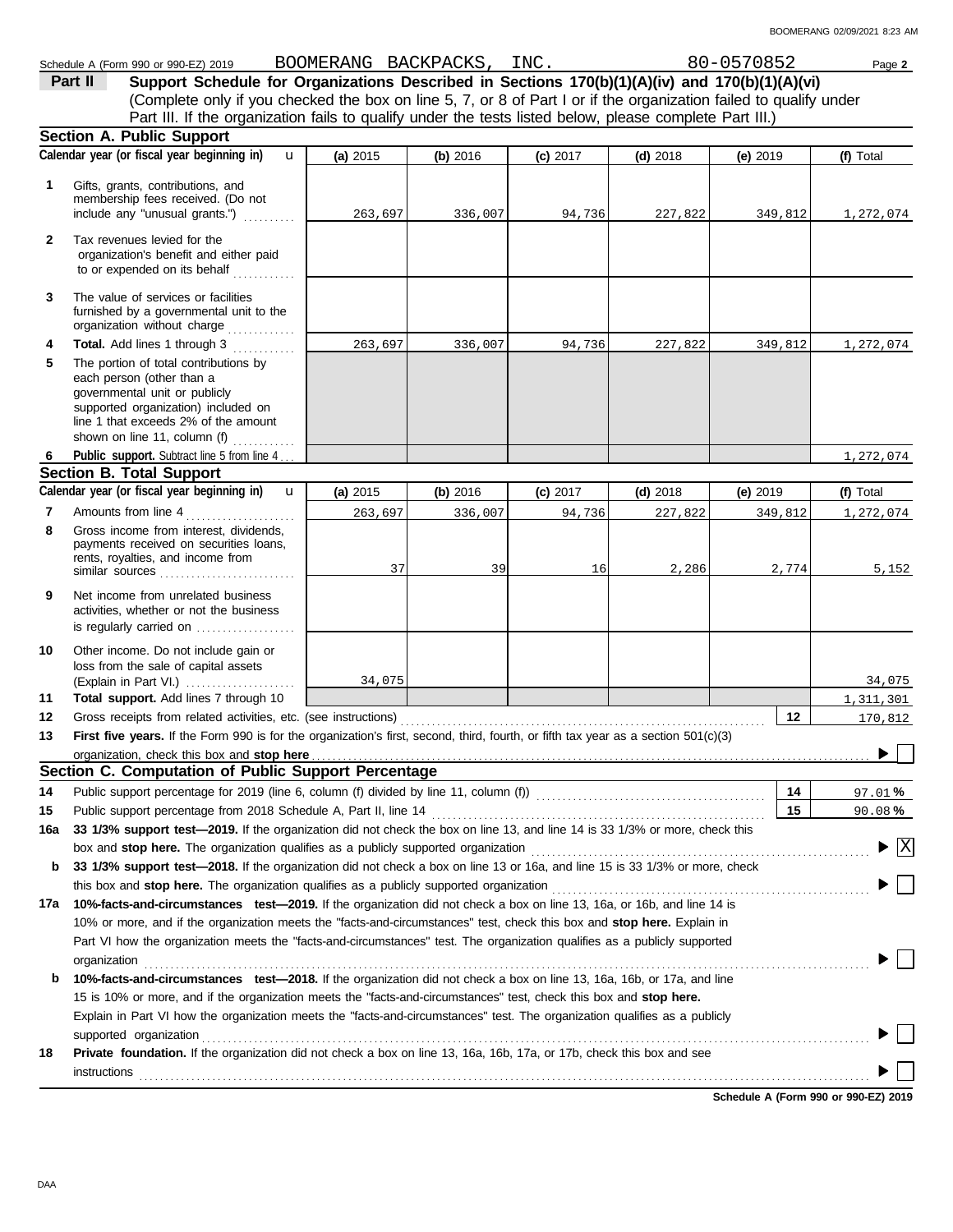|              |                                                                                                                                                                                   |          |                           |            |            |            | BOOMERANG 02/09/2021 8:23 AM |
|--------------|-----------------------------------------------------------------------------------------------------------------------------------------------------------------------------------|----------|---------------------------|------------|------------|------------|------------------------------|
|              | Schedule A (Form 990 or 990-EZ) 2019                                                                                                                                              |          | BOOMERANG BACKPACKS, INC. |            |            | 80-0570852 | Page 3                       |
|              | Support Schedule for Organizations Described in Section 509(a)(2)<br>Part III                                                                                                     |          |                           |            |            |            |                              |
|              | (Complete only if you checked the box on line 10 of Part I or if the organization failed to qualify under Part II.                                                                |          |                           |            |            |            |                              |
|              | If the organization fails to qualify under the tests listed below, please complete Part II.)                                                                                      |          |                           |            |            |            |                              |
|              | <b>Section A. Public Support</b>                                                                                                                                                  |          |                           |            |            |            |                              |
|              | Calendar year (or fiscal year beginning in)<br>$\mathbf{u}$                                                                                                                       | (a) 2015 | $(b)$ 2016                | $(c)$ 2017 | $(d)$ 2018 | (e) $2019$ | (f) Total                    |
| 1            | Gifts, grants, contributions, and membership fees<br>received. (Do not include any "unusual grants.")                                                                             |          |                           |            |            |            |                              |
| $\mathbf{2}$ | Gross receipts from admissions, merchandise<br>sold or services performed, or facilities<br>furnished in any activity that is related to the<br>organization's tax-exempt purpose |          |                           |            |            |            |                              |
| 3            | Gross receipts from activities that are not an<br>unrelated trade or business under section 513                                                                                   |          |                           |            |            |            |                              |
| 4            | Tax revenues levied for the<br>organization's benefit and either paid<br>to or expended on its behalf                                                                             |          |                           |            |            |            |                              |
| 5            | The value of services or facilities<br>furnished by a governmental unit to the<br>organization without charge                                                                     |          |                           |            |            |            |                              |
| 6            | Total. Add lines 1 through 5                                                                                                                                                      |          |                           |            |            |            |                              |
| 7a           | Amounts included on lines 1, 2, and 3<br>received from disqualified persons                                                                                                       |          |                           |            |            |            |                              |
| b            | Amounts included on lines 2 and 3<br>received from other than disqualified<br>persons that exceed the greater of \$5,000<br>or 1% of the amount on line 13 for the year $\ldots$  |          |                           |            |            |            |                              |
| c            | Add lines 7a and 7b                                                                                                                                                               |          |                           |            |            |            |                              |
| 8            | Public support. (Subtract line 7c from<br>line $6.$ )                                                                                                                             |          |                           |            |            |            |                              |
|              | <b>Section B. Total Support</b>                                                                                                                                                   |          |                           |            |            |            |                              |
|              | Calendar year (or fiscal year beginning in)<br>$\mathbf{u}$                                                                                                                       | (a) 2015 | (b) 2016                  | $(c)$ 2017 | $(d)$ 2018 | (e) $2019$ | (f) Total                    |
| 9            |                                                                                                                                                                                   |          |                           |            |            |            |                              |
| 10a          | Gross income from interest, dividends,<br>payments received on securities loans, rents,<br>royalties, and income from similar sources                                             |          |                           |            |            |            |                              |
|              | Unrelated business taxable income (less<br>section 511 taxes) from businesses<br>acquired after June 30, 1975                                                                     |          |                           |            |            |            |                              |
| c            | Add lines 10a and 10b                                                                                                                                                             |          |                           |            |            |            |                              |
| 11           | Net income from unrelated business<br>activities not included in line 10b, whether<br>or not the business is regularly carried on                                                 |          |                           |            |            |            |                              |
| 12           | Other income. Do not include gain or<br>loss from the sale of capital assets<br>(Explain in Part VI.)                                                                             |          |                           |            |            |            |                              |
| 13           | Total support. (Add lines 9, 10c, 11,                                                                                                                                             |          |                           |            |            |            |                              |
| 14           | First five years. If the Form 990 is for the organization's first, second, third, fourth, or fifth tax year as a section 501(c)(3)                                                |          |                           |            |            |            |                              |
|              | organization, check this box and stop here                                                                                                                                        |          |                           |            |            |            |                              |
|              | Section C. Computation of Public Support Percentage                                                                                                                               |          |                           |            |            |            |                              |
| 15           |                                                                                                                                                                                   |          |                           |            |            | 15         | %                            |
| 16           |                                                                                                                                                                                   |          |                           |            |            | 16         | %                            |
|              | Section D. Computation of Investment Income Percentage                                                                                                                            |          |                           |            |            |            |                              |
| 17           |                                                                                                                                                                                   |          |                           |            |            | 17         | %                            |
| 18           | Investment income percentage from 2018 Schedule A, Part III, line 17                                                                                                              |          |                           |            |            | 18         | %                            |
| 19a          | 33 1/3% support tests-2019. If the organization did not check the box on line 14, and line 15 is more than 33 1/3%, and line                                                      |          |                           |            |            |            |                              |
|              |                                                                                                                                                                                   |          |                           |            |            |            |                              |

**b 33 1/3% support tests—2018.** If the organization did not check a box on line 14 or line 19a, and line 16 is more than 33 1/3%, and  $\blacktriangleright$   $\vdash$   $\vdash$ line 18 is not more than 33 1/3%, check this box and stop here. The organization qualifies as a publicly supported organization ................... ▶││

**20 Private foundation.** If the organization did not check a box on line 14, 19a, or 19b, check this box and see instructions . . . . . . . . . . . . . . . . . . . . . . . . . . .

**Schedule A (Form 990 or 990-EZ) 2019**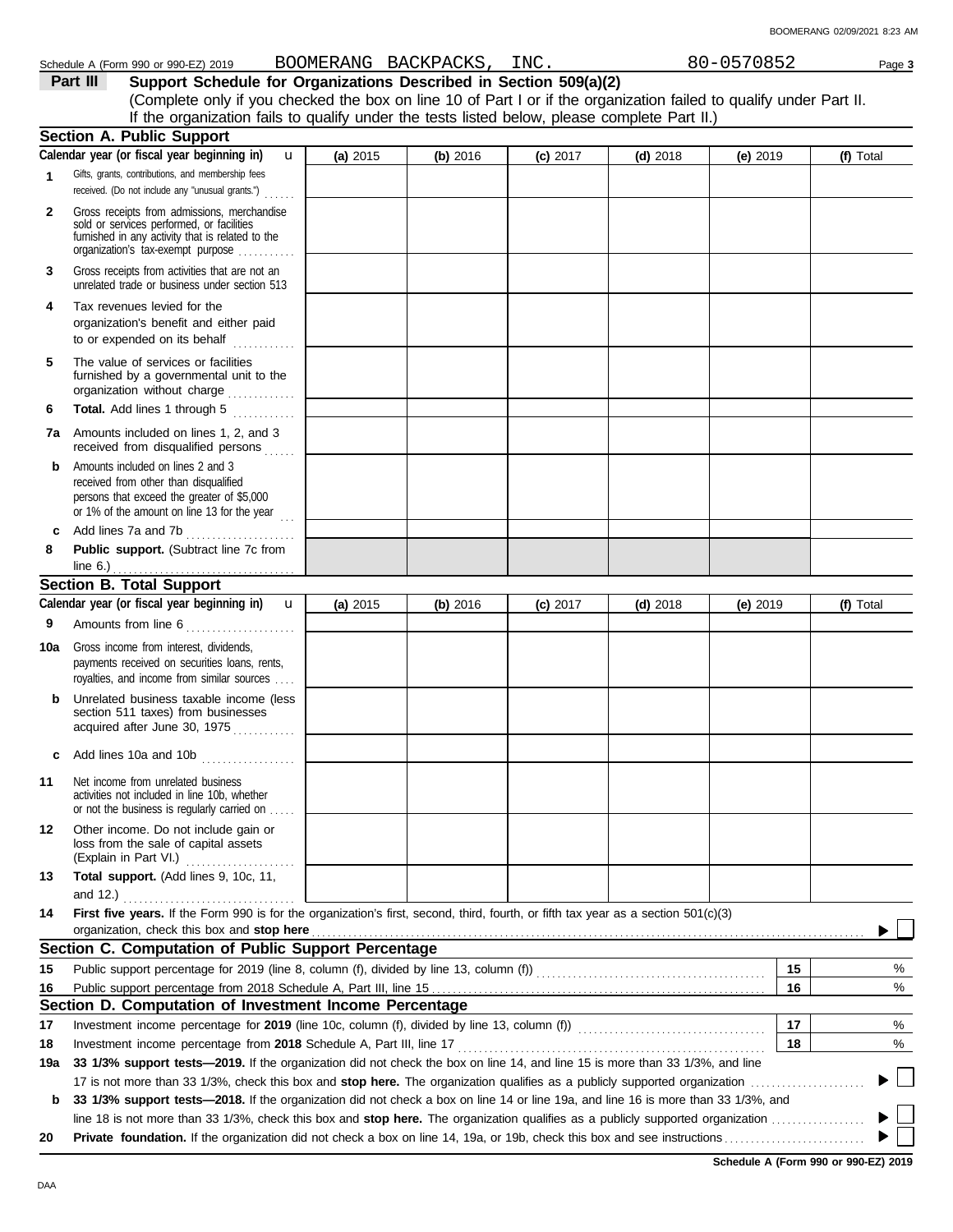|              | BOOMERANG BACKPACKS, INC.<br>Schedule A (Form 990 or 990-EZ) 2019                                                                                                                                                  | 80-0570852      |     | Page 4 |
|--------------|--------------------------------------------------------------------------------------------------------------------------------------------------------------------------------------------------------------------|-----------------|-----|--------|
|              | <b>Supporting Organizations</b><br>Part IV                                                                                                                                                                         |                 |     |        |
|              | (Complete only if you checked a box in line 12 on Part I. If you checked 12a of Part I, complete Sections A                                                                                                        |                 |     |        |
|              | and B. If you checked 12b of Part I, complete Sections A and C. If you checked 12c of Part I, complete                                                                                                             |                 |     |        |
|              | Sections A, D, and E. If you checked 12d of Part I, complete Sections A and D, and complete Part V.)                                                                                                               |                 |     |        |
|              | Section A. All Supporting Organizations                                                                                                                                                                            |                 |     |        |
|              |                                                                                                                                                                                                                    |                 | Yes | No     |
| 1            | Are all of the organization's supported organizations listed by name in the organization's governing                                                                                                               |                 |     |        |
|              | documents? If "No," describe in Part VI how the supported organizations are designated. If designated by                                                                                                           |                 |     |        |
|              | class or purpose, describe the designation. If historic and continuing relationship, explain.                                                                                                                      | 1               |     |        |
| $\mathbf{2}$ | Did the organization have any supported organization that does not have an IRS determination of status                                                                                                             |                 |     |        |
|              | under section 509(a)(1) or (2)? If "Yes," explain in Part VI how the organization determined that the supported                                                                                                    |                 |     |        |
|              | organization was described in section 509(a)(1) or (2).                                                                                                                                                            | $\mathbf{2}$    |     |        |
| За           | Did the organization have a supported organization described in section $501(c)(4)$ , (5), or (6)? If "Yes," answer                                                                                                |                 |     |        |
|              | $(b)$ and $(c)$ below.                                                                                                                                                                                             | 3a              |     |        |
| b            | Did the organization confirm that each supported organization qualified under section 501(c)(4), (5), or (6) and                                                                                                   |                 |     |        |
|              | satisfied the public support tests under section 509(a)(2)? If "Yes," describe in Part VI when and how the                                                                                                         |                 |     |        |
|              | organization made the determination.                                                                                                                                                                               | 3b              |     |        |
| c            | Did the organization ensure that all support to such organizations was used exclusively for section $170(c)(2)(B)$                                                                                                 |                 |     |        |
|              |                                                                                                                                                                                                                    | 3c              |     |        |
|              | purposes? If "Yes," explain in Part VI what controls the organization put in place to ensure such use.<br>Was any supported organization not organized in the United States ("foreign supported organization")? If |                 |     |        |
| 4a           |                                                                                                                                                                                                                    | 4a              |     |        |
|              | "Yes," and if you checked 12a or 12b in Part I, answer (b) and (c) below.                                                                                                                                          |                 |     |        |
| b            | Did the organization have ultimate control and discretion in deciding whether to make grants to the foreign                                                                                                        |                 |     |        |
|              | supported organization? If "Yes," describe in Part VI how the organization had such control and discretion                                                                                                         |                 |     |        |
|              | despite being controlled or supervised by or in connection with its supported organizations.                                                                                                                       | 4b              |     |        |
| c            | Did the organization support any foreign supported organization that does not have an IRS determination                                                                                                            |                 |     |        |
|              | under sections $501(c)(3)$ and $509(a)(1)$ or (2)? If "Yes," explain in Part VI what controls the organization used                                                                                                |                 |     |        |
|              | to ensure that all support to the foreign supported organization was used exclusively for section $170(c)(2)(B)$                                                                                                   |                 |     |        |
|              | purposes.                                                                                                                                                                                                          | 4c              |     |        |
| 5а           | Did the organization add, substitute, or remove any supported organizations during the tax year? If "Yes,"                                                                                                         |                 |     |        |
|              | answer (b) and (c) below (if applicable). Also, provide detail in Part VI, including (i) the names and EIN                                                                                                         |                 |     |        |
|              | numbers of the supported organizations added, substituted, or removed; (ii) the reasons for each such action;                                                                                                      |                 |     |        |
|              | (iii) the authority under the organization's organizing document authorizing such action; and (iv) how the action                                                                                                  |                 |     |        |
|              | was accomplished (such as by amendment to the organizing document).                                                                                                                                                | 5a              |     |        |
| b            | Type I or Type II only. Was any added or substituted supported organization part of a class already                                                                                                                |                 |     |        |
|              | designated in the organization's organizing document?                                                                                                                                                              | 5b              |     |        |
| c            | Substitutions only. Was the substitution the result of an event beyond the organization's control?                                                                                                                 | 5c              |     |        |
| 6            | Did the organization provide support (whether in the form of grants or the provision of services or facilities) to                                                                                                 |                 |     |        |
|              | anyone other than (i) its supported organizations, (ii) individuals that are part of the charitable class benefited                                                                                                |                 |     |        |
|              | by one or more of its supported organizations, or (iii) other supporting organizations that also support or                                                                                                        |                 |     |        |
|              | benefit one or more of the filing organization's supported organizations? If "Yes," provide detail in Part VI.                                                                                                     | 6               |     |        |
| 7            | Did the organization provide a grant, loan, compensation, or other similar payment to a substantial contributor                                                                                                    |                 |     |        |
|              | (as defined in section $4958(c)(3)(C)$ ), a family member of a substantial contributor, or a 35% controlled entity                                                                                                 |                 |     |        |
|              | with regard to a substantial contributor? If "Yes," complete Part I of Schedule L (Form 990 or 990-EZ).                                                                                                            | 7               |     |        |
| 8            | Did the organization make a loan to a disqualified person (as defined in section 4958) not described in line 7?                                                                                                    |                 |     |        |
|              | If "Yes," complete Part I of Schedule L (Form 990 or 990-EZ).                                                                                                                                                      | 8               |     |        |
| 9а           | Was the organization controlled directly or indirectly at any time during the tax year by one or more                                                                                                              |                 |     |        |
|              | disqualified persons as defined in section 4946 (other than foundation managers and organizations described                                                                                                        |                 |     |        |
|              | in section $509(a)(1)$ or $(2)$ ? If "Yes," provide detail in Part VI.                                                                                                                                             | 9а              |     |        |
| b            | Did one or more disqualified persons (as defined in line 9a) hold a controlling interest in any entity in which                                                                                                    |                 |     |        |
|              | the supporting organization had an interest? If "Yes," provide detail in Part VI.                                                                                                                                  | 9b              |     |        |
| c            | Did a disqualified person (as defined in line 9a) have an ownership interest in, or derive any personal benefit                                                                                                    |                 |     |        |
|              | from, assets in which the supporting organization also had an interest? If "Yes," provide detail in Part VI.                                                                                                       | 9с              |     |        |
| 10a          | Was the organization subject to the excess business holdings rules of section 4943 because of section                                                                                                              |                 |     |        |
|              | 4943(f) (regarding certain Type II supporting organizations, and all Type III non-functionally integrated                                                                                                          |                 |     |        |
|              | supporting organizations)? If "Yes," answer 10b below.                                                                                                                                                             | 10a             |     |        |
| b            | Did the organization have any excess business holdings in the tax year? (Use Schedule C, Form 4720, to                                                                                                             |                 |     |        |
|              | determine whether the organization had excess business holdings.)                                                                                                                                                  | 10 <sub>b</sub> |     |        |

**Schedule A (Form 990 or 990-EZ) 2019**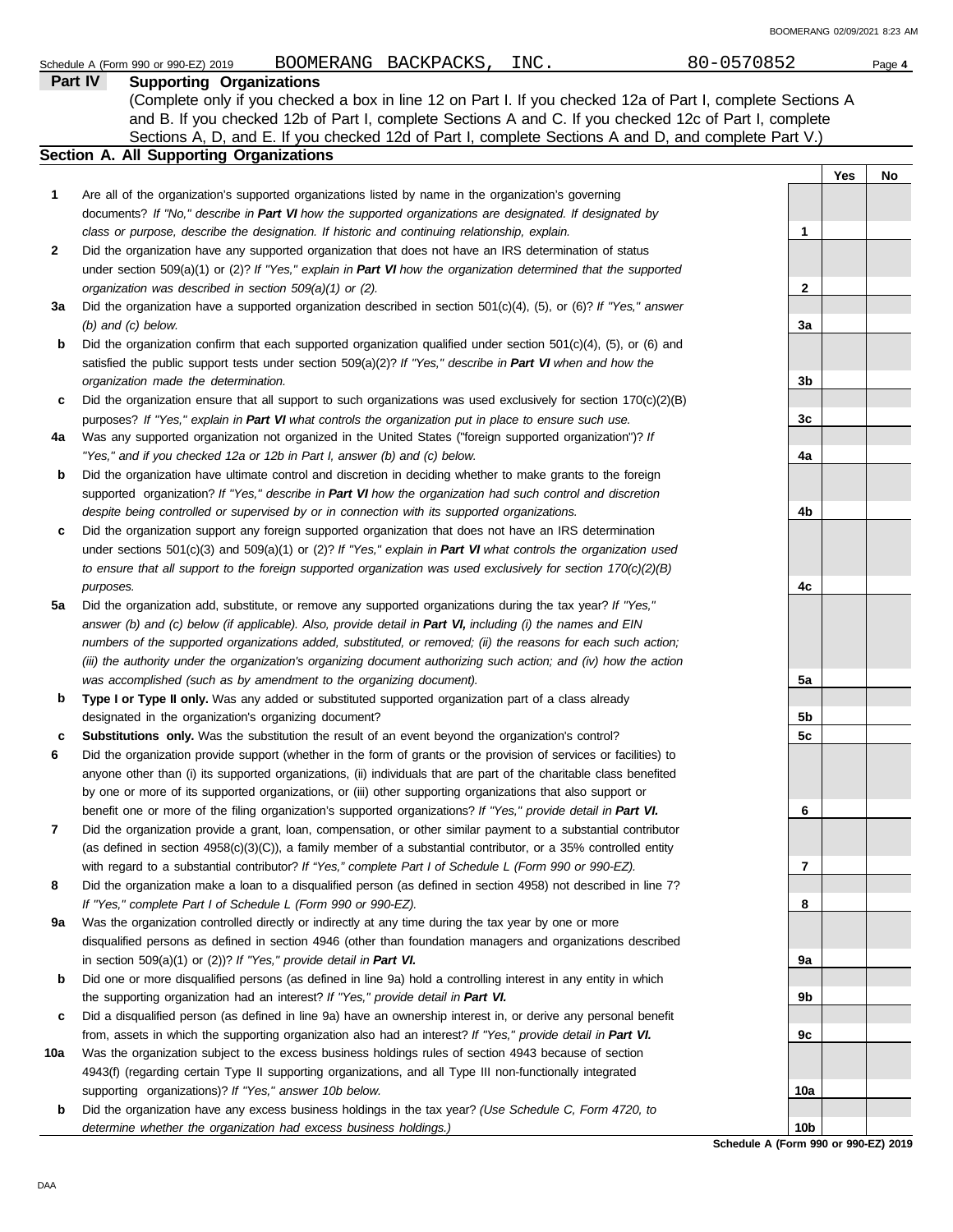|                | BOOMERANG BACKPACKS,<br>INC.<br>Schedule A (Form 990 or 990-EZ) 2019                                                              | 80-0570852                                 |     | Page 5 |
|----------------|-----------------------------------------------------------------------------------------------------------------------------------|--------------------------------------------|-----|--------|
| <b>Part IV</b> | <b>Supporting Organizations (continued)</b>                                                                                       |                                            |     |        |
|                |                                                                                                                                   |                                            | Yes | No     |
| 11             | Has the organization accepted a gift or contribution from any of the following persons?                                           |                                            |     |        |
| a              | A person who directly or indirectly controls, either alone or together with persons described in (b) and (c)                      |                                            |     |        |
|                | below, the governing body of a supported organization?                                                                            | 11a                                        |     |        |
|                | <b>b</b> A family member of a person described in (a) above?                                                                      | 11b                                        |     |        |
| c              | A 35% controlled entity of a person described in (a) or (b) above? If "Yes" to a, b, or c, provide detail in Part VI.             | 11c                                        |     |        |
|                | <b>Section B. Type I Supporting Organizations</b>                                                                                 |                                            |     |        |
|                |                                                                                                                                   |                                            | Yes | No     |
| $\mathbf{1}$   | Did the directors, trustees, or membership of one or more supported organizations have the power to                               |                                            |     |        |
|                | regularly appoint or elect at least a majority of the organization's directors or trustees at all times during the                |                                            |     |        |
|                | tax year? If "No," describe in Part VI how the supported organization(s) effectively operated, supervised, or                     |                                            |     |        |
|                | controlled the organization's activities. If the organization had more than one supported organization,                           |                                            |     |        |
|                | describe how the powers to appoint and/or remove directors or trustees were allocated among the supported                         |                                            |     |        |
|                | organizations and what conditions or restrictions, if any, applied to such powers during the tax year.                            | 1                                          |     |        |
| 2              | Did the organization operate for the benefit of any supported organization other than the supported                               |                                            |     |        |
|                | organization(s) that operated, supervised, or controlled the supporting organization? If "Yes," explain in Part                   |                                            |     |        |
|                | VI how providing such benefit carried out the purposes of the supported organization(s) that operated,                            |                                            |     |        |
|                | supervised, or controlled the supporting organization.                                                                            | 2                                          |     |        |
|                | Section C. Type II Supporting Organizations                                                                                       |                                            |     |        |
|                |                                                                                                                                   |                                            | Yes | No     |
| 1              | Were a majority of the organization's directors or trustees during the tax year also a majority of the directors                  |                                            |     |        |
|                | or trustees of each of the organization's supported organization(s)? If "No," describe in Part VI how control                     |                                            |     |        |
|                | or management of the supporting organization was vested in the same persons that controlled or managed                            |                                            |     |        |
|                | the supported organization(s).                                                                                                    | 1                                          |     |        |
|                | Section D. All Type III Supporting Organizations                                                                                  |                                            |     |        |
|                |                                                                                                                                   |                                            | Yes | No     |
| 1              | Did the organization provide to each of its supported organizations, by the last day of the fifth month of the                    |                                            |     |        |
|                | organization's tax year, (i) a written notice describing the type and amount of support provided during the prior tax             |                                            |     |        |
|                | year, (ii) a copy of the Form 990 that was most recently filed as of the date of notification, and (iii) copies of the            |                                            |     |        |
|                | organization's governing documents in effect on the date of notification, to the extent not previously provided?                  | 1                                          |     |        |
| 2              | Were any of the organization's officers, directors, or trustees either (i) appointed or elected by the supported                  |                                            |     |        |
|                | organization(s) or (ii) serving on the governing body of a supported organization? If "No," explain in Part VI how                |                                            |     |        |
|                | the organization maintained a close and continuous working relationship with the supported organization(s).                       | $\mathbf{2}$                               |     |        |
| 3              | By reason of the relationship described in (2), did the organization's supported organizations have a                             |                                            |     |        |
|                | significant voice in the organization's investment policies and in directing the use of the organization's                        |                                            |     |        |
|                | income or assets at all times during the tax year? If "Yes," describe in Part VI the role the organization's                      |                                            |     |        |
|                | supported organizations played in this regard.                                                                                    | 3                                          |     |        |
|                | Section E. Type III Functionally-Integrated Supporting Organizations                                                              |                                            |     |        |
| $\mathbf 1$    | Check the box next to the method that the organization used to satisfy the Integral Part Test during the year (see instructions). |                                            |     |        |
| а              | The organization satisfied the Activities Test. Complete line 2 below.                                                            |                                            |     |        |
| b              | The organization is the parent of each of its supported organizations. Complete line 3 below.                                     |                                            |     |        |
| c              | The organization supported a governmental entity. Describe in Part VI how you supported a government entity (see instructions).   |                                            |     |        |
| 2              | Activities Test. Answer (a) and (b) below.                                                                                        |                                            | Yes | No     |
|                | Did substantially all of the organization's activities during the tax year directly further the exempt purposes of                |                                            |     |        |
| а              | the supported organization(s) to which the organization was responsive? If "Yes," then in Part VI identify                        |                                            |     |        |
|                | those supported organizations and explain how these activities directly furthered their exempt purposes,                          |                                            |     |        |
|                | how the organization was responsive to those supported organizations, and how the organization determined                         |                                            |     |        |
|                |                                                                                                                                   |                                            |     |        |
|                | that these activities constituted substantially all of its activities.                                                            | 2a                                         |     |        |
| b              | Did the activities described in (a) constitute activities that, but for the organization's involvement, one or more               |                                            |     |        |
|                | of the organization's supported organization(s) would have been engaged in? If "Yes," explain in Part VI the                      |                                            |     |        |
|                | reasons for the organization's position that its supported organization(s) would have engaged in these                            |                                            |     |        |
|                | activities but for the organization's involvement.                                                                                | 2b                                         |     |        |
| 3              | Parent of Supported Organizations. Answer (a) and (b) below.                                                                      |                                            |     |        |
| а              | Did the organization have the power to regularly appoint or elect a majority of the officers, directors, or                       |                                            |     |        |
|                | trustees of each of the supported organizations? Provide details in Part VI.                                                      | За                                         |     |        |
| b              | Did the organization exercise a substantial degree of direction over the policies, programs, and activities of each               |                                            |     |        |
| DAA            | of its supported organizations? If "Yes," describe in Part VI the role played by the organization in this regard.                 | 3b<br>Schedule A (Form 990 or 990-EZ) 2019 |     |        |
|                |                                                                                                                                   |                                            |     |        |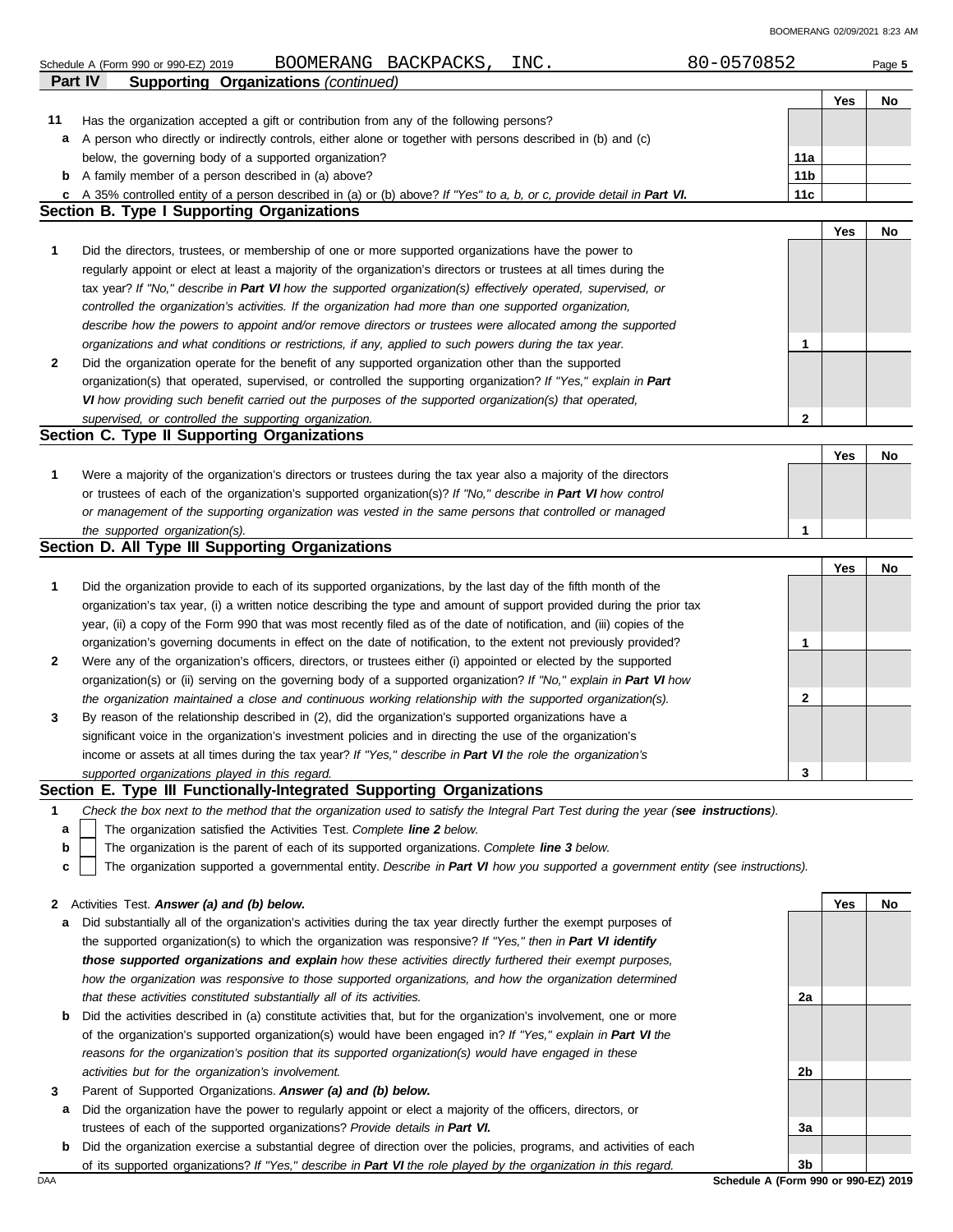|                | BOOMERANG BACKPACKS,<br>INC.<br>Schedule A (Form 990 or 990-EZ) 2019                                                             |                | 80-0570852     | Page 6                         |
|----------------|----------------------------------------------------------------------------------------------------------------------------------|----------------|----------------|--------------------------------|
| <b>Part V</b>  | Type III Non-Functionally Integrated 509(a)(3) Supporting Organizations                                                          |                |                |                                |
| 1              | Check here if the organization satisfied the Integral Part Test as a qualifying trust on Nov. 20, 1970 (explain in Part VI). See |                |                |                                |
|                | instructions. All other Type III non-functionally integrated supporting organizations must complete Sections A through E.        |                |                |                                |
|                | Section A - Adjusted Net Income                                                                                                  |                | (A) Prior Year | (B) Current Year<br>(optional) |
| 1              | Net short-term capital gain                                                                                                      | 1              |                |                                |
| 2              | Recoveries of prior-year distributions                                                                                           | $\mathbf{2}$   |                |                                |
| 3              | Other gross income (see instructions)                                                                                            | 3              |                |                                |
| 4              | Add lines 1 through 3.                                                                                                           | 4              |                |                                |
| 5              | Depreciation and depletion                                                                                                       | 5              |                |                                |
| 6              | Portion of operating expenses paid or incurred for production or                                                                 |                |                |                                |
|                | collection of gross income or for management, conservation, or                                                                   |                |                |                                |
|                | maintenance of property held for production of income (see instructions)                                                         | 6              |                |                                |
| 7              | Other expenses (see instructions)                                                                                                | 7              |                |                                |
| 8              | Adjusted Net Income (subtract lines 5, 6, and 7 from line 4)                                                                     | 8              |                |                                |
|                | <b>Section B - Minimum Asset Amount</b>                                                                                          |                | (A) Prior Year | (B) Current Year<br>(optional) |
| 1              | Aggregate fair market value of all non-exempt-use assets (see                                                                    |                |                |                                |
|                | instructions for short tax year or assets held for part of year):                                                                |                |                |                                |
|                | Average monthly value of securities<br>a                                                                                         | 1a             |                |                                |
|                | Average monthly cash balances<br>b                                                                                               | 1b             |                |                                |
|                | <b>c</b> Fair market value of other non-exempt-use assets                                                                        | 1c             |                |                                |
|                | <b>Total</b> (add lines 1a, 1b, and 1c)<br>d                                                                                     | 1d             |                |                                |
|                | <b>Discount</b> claimed for blockage or other<br>е                                                                               |                |                |                                |
|                | factors (explain in detail in Part VI):                                                                                          |                |                |                                |
| $\mathbf{2}$   | Acquisition indebtedness applicable to non-exempt-use assets                                                                     | $\mathbf{2}$   |                |                                |
| 3              | Subtract line 2 from line 1d.                                                                                                    | 3              |                |                                |
| 4              | Cash deemed held for exempt use. Enter 1-1/2% of line 3 (for greater amount,                                                     |                |                |                                |
|                | see instructions).                                                                                                               | 4              |                |                                |
| 5              | Net value of non-exempt-use assets (subtract line 4 from line 3)                                                                 | 5              |                |                                |
| 6              | Multiply line 5 by .035.                                                                                                         | 6              |                |                                |
| $\overline{7}$ | Recoveries of prior-year distributions                                                                                           | $\overline{7}$ |                |                                |
| 8              | Minimum Asset Amount (add line 7 to line 6)                                                                                      | 8              |                |                                |
|                | Section C - Distributable Amount                                                                                                 |                |                | <b>Current Year</b>            |
| 1.             | Adjusted net income for prior year (from Section A, line 8, Column A)                                                            | 1              |                |                                |
| $\mathbf{2}$   | Enter 85% of line 1.                                                                                                             | $\mathbf{2}$   |                |                                |
| 3              | Minimum asset amount for prior year (from Section B, line 8, Column A)                                                           | 3              |                |                                |
| 4              | Enter greater of line 2 or line 3.                                                                                               | 4              |                |                                |
| 5              | Income tax imposed in prior year                                                                                                 | 5              |                |                                |
| 6              | <b>Distributable Amount.</b> Subtract line 5 from line 4, unless subject to                                                      |                |                |                                |
|                | emergency temporary reduction (see instructions).                                                                                | 6              |                |                                |

**7** instructions). Check here if the current year is the organization's first as a non-functionally integrated Type III supporting organization (see

**Schedule A (Form 990 or 990-EZ) 2019**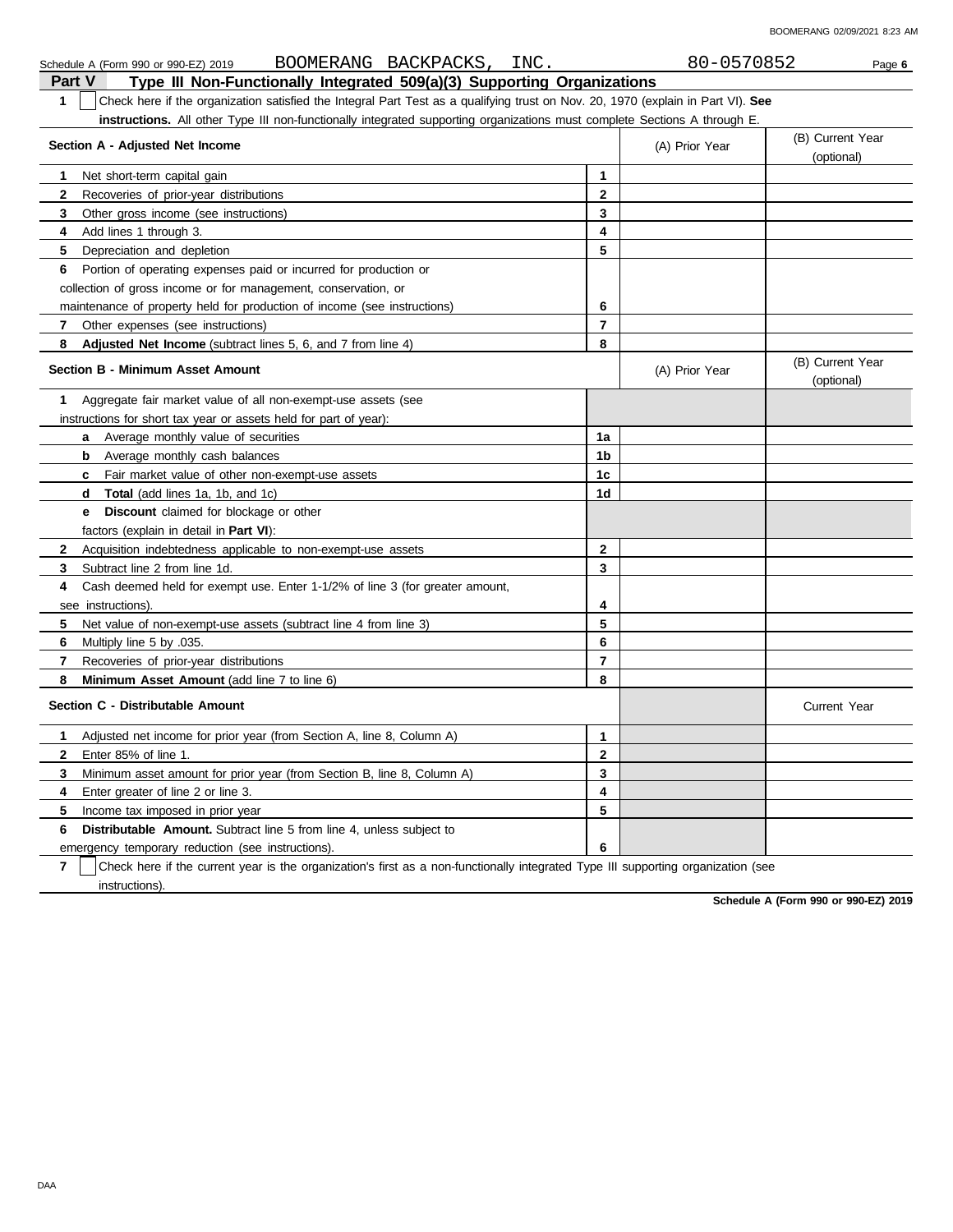|               | BOOMERANG BACKPACKS,<br>Schedule A (Form 990 or 990-EZ) 2019                                                             | INC.                               | 80-0570852                                   | Page 7                                           |
|---------------|--------------------------------------------------------------------------------------------------------------------------|------------------------------------|----------------------------------------------|--------------------------------------------------|
| <b>Part V</b> | Type III Non-Functionally Integrated 509(a)(3) Supporting Organizations (continued)                                      |                                    |                                              |                                                  |
|               | <b>Section D - Distributions</b>                                                                                         |                                    |                                              | <b>Current Year</b>                              |
| 1             | Amounts paid to supported organizations to accomplish exempt purposes                                                    |                                    |                                              |                                                  |
| $\mathbf{2}$  | Amounts paid to perform activity that directly furthers exempt purposes of supported                                     |                                    |                                              |                                                  |
|               | organizations, in excess of income from activity                                                                         |                                    |                                              |                                                  |
| 3             | Administrative expenses paid to accomplish exempt purposes of supported organizations                                    |                                    |                                              |                                                  |
| 4             | Amounts paid to acquire exempt-use assets                                                                                |                                    |                                              |                                                  |
| 5             | Qualified set-aside amounts (prior IRS approval required)                                                                |                                    |                                              |                                                  |
| 6             | Other distributions (describe in Part VI). See instructions.                                                             |                                    |                                              |                                                  |
| 7             | Total annual distributions. Add lines 1 through 6.                                                                       |                                    |                                              |                                                  |
| 8             | Distributions to attentive supported organizations to which the organization is responsive                               |                                    |                                              |                                                  |
|               | (provide details in Part VI). See instructions.                                                                          |                                    |                                              |                                                  |
| 9             | Distributable amount for 2019 from Section C, line 6                                                                     |                                    |                                              |                                                  |
| 10            | Line 8 amount divided by line 9 amount                                                                                   |                                    |                                              |                                                  |
|               | <b>Section E - Distribution Allocations (see instructions)</b>                                                           | (i)<br><b>Excess Distributions</b> | (i)<br><b>Underdistributions</b><br>Pre-2019 | (iii)<br><b>Distributable</b><br>Amount for 2019 |
| 1             | Distributable amount for 2019 from Section C, line 6                                                                     |                                    |                                              |                                                  |
| $\mathbf{2}$  | Underdistributions, if any, for years prior to 2019                                                                      |                                    |                                              |                                                  |
|               | (reasonable cause required-explain in Part VI). See                                                                      |                                    |                                              |                                                  |
|               | instructions.                                                                                                            |                                    |                                              |                                                  |
| 3             | Excess distributions carryover, if any, to 2019                                                                          |                                    |                                              |                                                  |
|               |                                                                                                                          |                                    |                                              |                                                  |
|               |                                                                                                                          |                                    |                                              |                                                  |
|               |                                                                                                                          |                                    |                                              |                                                  |
|               |                                                                                                                          |                                    |                                              |                                                  |
|               |                                                                                                                          |                                    |                                              |                                                  |
|               | f Total of lines 3a through e                                                                                            |                                    |                                              |                                                  |
|               | g Applied to underdistributions of prior years                                                                           |                                    |                                              |                                                  |
|               | h Applied to 2019 distributable amount                                                                                   |                                    |                                              |                                                  |
|               | <i>i</i> Carryover from 2014 not applied (see instructions)                                                              |                                    |                                              |                                                  |
|               | Remainder. Subtract lines 3g, 3h, and 3i from 3f.<br>Distributions for 2019 from                                         |                                    |                                              |                                                  |
| 4             |                                                                                                                          |                                    |                                              |                                                  |
|               | \$<br>Section D, line 7:<br>a Applied to underdistributions of prior years                                               |                                    |                                              |                                                  |
|               | <b>b</b> Applied to 2019 distributable amount                                                                            |                                    |                                              |                                                  |
|               |                                                                                                                          |                                    |                                              |                                                  |
| 5             | c Remainder. Subtract lines 4a and 4b from 4.<br>Remaining underdistributions for years prior to 2019, if                |                                    |                                              |                                                  |
|               | any. Subtract lines 3g and 4a from line 2. For result                                                                    |                                    |                                              |                                                  |
|               | greater than zero, explain in Part VI. See instructions.                                                                 |                                    |                                              |                                                  |
| 6             |                                                                                                                          |                                    |                                              |                                                  |
|               | Remaining underdistributions for 2019. Subtract lines 3h<br>and 4b from line 1. For result greater than zero, explain in |                                    |                                              |                                                  |
|               | Part VI. See instructions.                                                                                               |                                    |                                              |                                                  |
| 7             | Excess distributions carryover to 2020. Add lines 3j                                                                     |                                    |                                              |                                                  |
|               |                                                                                                                          |                                    |                                              |                                                  |
| 8             | and 4c.<br>Breakdown of line 7:                                                                                          |                                    |                                              |                                                  |
|               |                                                                                                                          |                                    |                                              |                                                  |
|               |                                                                                                                          |                                    |                                              |                                                  |
|               |                                                                                                                          |                                    |                                              |                                                  |
|               |                                                                                                                          |                                    |                                              |                                                  |
|               | e Excess from 2019                                                                                                       |                                    |                                              |                                                  |
|               |                                                                                                                          |                                    |                                              |                                                  |

**Schedule A (Form 990 or 990-EZ) 2019**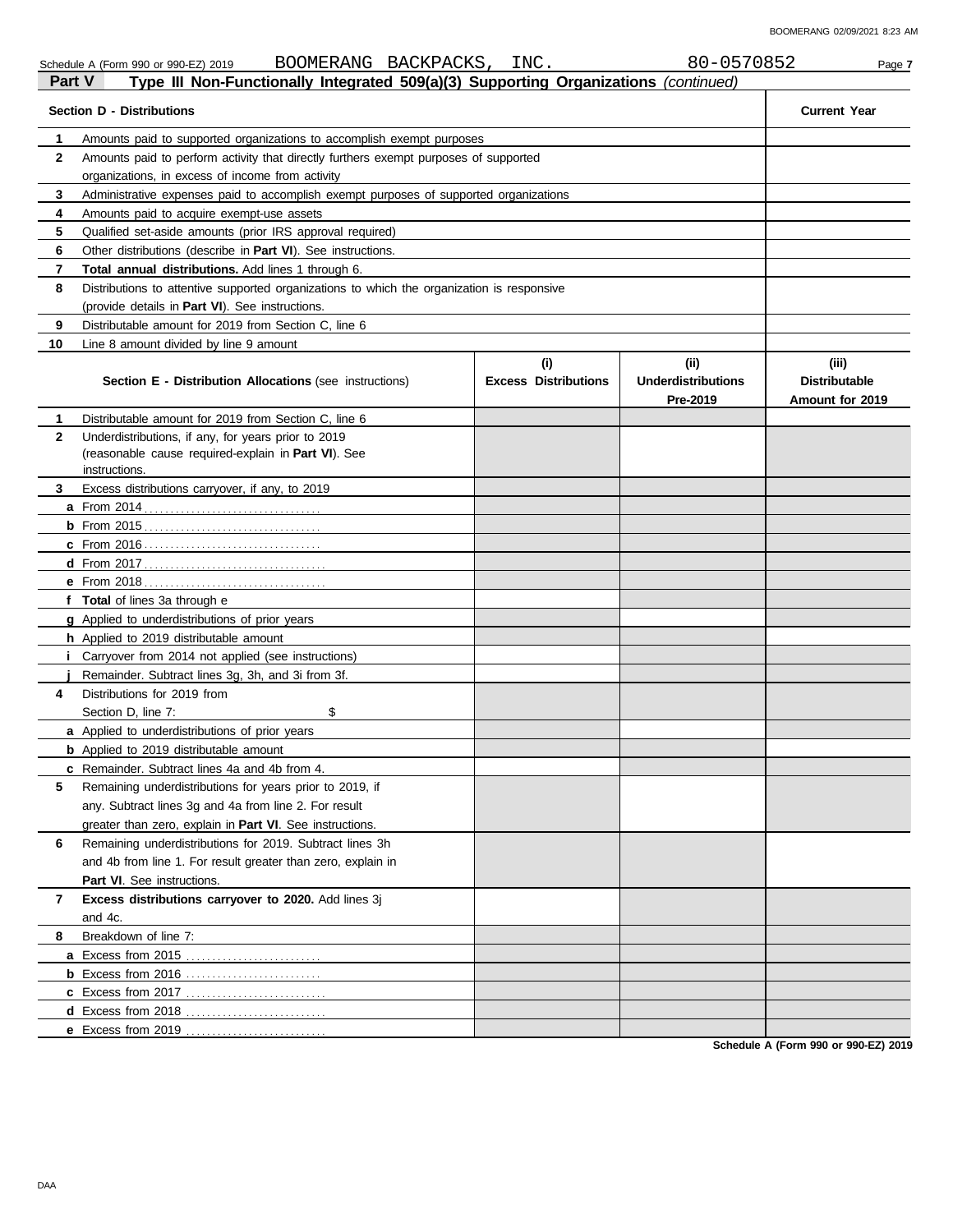| Part VI     | Schedule A (Form 990 or 990-EZ) 2019 |                                                                                                                                                                                                                                                                                                                                                                                                                                                                                                                                                                                                                                                                                                      |                     |  |  |
|-------------|--------------------------------------|------------------------------------------------------------------------------------------------------------------------------------------------------------------------------------------------------------------------------------------------------------------------------------------------------------------------------------------------------------------------------------------------------------------------------------------------------------------------------------------------------------------------------------------------------------------------------------------------------------------------------------------------------------------------------------------------------|---------------------|--|--|
|             |                                      |                                                                                                                                                                                                                                                                                                                                                                                                                                                                                                                                                                                                                                                                                                      |                     |  |  |
| FUNDRAISING |                                      |                                                                                                                                                                                                                                                                                                                                                                                                                                                                                                                                                                                                                                                                                                      | $\ddot{\mathsf{S}}$ |  |  |
|             |                                      | BOOMERANG BACKPACKS, INC.<br>80-0570852<br>Page 8<br>Supplemental Information. Provide the explanations required by Part II, line 10; Part II, line 17a or 17b; Part<br>III, line 12; Part IV, Section A, lines 1, 2, 3b, 3c, 4b, 4c, 5a, 6, 9a, 9b, 9c, 11a, 11b, and 11c; Part IV, Section<br>B, lines 1 and 2; Part IV, Section C, line 1; Part IV, Section D, lines 2 and 3; Part IV, Section E, lines 1c, 2a, 2b,<br>3a, and 3b; Part V, line 1; Part V, Section B, line 1e; Part V, Section D, lines 5, 6, and 8; and Part V, Section E,<br>lines 2, 5, and 6. Also complete this part for any additional information. (See instructions.)<br>PART II, LINE 10 - OTHER INCOME DETAIL<br>34,075 |                     |  |  |
|             |                                      |                                                                                                                                                                                                                                                                                                                                                                                                                                                                                                                                                                                                                                                                                                      |                     |  |  |
|             |                                      |                                                                                                                                                                                                                                                                                                                                                                                                                                                                                                                                                                                                                                                                                                      |                     |  |  |
|             |                                      |                                                                                                                                                                                                                                                                                                                                                                                                                                                                                                                                                                                                                                                                                                      |                     |  |  |
|             |                                      |                                                                                                                                                                                                                                                                                                                                                                                                                                                                                                                                                                                                                                                                                                      |                     |  |  |
|             |                                      |                                                                                                                                                                                                                                                                                                                                                                                                                                                                                                                                                                                                                                                                                                      |                     |  |  |
|             |                                      |                                                                                                                                                                                                                                                                                                                                                                                                                                                                                                                                                                                                                                                                                                      |                     |  |  |
|             |                                      |                                                                                                                                                                                                                                                                                                                                                                                                                                                                                                                                                                                                                                                                                                      |                     |  |  |
|             |                                      |                                                                                                                                                                                                                                                                                                                                                                                                                                                                                                                                                                                                                                                                                                      |                     |  |  |
|             |                                      |                                                                                                                                                                                                                                                                                                                                                                                                                                                                                                                                                                                                                                                                                                      |                     |  |  |
|             |                                      |                                                                                                                                                                                                                                                                                                                                                                                                                                                                                                                                                                                                                                                                                                      |                     |  |  |
|             |                                      |                                                                                                                                                                                                                                                                                                                                                                                                                                                                                                                                                                                                                                                                                                      |                     |  |  |
|             |                                      |                                                                                                                                                                                                                                                                                                                                                                                                                                                                                                                                                                                                                                                                                                      |                     |  |  |
|             |                                      |                                                                                                                                                                                                                                                                                                                                                                                                                                                                                                                                                                                                                                                                                                      |                     |  |  |
|             |                                      |                                                                                                                                                                                                                                                                                                                                                                                                                                                                                                                                                                                                                                                                                                      |                     |  |  |
|             |                                      |                                                                                                                                                                                                                                                                                                                                                                                                                                                                                                                                                                                                                                                                                                      |                     |  |  |
|             |                                      |                                                                                                                                                                                                                                                                                                                                                                                                                                                                                                                                                                                                                                                                                                      |                     |  |  |
|             |                                      |                                                                                                                                                                                                                                                                                                                                                                                                                                                                                                                                                                                                                                                                                                      |                     |  |  |
|             |                                      |                                                                                                                                                                                                                                                                                                                                                                                                                                                                                                                                                                                                                                                                                                      |                     |  |  |
|             |                                      |                                                                                                                                                                                                                                                                                                                                                                                                                                                                                                                                                                                                                                                                                                      |                     |  |  |
|             |                                      |                                                                                                                                                                                                                                                                                                                                                                                                                                                                                                                                                                                                                                                                                                      |                     |  |  |
|             |                                      |                                                                                                                                                                                                                                                                                                                                                                                                                                                                                                                                                                                                                                                                                                      |                     |  |  |
|             |                                      |                                                                                                                                                                                                                                                                                                                                                                                                                                                                                                                                                                                                                                                                                                      |                     |  |  |
|             |                                      |                                                                                                                                                                                                                                                                                                                                                                                                                                                                                                                                                                                                                                                                                                      |                     |  |  |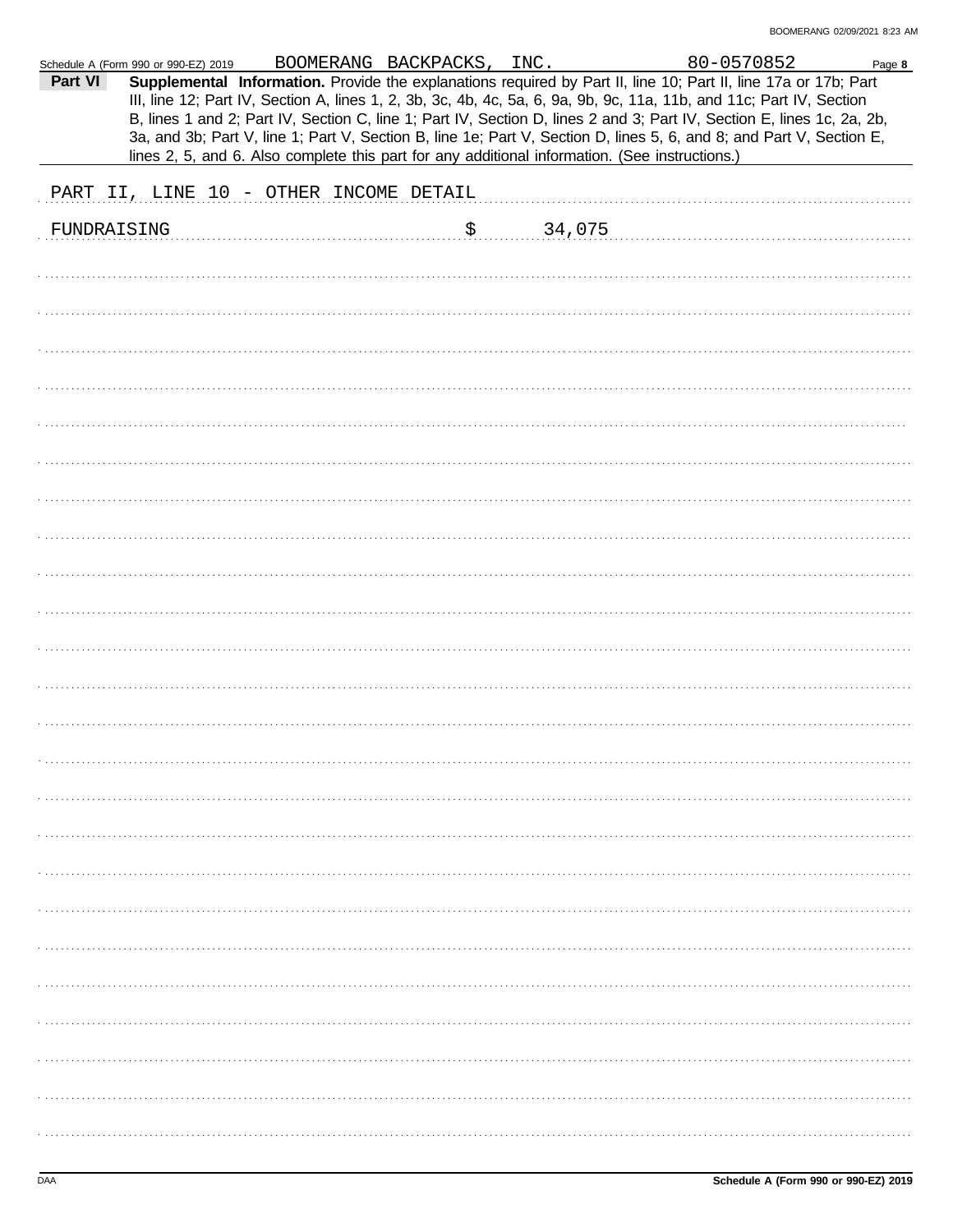OMB No. 1545-0047

**2019**

| <b>Schedule B</b>                                      |
|--------------------------------------------------------|
| (Form 990, 990-EZ,                                     |
| or 990-PF)                                             |
| Department of the Treasury<br>Internal Revenue Service |

### Name of the organization

# BOOMERANG BACKPACKS, INC. 80-0570852

**Organization type** (check one):

**Filers of: Section:**

| Schedule B       | <b>Schedule of Contributors</b> |
|------------------|---------------------------------|
| /Earm 000 000.E7 |                                 |

**or 990-PF)** u **Attach to Form 990, Form 990-EZ, or Form 990-PF.** u **Go to** *www.irs.gov/Form990* **for the latest information.**

**Employer identification number**

| Form 990 or 990-EZ                 | ΙXΙ<br>501(c)<br>3) (enter number) organization                                                                                                                                                                                                                                                                                                                                                                                                                                                                                                                                                                                         |
|------------------------------------|-----------------------------------------------------------------------------------------------------------------------------------------------------------------------------------------------------------------------------------------------------------------------------------------------------------------------------------------------------------------------------------------------------------------------------------------------------------------------------------------------------------------------------------------------------------------------------------------------------------------------------------------|
|                                    | $4947(a)(1)$ nonexempt charitable trust not treated as a private foundation                                                                                                                                                                                                                                                                                                                                                                                                                                                                                                                                                             |
|                                    | 527 political organization                                                                                                                                                                                                                                                                                                                                                                                                                                                                                                                                                                                                              |
| Form 990-PF                        | 501(c)(3) exempt private foundation                                                                                                                                                                                                                                                                                                                                                                                                                                                                                                                                                                                                     |
|                                    | 4947(a)(1) nonexempt charitable trust treated as a private foundation                                                                                                                                                                                                                                                                                                                                                                                                                                                                                                                                                                   |
|                                    | $501(c)(3)$ taxable private foundation                                                                                                                                                                                                                                                                                                                                                                                                                                                                                                                                                                                                  |
|                                    |                                                                                                                                                                                                                                                                                                                                                                                                                                                                                                                                                                                                                                         |
| instructions.                      | Check if your organization is covered by the General Rule or a Special Rule.<br><b>Note:</b> Only a section 501(c)(7), (8), or (10) organization can check boxes for both the General Rule and a Special Rule. See                                                                                                                                                                                                                                                                                                                                                                                                                      |
| <b>General Rule</b>                |                                                                                                                                                                                                                                                                                                                                                                                                                                                                                                                                                                                                                                         |
| contributor's total contributions. | For an organization filing Form 990, 990-EZ, or 990-PF that received, during the year, contributions totaling \$5,000<br>or more (in money or property) from any one contributor. Complete Parts I and II. See instructions for determining a                                                                                                                                                                                                                                                                                                                                                                                           |
| <b>Special Rules</b>               |                                                                                                                                                                                                                                                                                                                                                                                                                                                                                                                                                                                                                                         |
| lΧ                                 | For an organization described in section 501(c)(3) filing Form 990 or 990-EZ that met the 33 <sup>1</sup> /3% support test of the<br>regulations under sections $509(a)(1)$ and $170(b)(1)(A)(vi)$ , that checked Schedule A (Form 990 or 990-EZ), Part II, line<br>13, 16a, or 16b, and that received from any one contributor, during the year, total contributions of the greater of (1)<br>\$5,000; or (2) 2% of the amount on (i) Form 990, Part VIII, line 1h; or (ii) Form 990-EZ, line 1. Complete Parts I and II.                                                                                                              |
|                                    | For an organization described in section 501(c)(7), (8), or (10) filing Form 990 or 990-EZ that received from any one<br>contributor, during the year, total contributions of more than \$1,000 exclusively for religious, charitable, scientific,<br>literary, or educational purposes, or for the prevention of cruelty to children or animals. Complete Parts I (entering<br>"N/A" in column (b) instead of the contributor name and address), II, and III.                                                                                                                                                                          |
|                                    | For an organization described in section 501(c)(7), (8), or (10) filing Form 990 or 990-EZ that received from any one<br>contributor, during the year, contributions exclusively for religious, charitable, etc., purposes, but no such<br>contributions totaled more than \$1,000. If this box is checked, enter here the total contributions that were received<br>during the year for an exclusively religious, charitable, etc., purpose. Don't complete any of the parts unless the<br><b>General Rule</b> applies to this organization because it received <i>nonexclusively</i> religious, charitable, etc., contributions<br>\$ |
|                                    | Caution: An organization that isn't covered by the General Rule and/or the Special Rules doesn't file Schedule B (Form 990,<br>990-EZ, or 990-PF), but it <b>must</b> answer "No" on Part IV, line 2, of its Form 990; or check the box on line H of its Form 990-EZ or on its<br>Form 990-PF, Part I, line 2, to certify that it doesn't meet the filing requirements of Schedule B (Form 990, 990-EZ, or 990-PF).                                                                                                                                                                                                                     |

**For Paperwork Reduction Act Notice, see the instructions for Form 990, 990-EZ, or 990-PF.**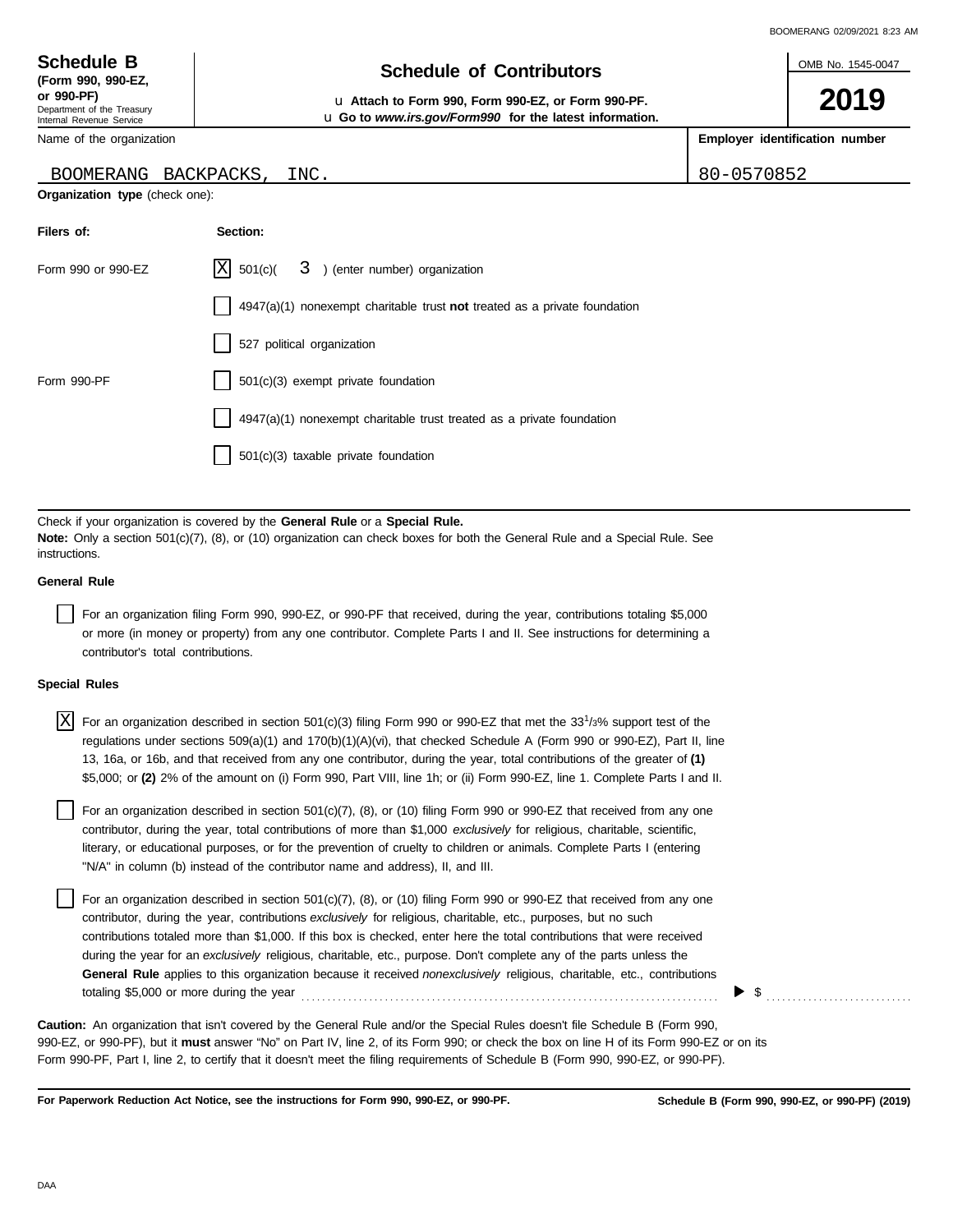Schedule B (Form 990, 990-EZ, or 990-PF) (2019)

Name of organization **Employer identification** number

BOOMERANG BACKPACKS, INC.

Page **2** PAGE 1 OF 1

80-0570852

| Part I           | <b>Contributors</b> (see instructions). Use duplicate copies of Part I if additional space is needed. |                                                                                                                                                                                                                                          |                                                                                              |
|------------------|-------------------------------------------------------------------------------------------------------|------------------------------------------------------------------------------------------------------------------------------------------------------------------------------------------------------------------------------------------|----------------------------------------------------------------------------------------------|
| (a)<br>No.       | (b)<br>Name, address, and ZIP + 4                                                                     | (c)<br><b>Total contributions</b>                                                                                                                                                                                                        | (d)<br>Type of contribution                                                                  |
| $1$              | BERTSCH FAMILY FOUNDATION<br>6625 CREEK WOOD DR<br>NC 27514<br>CHAPEL HILL                            | 12,000<br>$\sim$                                                                                                                                                                                                                         | Person<br>Payroll<br>Noncash<br>(Complete Part II for<br>noncash contributions.)             |
| (a)              | (b)                                                                                                   | (c)                                                                                                                                                                                                                                      | (d)                                                                                          |
| No.              | Name, address, and ZIP + 4                                                                            | <b>Total contributions</b>                                                                                                                                                                                                               | Type of contribution                                                                         |
| $2$ .            | UNITED METHODIST CHURCH<br>ETNA<br>4255 W 750 N-92<br>IN 46725<br>COLUMBIA CITY                       | 10,000<br>S and the set of the set of the set of the set of the set of the set of the set of the set of the set of the set of the set of the set of the set of the set of the set of the set of the set of the set of the set of the set | Person<br>Payroll<br>Noncash<br>(Complete Part II for<br>noncash contributions.)             |
| (a)              | (b)                                                                                                   | (c)                                                                                                                                                                                                                                      | (d)                                                                                          |
| No.              | Name, address, and ZIP + 4                                                                            | <b>Total contributions</b>                                                                                                                                                                                                               | Type of contribution                                                                         |
| $\overline{3}$ . | LAGRANGE CO CHAMBER OF COMMERCE<br>901 S DETROIT ST<br>IN 46761<br>LAGRANGE                           | 16,000<br>S and the set of the set of the set of the set of the set of the set of the set of the set of the set of the set of the set of the set of the set of the set of the set of the set of the set of the set of the set of the set | Person<br>Payroll<br><b>Noncash</b><br>(Complete Part II for<br>noncash contributions.)      |
| (a)              | (b)                                                                                                   | (c)                                                                                                                                                                                                                                      | (d)                                                                                          |
| No.              | Name, address, and ZIP + 4                                                                            | <b>Total contributions</b>                                                                                                                                                                                                               | Type of contribution                                                                         |
| $\overline{4}$   | NORTH WEBSTER CHURCH OF GOD<br>PO BOX 313<br>IN 46555<br>NORTH WEBSTER                                | 9,000<br>\$                                                                                                                                                                                                                              | Person<br>Payroll<br>Noncash<br>(Complete Part II for<br>noncash contributions.)             |
| (a)              | (b)                                                                                                   | (c)                                                                                                                                                                                                                                      | (d)                                                                                          |
| No.              | Name, address, and ZIP + 4                                                                            | <b>Total contributions</b>                                                                                                                                                                                                               | Type of contribution                                                                         |
| $\overline{5}$ . | HERITAGE FOODSERVICE<br>GROUP<br>5130 EXECUTIVE BLVD<br>IN 46808<br>FORT WAYNE                        | 10,970<br>$\sim$                                                                                                                                                                                                                         | Χ<br>Person<br>Payroll<br><b>Noncash</b><br>(Complete Part II for<br>noncash contributions.) |
| (a)              | (b)                                                                                                   | (c)                                                                                                                                                                                                                                      | (d)                                                                                          |
| No.              | Name, address, and ZIP + 4                                                                            | <b>Total contributions</b>                                                                                                                                                                                                               | Type of contribution                                                                         |
| 6 <sub>1</sub>   | STEEL DYNAMICS INC<br>2601 S 700 E<br>IN 46725<br>COLUMBIA CITY                                       | 10,000                                                                                                                                                                                                                                   | Χ<br>Person<br>Payroll<br><b>Noncash</b><br>(Complete Part II for<br>noncash contributions.) |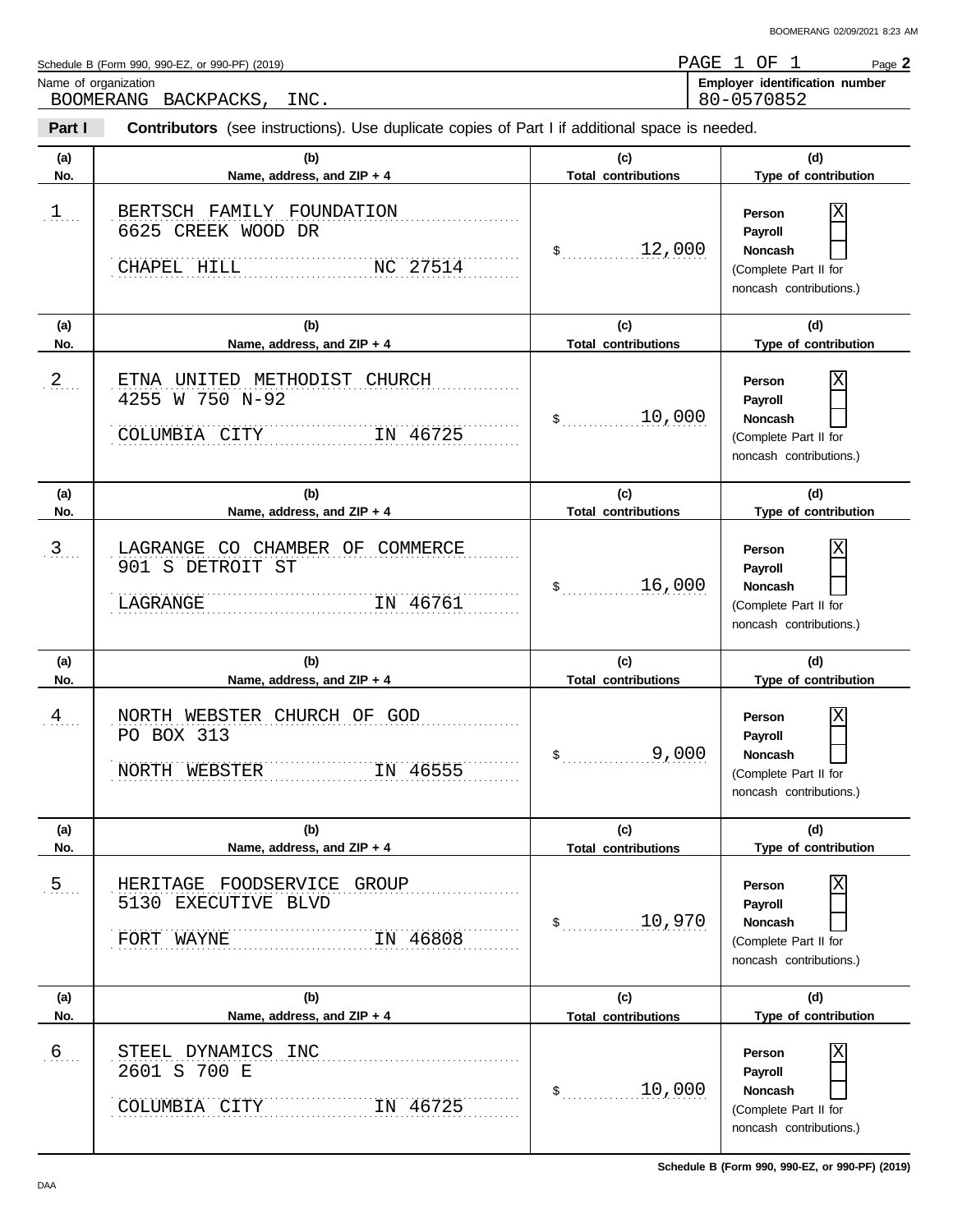| <b>SCHEDULE G</b>                                      | Supplemental Information Regarding Fundraising or Gaming Activities                                                                                                                                                                      |                                       |                |                           |                                                                                 |                                  | OMB No. 1545-0047            |
|--------------------------------------------------------|------------------------------------------------------------------------------------------------------------------------------------------------------------------------------------------------------------------------------------------|---------------------------------------|----------------|---------------------------|---------------------------------------------------------------------------------|----------------------------------|------------------------------|
| (Form 990 or 990-EZ)                                   | Complete if the organization answered "Yes" on Form 990, Part IV, line 17, 18, or 19, or if the<br>organization entered more than \$15,000 on Form 990-EZ, line 6a.                                                                      |                                       |                |                           |                                                                                 |                                  |                              |
| Department of the Treasury<br>Internal Revenue Service |                                                                                                                                                                                                                                          | L1 Attach to Form 990 or Form 990-EZ. |                |                           | <b>u</b> Go to www.irs.gov/Form990 for instructions and the latest information. |                                  | Open to Public<br>Inspection |
| Name of the organization                               |                                                                                                                                                                                                                                          |                                       |                |                           |                                                                                 | Employer identification number   |                              |
|                                                        | BOOMERANG BACKPACKS,                                                                                                                                                                                                                     | INC.                                  |                |                           |                                                                                 | 80-0570852                       |                              |
| Part I                                                 | Fundraising Activities. Complete if the organization answered "Yes" on Form 990, Part IV, line 17.<br>Form 990-EZ filers are not required to complete this part.                                                                         |                                       |                |                           |                                                                                 |                                  |                              |
| 1                                                      | Indicate whether the organization raised funds through any of the following activities. Check all that apply.                                                                                                                            |                                       |                |                           |                                                                                 |                                  |                              |
| Mail solicitations<br>a                                |                                                                                                                                                                                                                                          | e                                     |                |                           | Solicitation of non-government grants                                           |                                  |                              |
| Internet and email solicitations<br>b                  |                                                                                                                                                                                                                                          | f                                     |                |                           | Solicitation of government grants                                               |                                  |                              |
|                                                        |                                                                                                                                                                                                                                          |                                       |                |                           |                                                                                 |                                  |                              |
| Phone solicitations<br>c                               |                                                                                                                                                                                                                                          | Special fundraising events<br>a       |                |                           |                                                                                 |                                  |                              |
| In-person solicitations<br>d                           |                                                                                                                                                                                                                                          |                                       |                |                           |                                                                                 |                                  |                              |
|                                                        | 2a Did the organization have a written or oral agreement with any individual (including officers, directors, trustees,<br>or key employees listed in Form 990, Part VII) or entity in connection with professional fundraising services? |                                       |                |                           |                                                                                 |                                  | Yes<br>No                    |
|                                                        | b If "Yes," list the 10 highest paid individuals or entities (fundraisers) pursuant to agreements under which the fundraiser is to be<br>compensated at least \$5,000 by the organization.                                               |                                       |                |                           |                                                                                 |                                  |                              |
|                                                        |                                                                                                                                                                                                                                          |                                       |                | (iii) Did fund-           |                                                                                 | (v) Amount paid to               | (vi) Amount paid to          |
|                                                        | (i) Name and address of individual                                                                                                                                                                                                       | (ii) Activity                         |                | raiser have<br>custody or | (iv) Gross receipts                                                             | (or retained by)                 | (or retained by)             |
|                                                        | or entity (fundraiser)                                                                                                                                                                                                                   |                                       | contributions? | control of                | from activity                                                                   | fundraiser listed in<br>col. (i) | organization                 |
|                                                        |                                                                                                                                                                                                                                          |                                       | Yes⊺           | No                        |                                                                                 |                                  |                              |
| 1                                                      |                                                                                                                                                                                                                                          |                                       |                |                           |                                                                                 |                                  |                              |
|                                                        |                                                                                                                                                                                                                                          |                                       |                |                           |                                                                                 |                                  |                              |
| $\mathbf{2}$                                           |                                                                                                                                                                                                                                          |                                       |                |                           |                                                                                 |                                  |                              |
|                                                        |                                                                                                                                                                                                                                          |                                       |                |                           |                                                                                 |                                  |                              |
| 3                                                      |                                                                                                                                                                                                                                          |                                       |                |                           |                                                                                 |                                  |                              |
|                                                        |                                                                                                                                                                                                                                          |                                       |                |                           |                                                                                 |                                  |                              |
|                                                        |                                                                                                                                                                                                                                          |                                       |                |                           |                                                                                 |                                  |                              |
| 4                                                      |                                                                                                                                                                                                                                          |                                       |                |                           |                                                                                 |                                  |                              |
|                                                        |                                                                                                                                                                                                                                          |                                       |                |                           |                                                                                 |                                  |                              |
| 5                                                      |                                                                                                                                                                                                                                          |                                       |                |                           |                                                                                 |                                  |                              |
|                                                        |                                                                                                                                                                                                                                          |                                       |                |                           |                                                                                 |                                  |                              |
|                                                        |                                                                                                                                                                                                                                          |                                       |                |                           |                                                                                 |                                  |                              |
|                                                        |                                                                                                                                                                                                                                          |                                       |                |                           |                                                                                 |                                  |                              |
|                                                        |                                                                                                                                                                                                                                          |                                       |                |                           |                                                                                 |                                  |                              |
| 7                                                      |                                                                                                                                                                                                                                          |                                       |                |                           |                                                                                 |                                  |                              |
|                                                        |                                                                                                                                                                                                                                          |                                       |                |                           |                                                                                 |                                  |                              |
|                                                        |                                                                                                                                                                                                                                          |                                       |                |                           |                                                                                 |                                  |                              |
| 8                                                      |                                                                                                                                                                                                                                          |                                       |                |                           |                                                                                 |                                  |                              |
|                                                        |                                                                                                                                                                                                                                          |                                       |                |                           |                                                                                 |                                  |                              |
| 9                                                      |                                                                                                                                                                                                                                          |                                       |                |                           |                                                                                 |                                  |                              |
|                                                        |                                                                                                                                                                                                                                          |                                       |                |                           |                                                                                 |                                  |                              |
|                                                        |                                                                                                                                                                                                                                          |                                       |                |                           |                                                                                 |                                  |                              |
| 10                                                     |                                                                                                                                                                                                                                          |                                       |                |                           |                                                                                 |                                  |                              |
|                                                        |                                                                                                                                                                                                                                          |                                       |                |                           |                                                                                 |                                  |                              |
|                                                        |                                                                                                                                                                                                                                          |                                       |                |                           |                                                                                 |                                  |                              |
| 3                                                      | List all states in which the organization is registered or licensed to solicit contributions or has been notified it is exempt from                                                                                                      |                                       |                |                           |                                                                                 |                                  |                              |
| registration or licensing.                             |                                                                                                                                                                                                                                          |                                       |                |                           |                                                                                 |                                  |                              |
|                                                        |                                                                                                                                                                                                                                          |                                       |                |                           |                                                                                 |                                  |                              |
|                                                        |                                                                                                                                                                                                                                          |                                       |                |                           |                                                                                 |                                  |                              |
|                                                        |                                                                                                                                                                                                                                          |                                       |                |                           |                                                                                 |                                  |                              |
|                                                        |                                                                                                                                                                                                                                          |                                       |                |                           |                                                                                 |                                  |                              |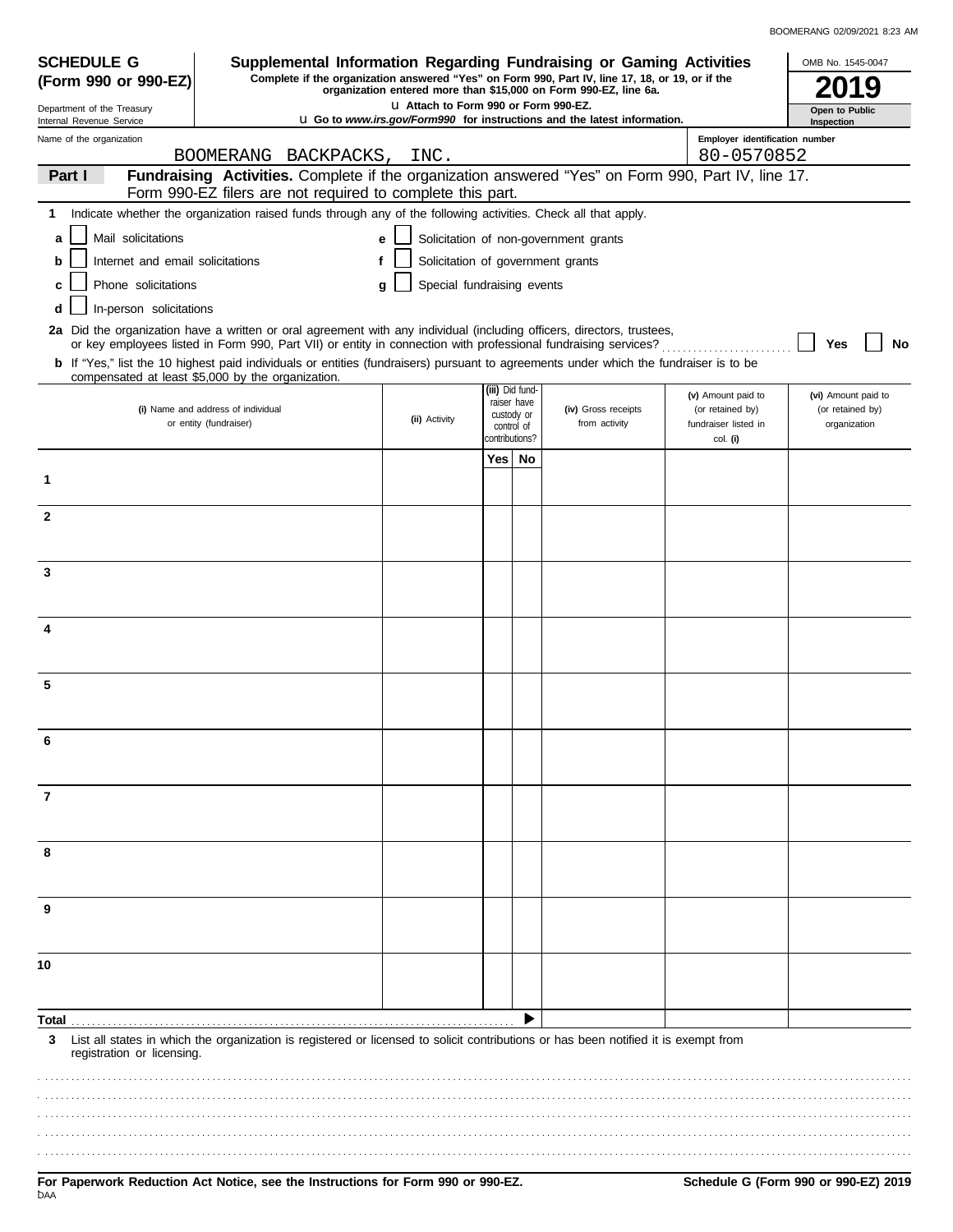| chedule G (Form 990 or 990-EZ) 2019 | BOOMERANG | E |
|-------------------------------------|-----------|---|

BACKPACKS,

Schedule G (Form 990 or 990-EZ) 2019 BOOMERANG BACKPACKS, INC. 80-0570852 Page 2<br>**Part II** Fundraising Events. Complete if the organization answered "Yes" on Form 990, Part IV, line 18, or reported more Fundraising Events. Complete if the organization answered "Yes" on Form 990, Part IV, line 18, or reported more gross receipts greater than \$5,000. than \$15,000 of fundraising event contributions and gross income on Form 990-EZ, lines 1 and 6b. List events with

|                 |          |                                                       | (a) Event #1<br>CASINO NIGHT<br>(event type) | (b) Event $#2$<br>BOURBON BASH<br>(event type)                                                           | (c) Other events<br>1<br>(total number) | (d) Total events<br>(add col. (a) through<br>$col.$ (c)) |
|-----------------|----------|-------------------------------------------------------|----------------------------------------------|----------------------------------------------------------------------------------------------------------|-----------------------------------------|----------------------------------------------------------|
| Revenue         |          | 1 Gross receipts                                      | 42,107                                       | 15,502                                                                                                   | 12,070                                  | 69,679                                                   |
|                 |          | 2 Less: Contributions<br>3 Gross income (line 1 minus |                                              |                                                                                                          |                                         |                                                          |
|                 |          |                                                       | 42,107                                       | 15,502                                                                                                   | 12,070                                  | 69,679                                                   |
|                 |          | 4 Cash prizes                                         |                                              |                                                                                                          |                                         |                                                          |
|                 |          | 5 Noncash prizes                                      |                                              |                                                                                                          |                                         |                                                          |
|                 |          | 6 Rent/facility costs                                 |                                              |                                                                                                          |                                         |                                                          |
| Direct Expenses |          | 7 Food and beverages                                  |                                              |                                                                                                          |                                         |                                                          |
|                 |          | 8 Entertainment                                       |                                              |                                                                                                          |                                         |                                                          |
|                 |          | 9 Other direct expenses                               | 5,655                                        | 300                                                                                                      |                                         | 5,955                                                    |
|                 |          |                                                       |                                              |                                                                                                          |                                         | 5,955                                                    |
|                 |          |                                                       |                                              |                                                                                                          |                                         | 63,724                                                   |
|                 | Part III |                                                       | \$15,000 on Form 990-EZ, line 6a.            | Gaming. Complete if the organization answered "Yes" on Form 990, Part IV, line 19, or reported more than |                                         |                                                          |
|                 |          |                                                       | (a) Bingo                                    | (b) Pull tabs/instant<br>bingo/progressive bingo                                                         | (c) Other gaming                        | (d) Total gaming (add<br>col. (a) through col. (c))      |
| Revenue         |          |                                                       |                                              |                                                                                                          |                                         |                                                          |
|                 |          | 1 Gross revenue                                       |                                              |                                                                                                          |                                         |                                                          |
|                 |          | 2 Cash prizes                                         |                                              |                                                                                                          |                                         |                                                          |
| Direct Expenses |          | 3 Noncash prizes                                      |                                              |                                                                                                          |                                         |                                                          |
|                 |          | 4 Rent/facility costs                                 |                                              |                                                                                                          |                                         |                                                          |
|                 |          | 5 Other direct expenses                               |                                              |                                                                                                          |                                         |                                                          |
|                 |          |                                                       |                                              |                                                                                                          | %<br><b>Yes</b>                         |                                                          |
|                 |          | 6 Volunteer labor                                     | No                                           | No                                                                                                       | No                                      |                                                          |
|                 |          |                                                       |                                              |                                                                                                          |                                         |                                                          |
|                 |          |                                                       |                                              |                                                                                                          |                                         |                                                          |
| 9               |          | <b>b</b> If "No," explain:                            |                                              |                                                                                                          |                                         | Yes<br>No                                                |
|                 |          | <b>b</b> If "Yes," explain:                           |                                              |                                                                                                          |                                         | Yes<br>No                                                |
|                 |          |                                                       |                                              |                                                                                                          |                                         |                                                          |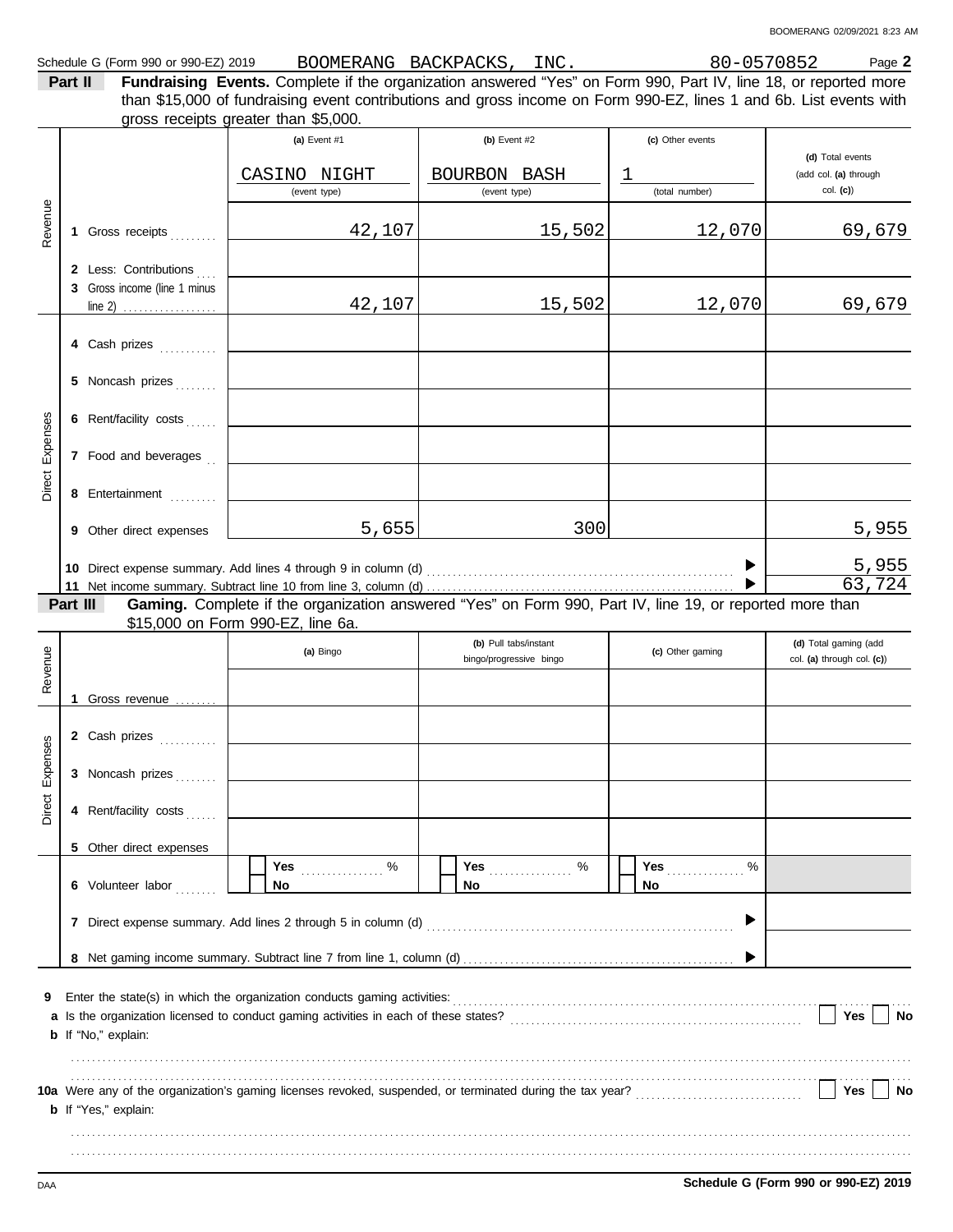|     | Schedule G (Form 990 or 990-EZ) 2019<br>BOOMERANG BACKPACKS, INC.                                                                                                                                                                    | 80-0570852      |            | Page 3 |
|-----|--------------------------------------------------------------------------------------------------------------------------------------------------------------------------------------------------------------------------------------|-----------------|------------|--------|
| 11  | Does the organization conduct gaming activities with nonmembers?                                                                                                                                                                     |                 | Yes        | No     |
| 12  | Is the organization a grantor, beneficiary or trustee of a trust, or a member of a partnership or other entity                                                                                                                       |                 |            |        |
|     |                                                                                                                                                                                                                                      |                 | <b>Yes</b> | No     |
| 13  | Indicate the percentage of gaming activity conducted in:                                                                                                                                                                             |                 |            |        |
| а   |                                                                                                                                                                                                                                      | 13а             |            | %      |
| b   | An outside facility <b>contained a set of the contract of the contract of the contract of the contract of the contract of the contract of the contract of the contract of the contract of the contract of the contract of the co</b> | 13 <sub>b</sub> |            | %      |
| 14  | Enter the name and address of the person who prepares the organization's gaming/special events books and                                                                                                                             |                 |            |        |
|     | records:                                                                                                                                                                                                                             |                 |            |        |
|     |                                                                                                                                                                                                                                      |                 |            |        |
|     |                                                                                                                                                                                                                                      |                 |            |        |
|     |                                                                                                                                                                                                                                      |                 |            |        |
|     | Address <b>u</b>                                                                                                                                                                                                                     |                 |            |        |
|     |                                                                                                                                                                                                                                      |                 |            |        |
| 15a | Does the organization have a contract with a third party from whom the organization receives gaming                                                                                                                                  |                 |            |        |
|     | revenue?                                                                                                                                                                                                                             |                 | Yes        | No     |
| b   |                                                                                                                                                                                                                                      |                 |            |        |
|     |                                                                                                                                                                                                                                      |                 |            |        |
| c   | If "Yes," enter name and address of the third party:                                                                                                                                                                                 |                 |            |        |
|     |                                                                                                                                                                                                                                      |                 |            |        |
|     |                                                                                                                                                                                                                                      |                 |            |        |
|     |                                                                                                                                                                                                                                      |                 |            |        |
|     |                                                                                                                                                                                                                                      |                 |            |        |
|     | Address <b>u</b>                                                                                                                                                                                                                     |                 |            |        |
|     |                                                                                                                                                                                                                                      |                 |            |        |
| 16  | Gaming manager information:                                                                                                                                                                                                          |                 |            |        |
|     |                                                                                                                                                                                                                                      |                 |            |        |
|     |                                                                                                                                                                                                                                      |                 |            |        |
|     |                                                                                                                                                                                                                                      |                 |            |        |
|     |                                                                                                                                                                                                                                      |                 |            |        |
|     |                                                                                                                                                                                                                                      |                 |            |        |
|     | Description of services provided <b>u</b> electron control and a service of the service of the services provided <b>u</b>                                                                                                            |                 |            |        |
|     |                                                                                                                                                                                                                                      |                 |            |        |
|     | Director/officer<br>Employee<br>    Independent contractor                                                                                                                                                                           |                 |            |        |
|     |                                                                                                                                                                                                                                      |                 |            |        |
| 17  | Mandatory distributions:                                                                                                                                                                                                             |                 |            |        |
| a   | Is the organization required under state law to make charitable distributions from the gaming proceeds to                                                                                                                            |                 |            |        |
|     |                                                                                                                                                                                                                                      |                 | Yes        | No     |
|     | Enter the amount of distributions required under state law to be distributed to other exempt organizations or                                                                                                                        |                 |            |        |
|     | spent in the organization's own exempt activities during the tax year $\mathbf{u}$ \$                                                                                                                                                |                 |            |        |
|     | Supplemental Information. Provide the explanations required by Part I, line 2b, columns (iii) and (v); and<br>Part IV                                                                                                                |                 |            |        |
|     | Part III, lines 9, 9b, 10b, 15b, 15c, 16, and 17b, as applicable. Also provide any additional information.                                                                                                                           |                 |            |        |
|     | See instructions.                                                                                                                                                                                                                    |                 |            |        |
|     |                                                                                                                                                                                                                                      |                 |            |        |
|     |                                                                                                                                                                                                                                      |                 |            |        |
|     |                                                                                                                                                                                                                                      |                 |            |        |
|     |                                                                                                                                                                                                                                      |                 |            |        |
|     |                                                                                                                                                                                                                                      |                 |            |        |
|     |                                                                                                                                                                                                                                      |                 |            |        |
|     |                                                                                                                                                                                                                                      |                 |            |        |
|     |                                                                                                                                                                                                                                      |                 |            |        |
|     |                                                                                                                                                                                                                                      |                 |            |        |
|     |                                                                                                                                                                                                                                      |                 |            |        |
|     |                                                                                                                                                                                                                                      |                 |            |        |
|     |                                                                                                                                                                                                                                      |                 |            |        |
|     |                                                                                                                                                                                                                                      |                 |            |        |
|     |                                                                                                                                                                                                                                      |                 |            |        |

Schedule G (Form 990 or 990-EZ) 2019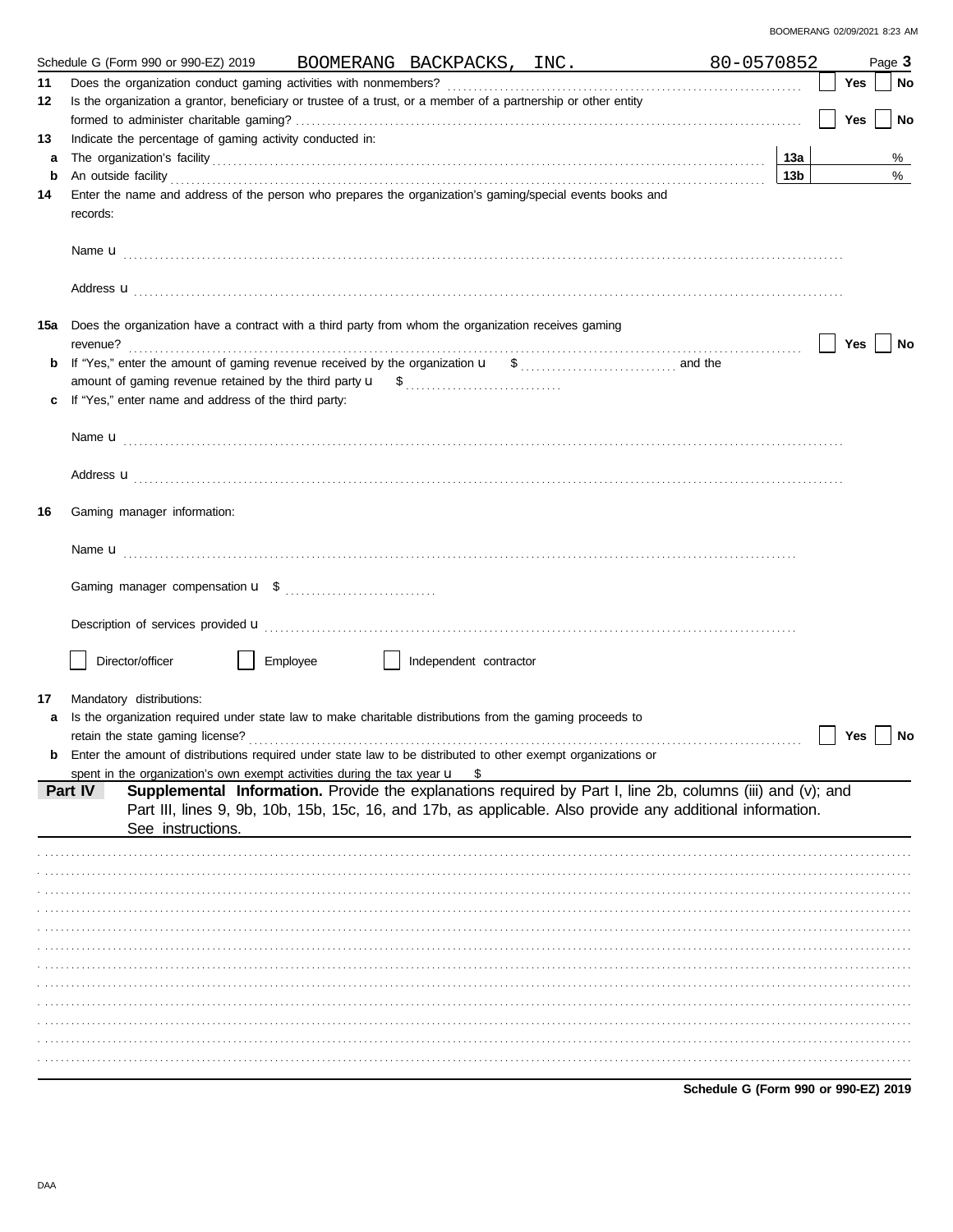| <b>SCHEDULE O</b>                                    | Supplemental Information to Form 990 or 990-EZ                                                                                         |                                | OMB No. 1545-0047 |
|------------------------------------------------------|----------------------------------------------------------------------------------------------------------------------------------------|--------------------------------|-------------------|
| (Form 990 or 990-EZ)                                 | Complete to provide information for responses to specific questions on<br>Form 990 or 990-EZ or to provide any additional information. |                                | 2019              |
| Department of the Treasury                           | La Attach to Form 990 or 990-EZ.                                                                                                       |                                | Open to Public    |
| Internal Revenue Service<br>Name of the organization | u Go to www.irs.gov/Form990 for the latest information.                                                                                | Employer identification number | Inspection        |
|                                                      | BOOMERANG BACKPACKS,<br>INC.                                                                                                           | 80-0570852                     |                   |
|                                                      |                                                                                                                                        |                                |                   |
|                                                      | FORM 990, PART I, LINE 6                                                                                                               |                                |                   |
|                                                      | HELP PACK BACKPACKS, DISTRIBUTE BACKPACKS, PICK-UP BACKPACKS                                                                           |                                |                   |
|                                                      | FORM 990, PART VI, LINE 11B - ORGANIZATION'S PROCESS TO REVIEW FORM 990                                                                |                                |                   |
|                                                      | FORM 990 REVIEWED AND APPROVED PRIOR TO FILING                                                                                         |                                |                   |
|                                                      | FORM 990, PART VI, LINE 12C - ENFORCEMENT OF CONFLICTS POLICY                                                                          |                                |                   |
|                                                      | REVIEW POLICY AT ANNUAL MEETING                                                                                                        |                                |                   |
|                                                      |                                                                                                                                        |                                |                   |
|                                                      |                                                                                                                                        |                                |                   |
|                                                      |                                                                                                                                        |                                |                   |
|                                                      |                                                                                                                                        |                                |                   |
|                                                      |                                                                                                                                        |                                |                   |
|                                                      |                                                                                                                                        |                                |                   |
|                                                      |                                                                                                                                        |                                |                   |
|                                                      |                                                                                                                                        |                                |                   |
|                                                      |                                                                                                                                        |                                |                   |
|                                                      |                                                                                                                                        |                                |                   |
|                                                      |                                                                                                                                        |                                |                   |
|                                                      |                                                                                                                                        |                                |                   |
|                                                      |                                                                                                                                        |                                |                   |
|                                                      |                                                                                                                                        |                                |                   |
|                                                      |                                                                                                                                        |                                |                   |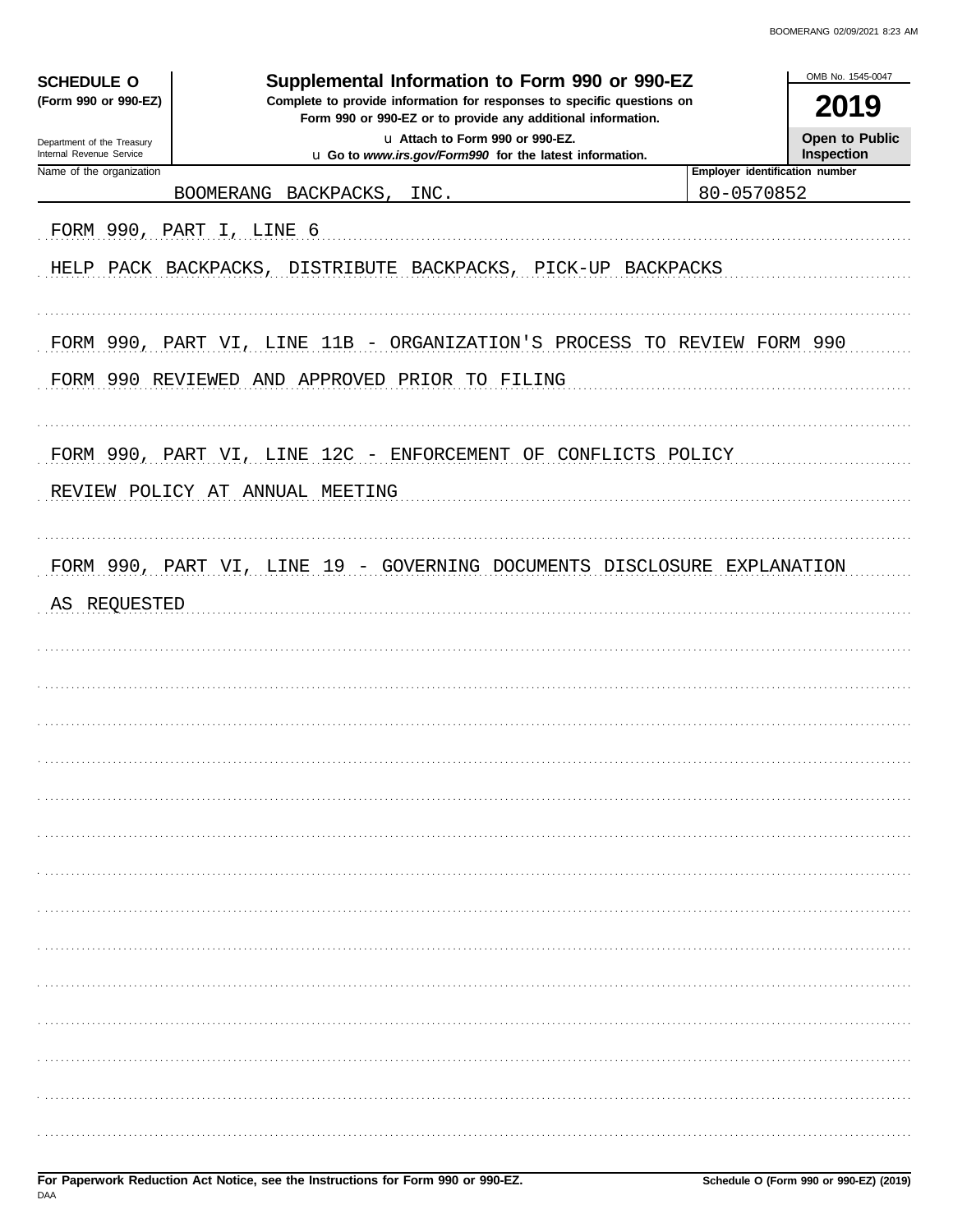**NP-20** State Form 51062

(R10 / 8-19)

Address

**City** 

**Indiana Department of Revenue Indiana Nonprofit Organization's Annual Report For the Calendar Year or Fiscal Year**

**Due on the 15th day of the 5th month following the end of the tax year. NO FEE REQUIRED.**

Final Report: Indicate Date Closed

Amended Report

Check if:  $\Box$  Change of Address

**MM/DD/YYYY**

**Beginning** 07 01 2019 and Ending 06 30 2020

.

**MM/DD/YYYY**

Name of Organization Printed Name of Person to Contact Contact Contact Contact Contact Contact Contact Contact Contact Contact Contact Contact Contact Contact Contact Contact Contact Contact Contact Contact Contact Contact Contact Contact Cont State **State Zip Code County** Federal Employer Identification Number Indiana Taxpayer Identification Number Telephone Number BOOMERANG BACKPACKS, INC. 4616 E DUPONT ROAD RM/STE C 67 0139152130 000 FORT WAYNE | IN | 46825 | 80 0570852 MARK COCKROFT

If you are filing a federal return, attach a completed copy of Form 990, 990EZ, or 990PF.

**Note:** If your organization has unrelated business income of more than \$1,000 as defined under **Section 513** of the Internal Revenue Code, **you must also file Form IT- 20NP.**

#### **Current Information**

- 1. Have any changes not previously reported to the Department been made in your governing instruments, (e.g.) articles of incorporation, bylaws, or other instruments of similar importance? If yes, attach a detailed description of changes.
- 2. Indicate number of years your organization has been in continuous existence 10
- 3. Attach a schedule, listing the names, titles and addresses of your current officers. SEE STATEMENT 1
- 4. Briefly describe the purpose or mission of your organization below.

## SEE STATEMENT 2

Email Address:

I declare under the penalties of perjury that I have examined this return, including all attachments, and to the best of my knowledge and belief, it *is true, complete, and correct.*

|                                 | PRESIDENT                                                         |      |
|---------------------------------|-------------------------------------------------------------------|------|
| Signature of Officer or Trustee | Title                                                             | Date |
| COCKROFT<br>MARK                |                                                                   |      |
| Name of Person(s) to Contact    | Daytime Telephone Number                                          |      |
|                                 | Important: Please submit this completed form and/or extension to: |      |
|                                 | Indiana Department of Revenue, Tax Administration                 |      |
|                                 | P.O. Box 6481                                                     |      |

Indianapolis, IN 46206-6481 Telephone: (317) 232-0129

#### **Extensions of Time to File**

The Department recognizes the Internal Revenue Service application for automatic extension of time to file, Form 8868. **Please forward a copy of** your federal extension, identified with your Nonprofit Taxpayer Identification Number (TID), to the Indiana Department of Revenue, Tax **Administration by the original due date to prevent cancellation of your sales tax exemption.** Always indicate your Indiana Taxpayer Identification number on your request for an extension of time to file.

Reports post marked within thirty (30) days after the federal extension due date, as requested on Federal Form 8868, will be considered as timely filed. A copy of the federal extension must also be attached to the Indiana report. In the event that a federal extension is not needed, a taxpayer may request in writing an Indiana extension of time to file from the: Indiana Department of Revenue, Tax Administration, P.O. Box 6481, Indianapolis, IN 46206-6481, (317) 232-0129.

within sixty (60) days after receiving such notice the taxpayer does not file Form NP-20, the taxpayer's exemption from sales tax will be canceled. If Form NP-20 or extension is not timely filed, the taxpayer will be notified by the Department pursuant to I.C. 6-2.5-5-21(d), to file Form NP-20. If